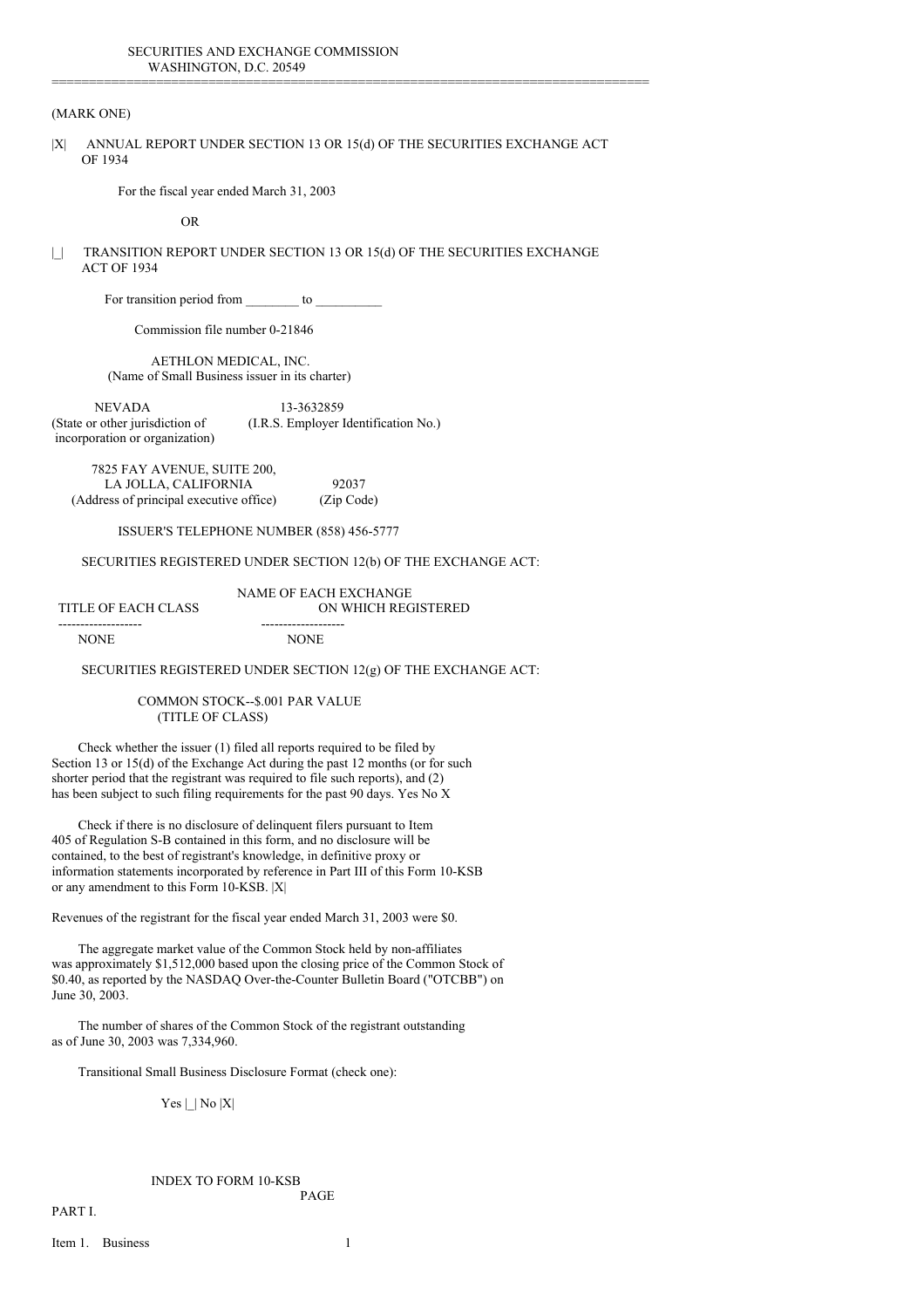|                | Item 2. Properties                                                                            | 5        |    |
|----------------|-----------------------------------------------------------------------------------------------|----------|----|
| Item 3.        | Legal Proceedings                                                                             | 5        |    |
|                | Item 4. Submission of Matters to a Vote of Security Holders                                   | 5        |    |
|                |                                                                                               |          |    |
| PART II.       |                                                                                               |          |    |
|                |                                                                                               |          | 6  |
|                | Item 5. Market for Registrant's Common Equity and Related Stockholder<br>Matters              |          |    |
|                | Item 6. Management's Discussion and Analysis of Financial Condition                           |          | 8  |
|                | and Results of Operations                                                                     |          |    |
| Item 7.        | <b>Financial Statements</b>                                                                   | 12       |    |
|                | Item 8. Changes in and Disagreements with Accountants on Accounting                           |          | 12 |
|                | and Financial Disclosure                                                                      |          |    |
|                |                                                                                               |          |    |
| PART III.      |                                                                                               |          |    |
|                |                                                                                               |          |    |
|                | Item 9. Directors and Executive Officers of the Registrant<br>Item 10. Executive Compensation | 13<br>16 |    |
|                | Item 11. Security Ownership of Certain Beneficial Owners and Management 19                    |          |    |
|                | Item 12. Certain Relationships and Related Transactions                                       | 20       |    |
|                |                                                                                               |          |    |
| PART IV.       |                                                                                               |          |    |
|                |                                                                                               |          |    |
|                | Item 13. Control Procedures                                                                   | 20       |    |
|                | Item 14. Exhibits, Financial Statement Schedules and Reports on Form                          |          | 22 |
|                | 8-K                                                                                           |          |    |
|                |                                                                                               |          |    |
| Signatures     |                                                                                               | 23       |    |
| Certifications |                                                                                               | 24       |    |
|                | INDEX TO CONSOLIDATED FINANCIAL STATEMENTS                                                    |          |    |
|                | Independent Auditors' Report                                                                  |          |    |
|                |                                                                                               |          |    |

Consolidated Balance Sheet

Consolidated Statements of Operations

Consolidated Statements of Stockholders' Deficit

Consolidated Statements of Cash Flows

Notes to Consolidated Financial Statements

## PART I

All statements, other than statements of historical fact, included in this Form 10-KSB are, or may be deemed to be, "forward-looking statements" within the meaning of Section 27A of the Securities Act of 1933, as amended (the "Securities Act"), and Section 21E of the Securities Exchange Act of 1934 (the "Exchange Act"). Such forward-looking statements involve assumptions, known and unknown risks, uncertainties and other factors which may cause the actual results, performance or achievements of Aethlon Medical, Inc. (the "Company") to be materially different from any future results, performance, or achievements expressed or implied by such forward-looking statements contained in this Form 10-KSB. Such potential risks and uncertainties include, without limitation, FDA and other regulatory approval of the Company's products, patent protection on the Company's proprietary technology, product liability exposure, uncertainty of market acceptance, competition, technological change, and other risk factors detailed herein and in other of the Company's filings with the Securities and Exchange Commission. The forward-looking statements are made as of the date of this Form 10-KSB, and the Company assumes no obligation to update the forward-looking statements or to update the reasons actual results could differ from those projected in such forward-looking statements.

## ITEM 1. BUSINESS

#### GENERAL

Aethlon Medical, Inc. ("Aethlon Medical" or the "Company"), formerly Bishop Equities, Inc. ("Bishop"), was incorporated in Nevada in April 1991 to provide a public vehicle for participation in a business transaction through a merger with or acquisition of a private company. In March 1993, the Company successfully offered its common stock at \$6.00 per share through an initial public offering. In March 1999, Bishop began doing business as "Aethlon Medical, Inc." In March 2000, the Company's Articles of Incorporation were amended to formally change the name of the Company from "Bishop Equities, Inc." to "Aethlon Medical, Inc."

BUSINESS DEVELOPMENT/ACQUISITIONS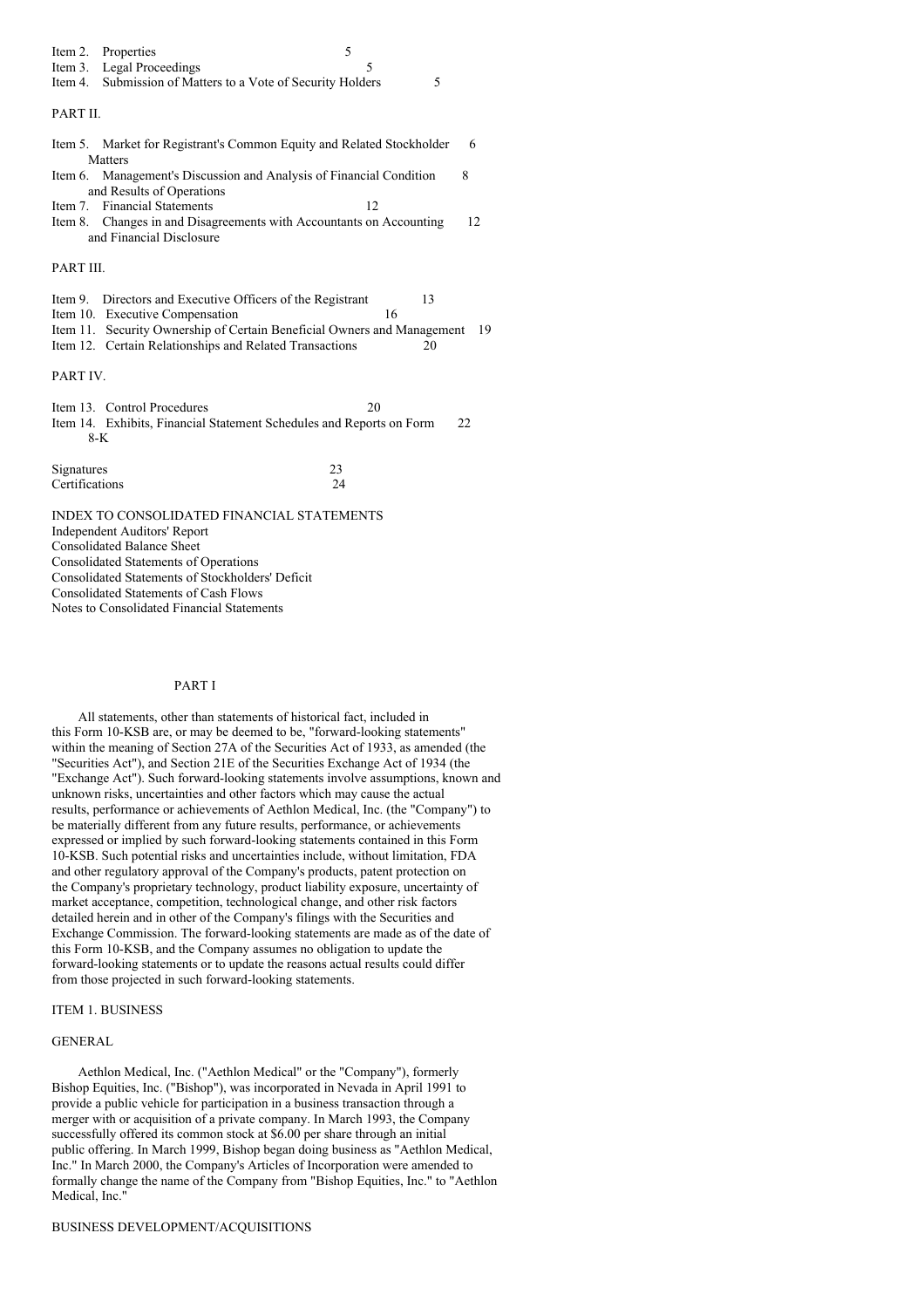On March 10, 1999, (1) Aethlon, Inc., a California corporation ("Aethlon"), (2) Hemex, Inc., a Delaware corporation ("Hemex"), the accounting predecessor to the Company, and (3) Bishop, a publicly traded "shell" company, completed an Agreement and Plan of Reorganization (the "Plan") structured to result in Bishop's acquisition of all of the outstanding common shares of Aethlon and Hemex (the "Reorganization"). The Reorganization was intended to qualify as a tax-free transaction under Section  $368 \text{ (a)(1)(B)}$  of the 1986 Internal Revenue Code, as amended. Under the Plan's terms, Bishop issued 733,500 and 1,350,000 shares of its common stock to the common stock shareholders of Aethlon and Hemex, respectively, such that Bishop then owned 100% of each company.

Effective January 1, 2000, the Company entered into an agreement under which an invention and related patent rights for a method of removing HIV and other viruses from the blood using the Hemopurifier(TM) technology were assigned to the Company. This invention further expands our HIV/AIDS treatment portfolio and our follow-on HIV/AIDS product candidate, the HIV-Hemopurifier(TM), AEMD-61 and is based in part on this invention and related patent rights. In addition to certain royalty payments equal to 8.75% of net sales of the patented product, the consideration for the acquired rights included the issuance of 208,578 shares of the Company's common stock to the inventors, as defined.

On January 10, 2000, the Company acquired all the outstanding common stock of Syngen Research, Inc. ("Syngen") in exchange for 65,000 shares of the Company's common stock in order to employ Dr. Richard Tullis, the founder of Syngen. Dr. Tullis is a nationally recognized research scientist in the area of DNA synthesis and antisense. Syngen had no significant assets, liabilities, or operations, and primarily served as the conduit for Dr. Tullis to perform research consulting services. As such, the acquisition has been accounted for as an acquisition of assets in the form of the employment contract with Dr. Tullis and not as a business combination. Dr. Tullis was appointed to the Board of Directors of Aethlon Medical and was elected its Vice President for Business Development. Effective June 1, 2001, Dr. Tullis was appointed Chief Scientific Officer of Aethlon Medical, replacing Dr. Clara Ambrus, who retired from this position.

1

On April 6, 2000, the Company completed the acquisition of Cell Activation, Inc. ("Cell"). In accordance with the purchase agreement, the Company issued 99,152 shares of restricted common stock and issued 50,148 options to purchase common stock in exchange for all of the outstanding common shares and options to purchase common stock of Cell. After the transaction, Cell became a wholly-owned subsidiary of the Company. The acquisition was accounted for as a purchase. At March 31, 2001, management determined that goodwill recognized in the purchase of Cell was impaired due to the temporary suspension of the operations by Cell, and, accordingly, treated the related goodwill as fully impaired.

#### BUSINESS OF ISSUER

Aethlon Medical is a development stage therapeutic device company focused on expanding the applications of its Hemopurifier platform technology, which is designed to rapidly reduce the presence of infectious viruses and toxic viral proteins from human blood. In this regard, Aethlon Medical's core focus is the development of therapeutic devices that treat HIV/AIDS, Hepatitis-C, and other infectious diseases. In pre-clinical testing, the Company's lead product, AEMD-45 removed 55% of HIV from human blood in three hours and in excess of 85% in twelve hours. This same treatment cartridge was able to remove 90% of toxic proteins that deplete immune cells in one hour. In January of 2003, the Company completed early stage blood studies of its HCV-Hemopurifier, which documented a consistent ability to remove 58 percent of the Hepatitis-C virus from infected blood in two hours.

## THE HEMOPURIFIER(TM) DEVICE.

The AEMD-45 therapeutic device is developed from an expansive platform technology known as the HemopurifierTM, which employs a proprietary method of modifying artificial kidneys (hemodialysis cartridges) to mimic the immune systems response to clear infectious virus from circulation before healthy cells can be infected. The Company believes that AEMD-45 can help to fill the urgent need for new treatments that are effective in reducing viral load, decrease the likelihood of treatment resistance, and treat without the side effects of current AIDS drugs. Based on recent human blood studies, AEMD-45 has the potential to serve as a promising new weapon to combat AIDS, and is positioned to treat the full-spectrum of HIV-infected individuals as listed below: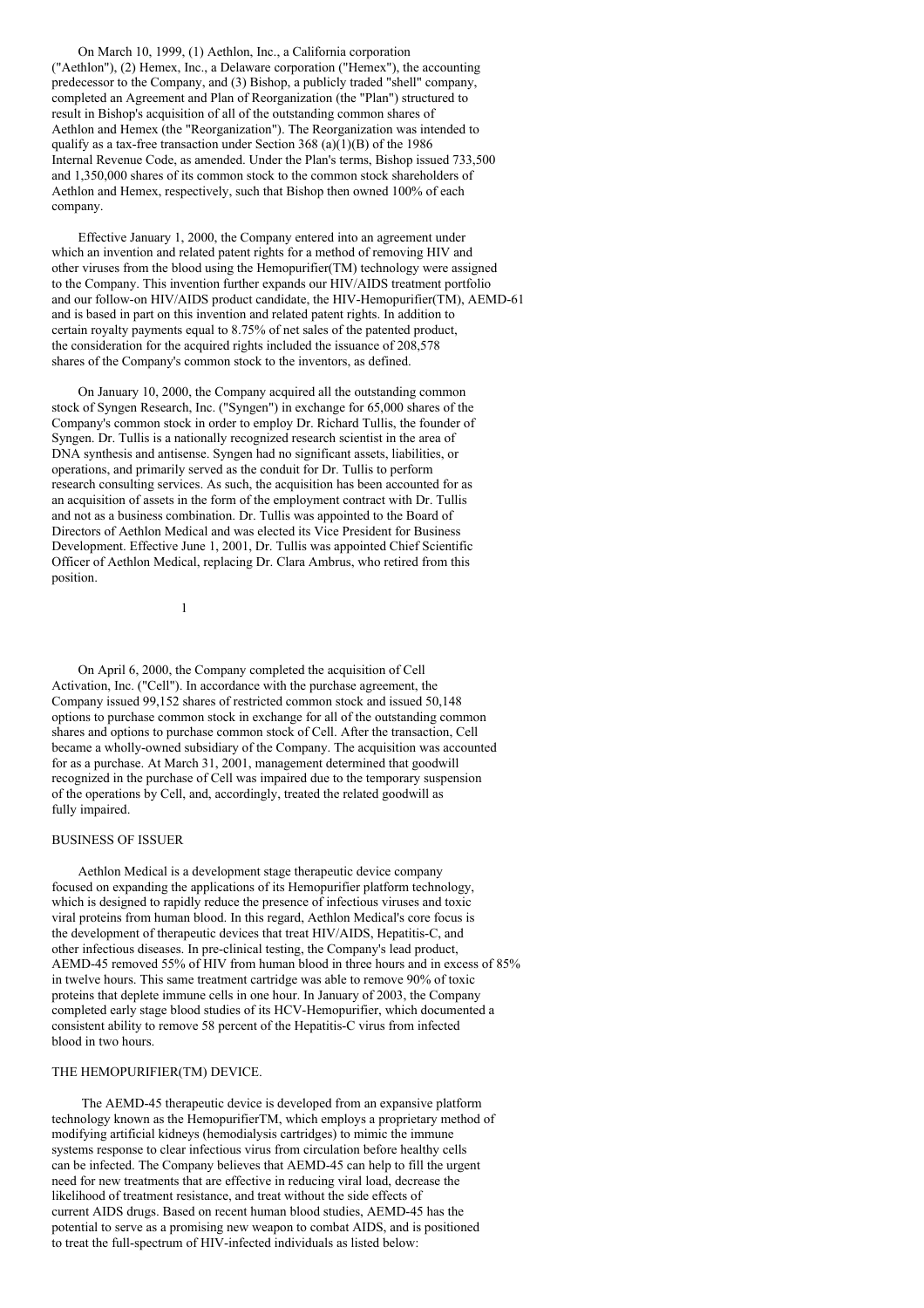- o As a conjunctive therapy to enhance and prolong the performance of established pharmaceutical regimens.
- o As a treatment for the large and growing population of HIV infected that have either become drug resistant or are unable to tolerate drug therapy.
- o As a front line treatment for newly infected individuals who are delaying treatment with AIDS drugs, as advised under new federal guidelines.

Clinical testing of each Hemopurifier application will require market clearance as a medical device by the Food and Drug Administration ("FDA"). We intend to initiate the FDA approval process for our lead product candidate, the HIV-Hemopurifier AEMD-45 within fiscal year 2004. At this time, management cannot predict how long it will take to obtain FDA approval or if FDA approval will be obtained.

# THE INFECTIOUS DISEASE MARKET

Aethlon Medical's focus is the development of new treatments that address the infectious disease marketplace. The Company's first product candidates target two significant global issues, the treatment of HIV/AIDS, and Hepatitis-C (HCV), the most common blood-borne disease in the United States. Currently, there are no effective long-term treatments for either of these viral diseases. Prescribed drugs often have severe side effects and both HIV and HCV mutate frequently, a factor that results in resistance to currently available drug treatments.

# THE HIV/AIDS MARKET OPPORTUNITY

Accounting for over 22 million deaths since 1982, AIDS is officially the worst epidemic in the history of mankind. In July 2002, The United Nations projected that AIDS will be responsible for an additional 68 million deaths by 2020. Industry analysts expect the HIV market to triple by 2007, with sales of antiretroviral drugs increasing from \$5 billion in 2000 to over \$13 billion by 2007.

 $\overline{2}$ 

In the absence of therapeutic intervention, the vast majority of individuals infected with HIV ultimately develop AIDS, which has a mortality rate approaching 100%. Since AIDS was discovered in 1981, there have been few breakthroughs in the effort to cure this progressive and fatal disease. THE WALL STREET JOURNAL projects the global population of those infected with the AIDS virus will exceed 100 million in the year 2005.

## THE HEPATITIS-C (HCV) MARKET OPPORTUNITY

According to the Centers for Disease Control (CDC), over 200 million people worldwide are infected with the Hepatitis-C virus (HCV). HCV has become the most common, chronic, blood-borne disease in the United States with nearly four million people infected. Chronic and progressive Hepatitis C, which represents 80-90% of all cases, has significant morbidity and mortality rates, and is a leading cause of cirrhosis, end-stage liver disease, and liver cancer. End-stage liver disease caused by HCV is now the most common indication for liver transplantation in this country. It is estimated that 60% of those infected with HCV are resistant to available treatments and much like HIV, HCV is known to mutate frequently.

### TREATMENT CLASSIFICATION

Aethlon's treatments for infectious diseases are classified as "IMMUNOTHERAPIES" that augment or mimic the immune system's response of clearing infectious virus, and as "ENTRY INHIBITORS" that curb the re-infection process by physically removing infectious virus before healthy cells are infected.

IMMUNOTHERAPY - The "Immunotherapy" classification is a result of Aethlon's ability to mimic the immune system's natural response of generating antibodies to fight foreign antigens such as viruses. Antibodies are specifically created by the immune system to attach themselves to the antigen (virus) that stimulated the immune system, forming an antigen-antibody complex to neutralize the invader. In the case of Aethlon's treatment technology, antibodies against targeted viruses are immobilized within artificial kidneys that have been modified to replicate the antigen-antibody complex generated by an immune response. As a result, an extracorporeal antigen-antibody complex is generated, and the physical elimination of infectious virus occurs without the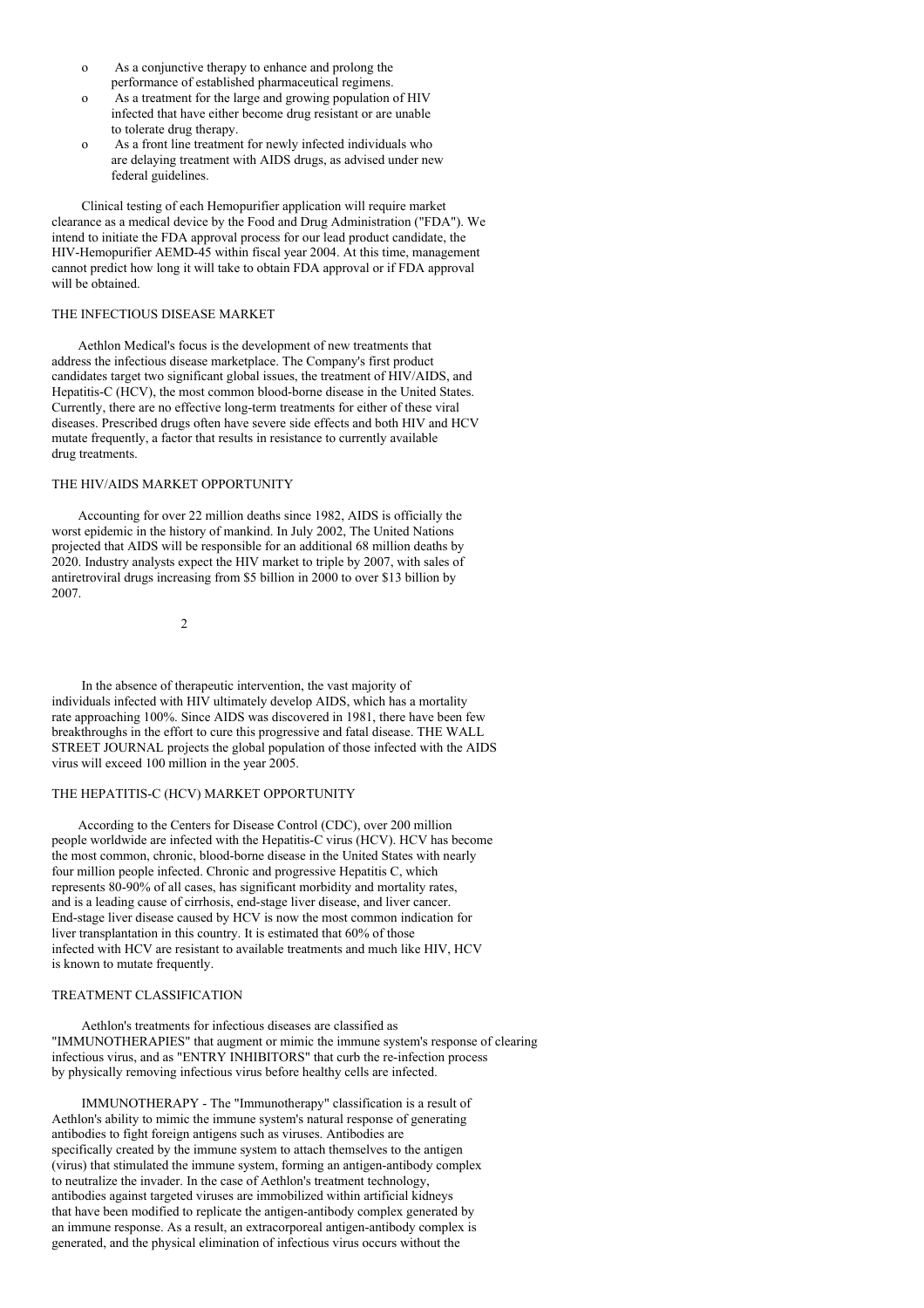#### side-effects common in current AIDS drugs.

ENTRY INHIBITOR - Aethlon's treatment technology is also classified as an "Entry Inhibitor" since the re-infection process is interrupted when viruses are removed from circulation before cells can be infected. As a result, the replication cycle is inhibited as infectious virus is denied entry into the cells that it seeks to kill. From a therapeutic standpoint, entry inhibitors represent a departure from the traditional HIV drug action of inhibiting HIV replication within the cells that have already been infected. The novel therapeutic mechanism offered by "Entry Inhibitors", combined with the high level of treatment resistance to currently approved drugs, positions "Entry Inhibitors" as an important new treatment strategy to assist HIV infected individuals in managing their disease.

# HIV/AIDS TREATMENT OPPORTUNITIES

Aethlon Medical is targeting its HIV-Hemopurifier as a therapy to treat the three distinct segments that represent the full spectrum of the HIV/AIDS patient population.

- 1. Conjunctive Therapy
- 2. Salvage Therapy
- 3. Federal Guideline Compliant
	- 3

# CONJUNCTIVE THERAPY

AEMD-45 and AEMD-61 are designed to delay disease progression when implemented in conjunction with established antiretroviral drugs. These drugs, known as protease and reverse transcriptase inhibitors, represent the current standard in antiretroviral treatment. The primary drug action associated with these medications is to inhibit the ability of the virus to replicate within the cells. Unfortunately, these drugs are ineffective for extended periods since they encourage the development of mutant viral strains that lead to drug resistance. As a conjunctive therapy, each HIV-Hemopurifier(TM) treatment cartridge will enhance and prolong the performance of AIDS drugs by physically binding circulating HIV before it is able to infect new host cells, and by extracting mutant strains of HIV that lead to drug resistance.

#### SALVAGE THERAPY

Today, the HIV/AIDS treatment landscape is comprised of 18 drugs whose annual sales now exceed \$5 billion. While this small arsenal is an indisputable advance over the early days of the epidemic, a resistance to these drugs inevitably occurs in virtually all patients, even those that currently have undetectable viral loads and adhere to treatment regimens. In addition to resistance, many of these medications have severe side effects that further diminish their effectiveness as a long-term treatment option. These factors combined with the evolution of new HIV strains have dramatically increased the number of newly infected individuals who fail drug therapies. As a result, almost half of newly infected individuals in the U.S. and Europe now fail two or more regimens of treatment. AEMD-45 and AEMD-61 will be targeted to be primary monotherapies for the growing population of patients who are either unresponsive to available drugs or become resistant as a result of HIV mutation. The population of HIV drug resistant patients is expected to increase from 28.5% in 2000 to 42% in 2005.

#### FEDERAL GUIDELINE COMPLIANT

Citing dangerous side effects and issues of drug resistance, the federal government changed its AIDS treatment policy on February 5, 2001, stating that HIV-infected people should now allow for a further progression of the disease towards AIDS before initiating antiretroviral treatments. As a result, the prior recommendations of "hit early, hit hard" with available drug regimens that were issued five years earlier have been discontinued. The new guidelines suggest that practitioners should now withhold treating HIV-infected adults and adolescents with available drugs until their supply of T-helper cells is less than 350 per cubic millimeter of blood. AEMD-45 and AEMD-61 are both positioned to become important first-line therapies for newly infected individuals to delay disease progression and to delay the need to initiate treatment with AIDS drugs. The primary benefits of this treatment strategy include: a delay in the development of drug resistance; the avoidance of drug related adverse effects; the preservation of drug options when HIV disease risk is highest; and finally, a definitive improvement in the quality of life.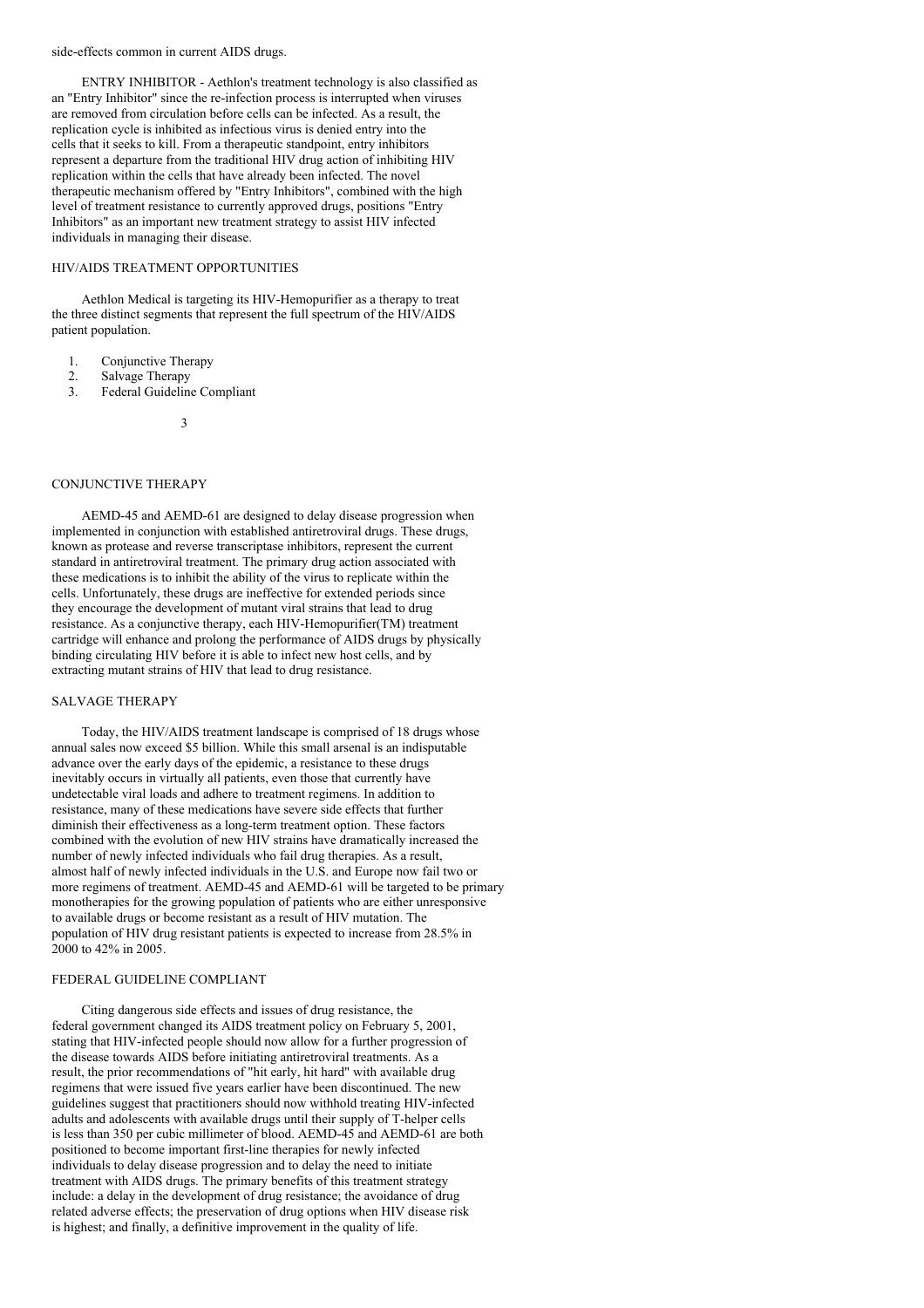#### VALUE ADDED SERVICES (DIAGNOSTIC APPLICATIONS)

As a result of the HIV-Hemopurifiers ability to effectively concentrate HIV and harmful viral proteins from the entire bloodstream, the detection sensitivity of current diagnostic tests can be enhanced as much as 1000-fold. As a result, Aethlon may contract with leading diagnostic organizations to offer physicians with the following value-added services:

- 1. Measurement of the amount of HIV removed from the body.
- 2. Measurement of the amount of harmful viral proteins removed from the body.
- 3. Isolate and identify viral strains so that pharmaceutical regimens can be "tailored" to eliminate the use of drugs to which the strains are resistant.

#### HEAVY METAL TREATMENT PRODUCTS

Historically, the original Hemopurifier treatment applications were developed to treat individuals burdened with heavy metal intoxicants. Products developed in this category include treatments for iron overload, aluminum intoxication, lead poisoning, and cisplatin removal. The Company is not currently pursuing the commercialization of these products as it is focused on the infectious disease marketplace.

4

### RESEARCH AND DEVELOPMENT

In fiscal year 2001, we realigned our research and development activities to address the urgent need for effective HIV/AIDS treatment methods, as well as for treatment of other infectious diseases, such as Hepatitis C. Since then, our efforts have been directed towards advancing the HIV-Hemopurifier.

As a result of this strategic realignment, we initiated the consolidation of all scientific and administrative functions into our San Diego facilities during the fourth quarter of fiscal 2001. This consolidation was completed during the first quarter of fiscal 2002 and our facilities in Buffalo, N.Y. were closed.

The focus on infectious diseases represents a departure from our original efforts to develop niche market Hemopurifiers to treat heavy metal intoxicants. Products developed in this category included treatments for Iron Overload, Aluminum Intoxication, Lead Poisoning, and Cisplatin removal. We believe these products to be effective in removing intoxicants from blood. However, we are no longer focused on the commercialization of these products since our available resources are engaged in the advancement of our HIV-Hemopurifier and the development of other infectious disease treatments.

The cost of research and development, all of which has been charged to operations, amounted to approximately \$540,000 over the last two fiscal years.

#### PATENTS

Effective January 1, 2000, the Company entered into an agreement with a related party under which an invention and related patent rights for a method of removing HIV and other viruses from the blood using the Hemopurifier(TM) were assigned to the Company by the inventors in exchange for a royalty to be paid on future sales of the patented product or process and shares of the Company's common stock. On March 4, 2003, the related patent was issued and the Company issued 196,078 shares of common stock. The Company has applied for and obtained several patents relating to its HIV-Hemopurifier and related technology. Any resulting medical device or process will require approval by the U.S. Food and Drug Administration ("FDA"), and the Company has not yet begun efforts to obtain FDA approval on its current lead product candidate, which may take several years. Since several of the Company's patents were issued in the 1980's, they are scheduled to expire in the near future. Thus, such patents may expire before FDA approval, if any, is obtained. However, the Company's business generally is not dependent upon the protection of any patent, patent application or patent license agreement, or group thereof, and would not be materially affected by the expiration thereof.

# EMPLOYEES

At March 31, 2003, we had two full-time employees. The Company utilizes, whenever appropriate, contract and part time professionals in order to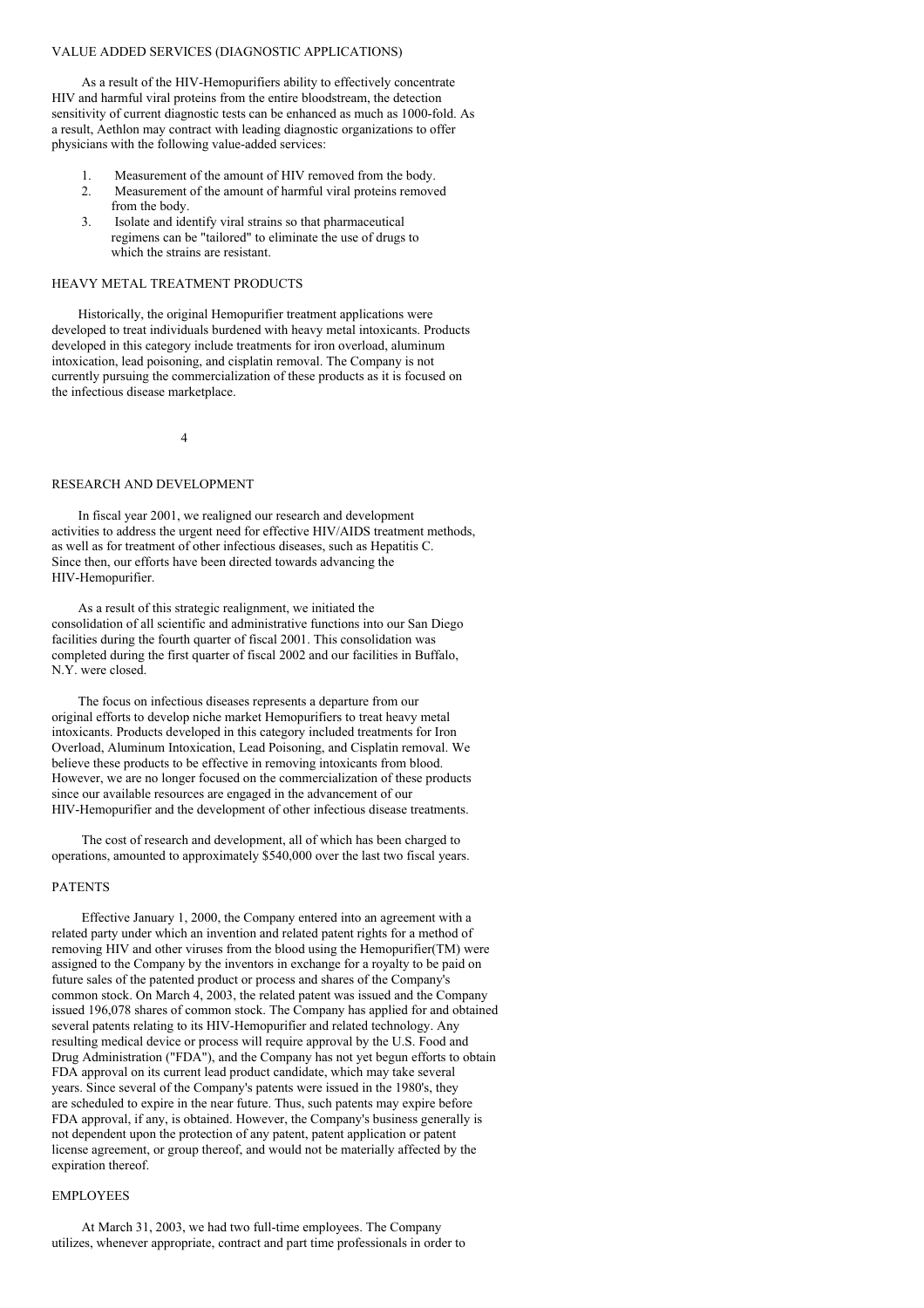#### ITEM 2. DESCRIPTION OF PROPERTY

The Company currently rents approximately 1,000 square feet of laboratory space in San Diego, California on a month-to-month basis at a lease rate of \$1,200 per month. The Company also leases approximately 1,200 square feet of executive office space in La Jolla, California at the rate of \$3,425 per month on a month-to-month lease for use as its principal executive offices.

### ITEM 3. LEGAL PROCEEDINGS

The Company may be involved from time to time in various claims, lawsuits, disputes with third parties or breach of contract actions incidental in the normal course of business operations. The Company is currently not involved in any such litigation or any pending legal proceedings that management believes could have a material adverse effect on the Company's financial position or results of operations.

#### ITEM 4. SUBMISSION OF MATTERS TO A VOTE OF SECURITY HOLDERS

None

5

## PART II

# ITEM 5. MARKET FOR COMMON EQUITY AND RELATED STOCKHOLDER MATTERS

#### LIMITED PUBLIC MARKET FOR SHARES OF COMMON STOCK

The Company's Common Stock is quoted on the NASDAQ Over-the-Counter Bulletin Board ("OTCBB"). The Company's trading symbol is "AEMD." The Company's Common Stock has had a limited and sporadic trading history.

The following table sets forth for the calendar period indicated the high and low quotations for the Common Stock as reported by the OTCBB. The prices represent quotations between dealers, without adjustment for retail markup, mark down or commission, and do not necessarily represent actual transactions.

|             | <b>HIGH</b> | LOW        |
|-------------|-------------|------------|
|             |             |            |
| 2003        |             |            |
| 2nd Quarter | \$<br>0.60  | \$<br>0.35 |
| 1st Quarter | \$<br>0.56  | \$<br>0.15 |
| 2002        |             |            |
| 4th Quarter | \$<br>0.85  | \$<br>0.15 |
| 3rd Quarter | \$<br>1.05  | \$<br>0.65 |
| 2nd Quarter | \$<br>1.95  | \$<br>0.55 |
| 1st Quarter | \$<br>2.30  | \$<br>1.15 |
| 2001        |             |            |
| 4th Quarter | \$<br>3.60  | \$<br>2.00 |
| 3rd Quarter | \$<br>3.50  | \$<br>2.10 |
| 2nd Quarter | \$<br>3.50  | \$<br>1.75 |
| 1st Quarter | \$<br>3.00  | \$<br>1.63 |
| 2000        |             |            |
| 4th Quarter | \$<br>6.53  | 1.94<br>\$ |
| 3rd Quarter | \$<br>7.00  | \$<br>3.13 |
| 2nd Quarter | \$<br>9.00  | 3.00<br>\$ |
| 1st Quarter | \$<br>9.00  | \$<br>3.80 |

We have not declared any cash dividends on our common stock since inception and do not anticipate any in the future, due to the Company's anticipated development and operational cash requirements.

There are approximately 370 record holders of the Company's Common Stock at June 30, 2003.

The transfer agent and registrar for our common stock is Computershare, located in Denver, Colorado.

## PENNY STOCK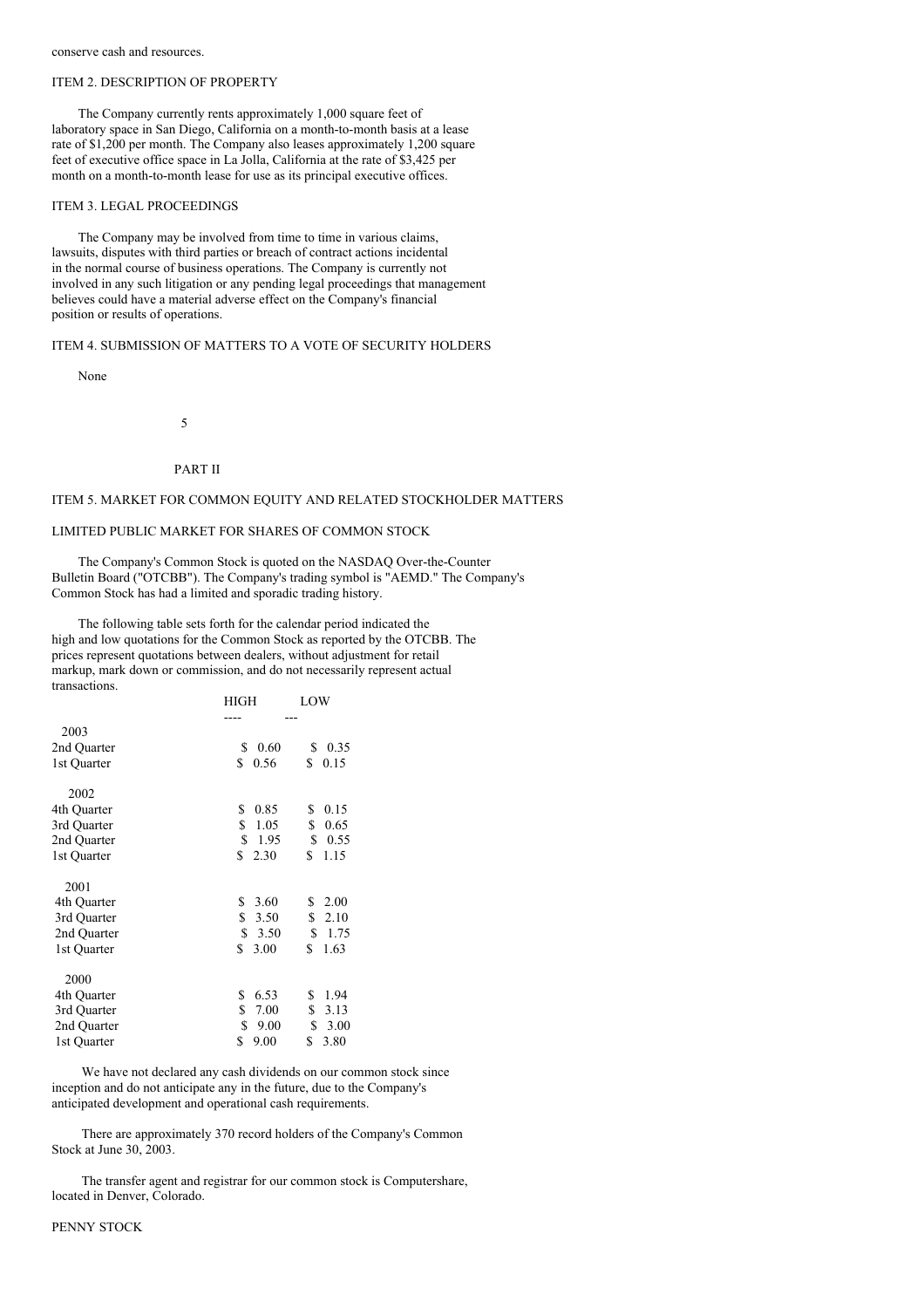Until the Company's shares qualify for inclusion in the NASDAQ system, the public trading, if any, of the Company's common stock will be on the OTC Bulletin Board. As a result, an investor may find it more difficult to dispose of, or to obtain accurate quotations as to the price of, the common stock offered. The Company's common stock is subject to provisions of Section  $15(g)$ and Rule 15g-9 of the Securities Exchange Act of 1934, as amended (the "Exchange Act"), commonly referred to as the "penny stock rule." Section  $15(g)$  sets forth certain requirements for transactions in penny stocks, and Rule 15g-9(d) incorporates the definition of "penny stock" that is found in Rule 3a51-1 of the Exchange Act. The SEC generally defines "penny stock" to be any equity security that has a market price less than \$5.00 per share, subject to certain exceptions. If the Company's common stock is deemed to be a penny stock, trading in the shares will be subject to additional sales practice requirements on broker-dealers who sell penny stock to persons other than established customers and accredited investors. "Accredited investors" are persons with assets in excess of \$1,000,000 or annual income exceeding \$200,000 or \$300,000 together with their spouse. For transactions covered by these rules, broker-dealers must make a special suitability determination for the purchase of such security and must have the purchaser's written consent to the transaction prior to the purchase. Additionally, for any transaction involving a penny stock, unless exempt, the rules require the delivery, prior to the first transaction, of a risk disclosure document, prepared by the SEC, relating to the penny stock market. A broker-dealer also must disclose the commissions payable to both the broker-dealer and the registered representative, and current quotations for the securities. Finally, monthly statements must be sent disclosing recent price information for the penny stocks held in an account and information on the limited market in penny stocks. Consequently, these rules may restrict the ability of a broker-dealer to trade and/or maintain a market in the Company's common stock and may affect the ability of the Company's shareholders to sell their shares.

6

# RECENT SALES OF UNREGISTERED SECURITIES

#### COMMON STOCK

During the year ended March 31, 2003, the Company issued 150,124 shares of restricted common stock in connection with the conversion of amounts owed to certain vendors and noteholders approximating \$188,000.

During the year ended March 31, 2003, the Company issued 200,000 shares of restricted common stock for cash totaling \$100,000 in connection with the exercise of warrants.

During the year ended March 31, 2003, the Company issued 461,600 shares of restricted common stock at \$0.25 per share for cash totaling \$115,400. In connection with the issuance of certain shares, the Company granted the stockholders warrants to purchase common stock of the Company at \$0.25 per share. The warrants vested immediately and expire through March 2004.

During the year ended March 31, 2003, the Company issued 19,230 shares of restricted common stock at \$0.26 per share for cash totaling \$5,000.

During the year ended March 31, 2003, the Company issued 8,000 shares of restricted common stock at \$1.25 for cash totaling \$10,000.

During the year ended March 31, 2003, the Company issued 420,000 shares of restricted common stock in connection with the conversion of \$75,000 of 12% Notes payable and \$30,000 of 10% Convertible Notes.

In November 2002, the Company issued 69,231 shares of restricted common stock for consulting services valued at \$45,000 (estimated based on the market price on the date of issue).

In March 2003, the Company issued 196,078 shares of restricted common stock in connection with a royalty agreement. The shares were valued at \$100,000 (estimated based on the market price on the date of issue).

All of the shares of common stock referred to above were issued in reliance upon the exemption from registration pursuant to Section 4(2) of the Securities Act.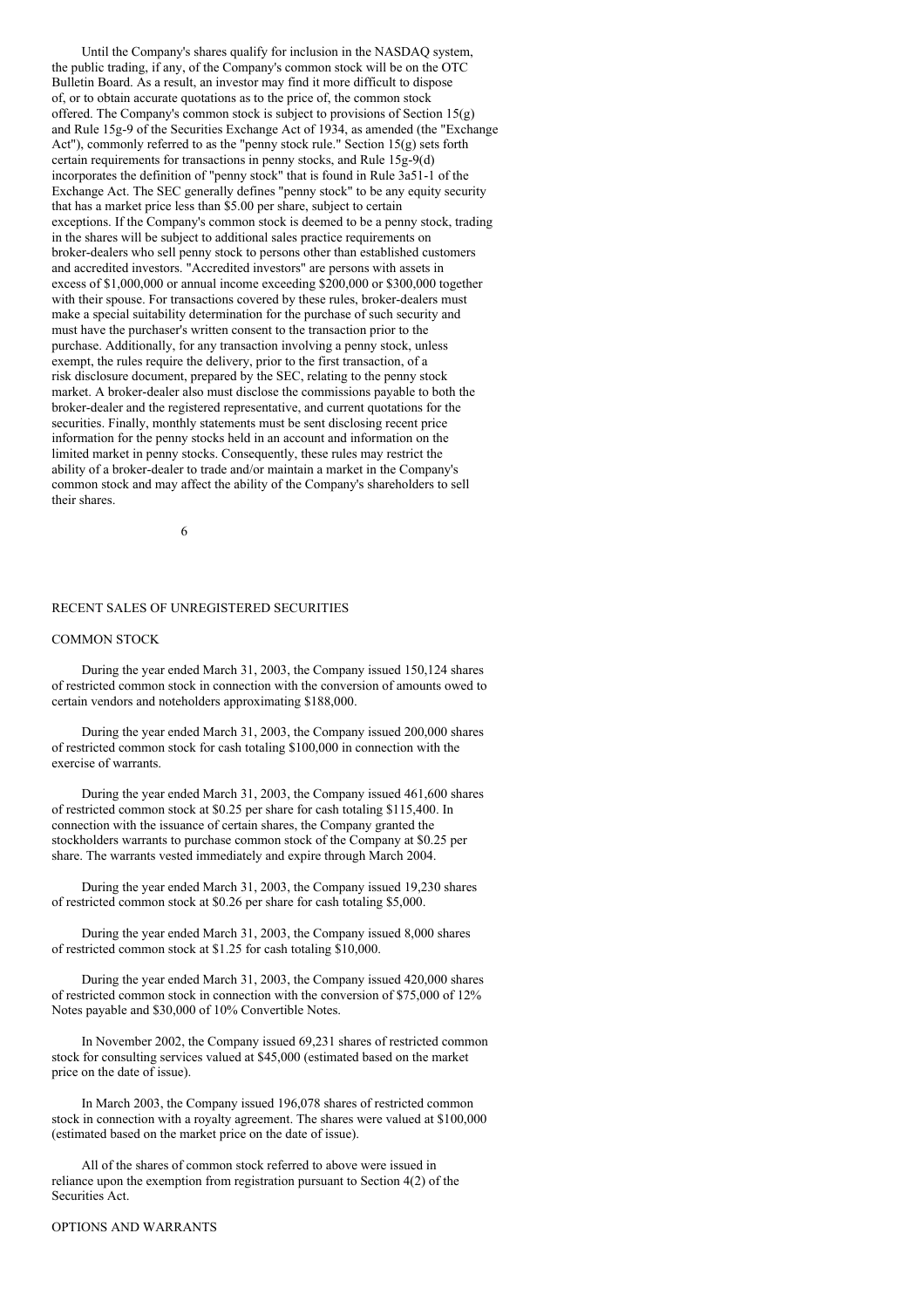During the year ended March 31, 2003, the Company granted 240,830 warrants to investors in connection with the purchase of common stock. The warrants have an exercise price of \$0.25 per share, vest immediately and are exercisable through March 2004.

During the year ended March 31, 2003, the Company granted 75,061 warrants to certain vendors in connection with the conversion of amounts owed by the Company into common stock. The warrants were valued at \$71,000 (estimated based on the relative fair values as determined by the Black Scholes option pricing model pursuant to SFAS 123), have exercise prices of \$2.00, vest immediately and are exercisable through June 2005.

In December 2002, the Company issued 580,000 warrants to purchase common stock for \$0.25 per share, which are exercisable through December 2004 and vested upon grant. The warrants were issued in connection with a short-term secured note payable.

In March 2003, the Company issued 420,000 warrants to purchase common stock for \$0.25 per share, which are exercisable through March 2004 and vested upon grant. The warrants were issued in connection with the conversion of notes payable.

In August 2002, the Company granted warrants to purchase 52,000 shares of the Company's restricted common stock at an exercise price of \$0.25 per share in connection with equity fund raising activities. These warrants vested upon grant and are exercisable through March 2004.

In July 2002, the Company extended a consulting agreement and granted an additional 200,000 stock options valued at \$114,000 (estimated based on the Black Scholes option pricing model pursuant to SFAS 123).

All of the securities referred to above were issued in reliance upon the exemption from registration pursuant to Section 4(2) of the Securities Act.

7

The following table sets forth March 31, 2003 information on the Company's equity compensation plans (including the potential effect of debt instruments convertible into common stock) in effect as of that date:

| <table></table>     |
|---------------------|
| <caption></caption> |

|                                                                      | (a)                                                                                                                                                                                                              | (b)  | (c)                                                                                            |                                      |
|----------------------------------------------------------------------|------------------------------------------------------------------------------------------------------------------------------------------------------------------------------------------------------------------|------|------------------------------------------------------------------------------------------------|--------------------------------------|
| Plan category                                                        | Number of securities to<br>be issued upon exercise exercise price of remaining available<br>of outstanding options, outstanding options, for future issuance<br>warrants and rights $(1)(2)$ warrants and rights |      | Weighted-average<br>compensation plans<br>(excluding securities)<br>reflected in column<br>(a) | Number of securities<br>under equity |
| <s><br/>Equity compensation<br/>plans approved by</s>                | <c></c>                                                                                                                                                                                                          |      |                                                                                                | <c< td=""></c<>                      |
| security holders                                                     | 47,500                                                                                                                                                                                                           |      | \$2.75                                                                                         | 452,500                              |
| Equity compensation<br>plans not approved by<br>security holders (1) | 4,235,361                                                                                                                                                                                                        |      | 2.34                                                                                           | N/A                                  |
| Totals<br>$<$ TABLE>                                                 | 4,282,861                                                                                                                                                                                                        | 2.35 |                                                                                                | 452,500                              |

(1) The description of the material terms of non-plan issuances of equity instruments is discussed in Notes 4, 5 and 6 to the accompanying consolidated financial statements.

(2) Net of equity instruments forfeited, exercised or expired.

# ITEM 6. MANAGEMENT'S DISCUSSION AND ANALYSIS OR PLAN OF OPERATION

The following discussion and analysis should be read in conjunction with the consolidated Financial Statements and Notes thereto appearing elsewhere in this report.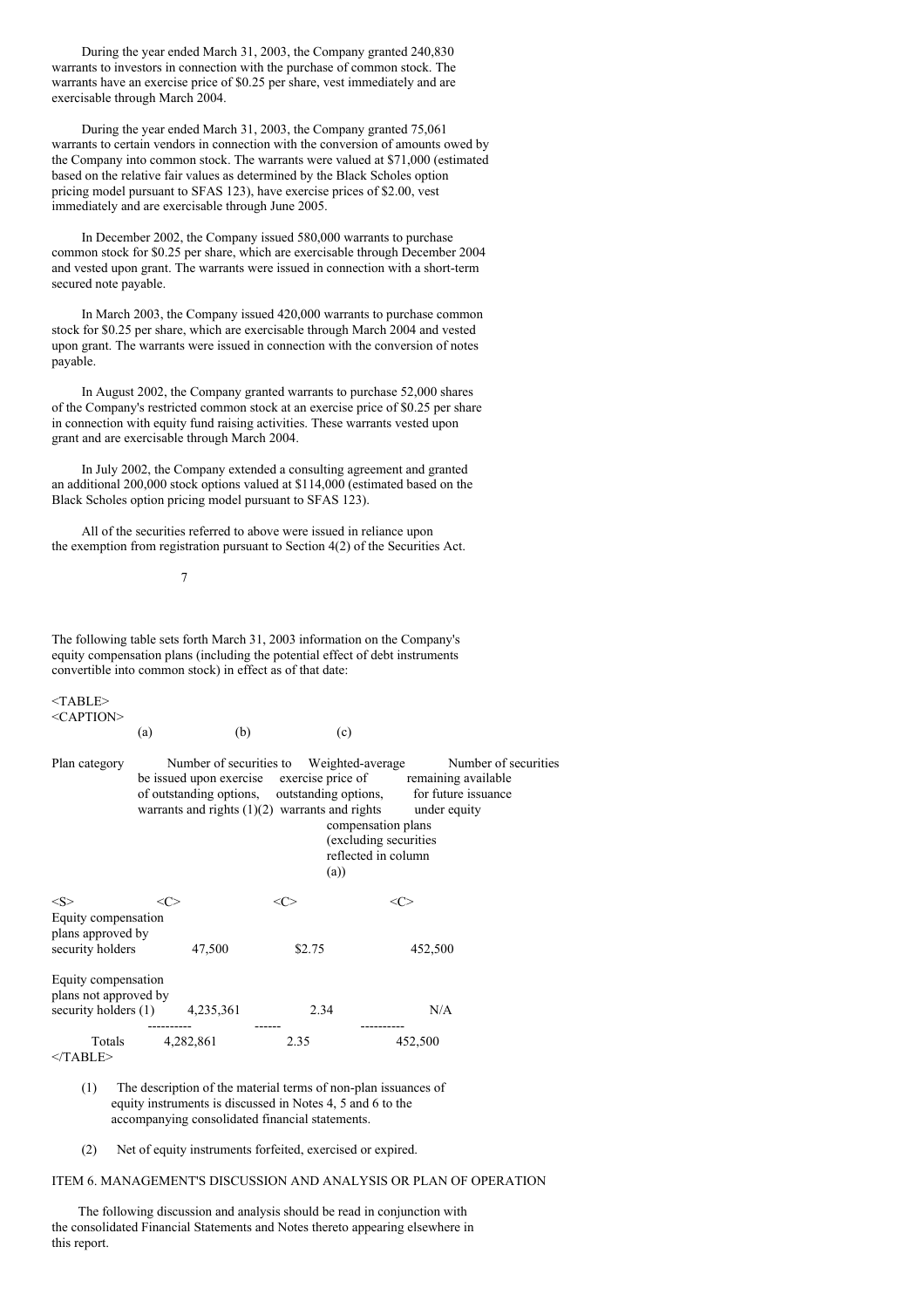## RESULTS OF OPERATIONS

The following discussion should be read in conjunction with the Company's consolidated financial statements and the notes thereto appearing elsewhere in this Form 10-KSB. Certain statements contained herein that are not related to historical results, including, without limitation, statements regarding the Company's business strategy and objectives, future financial position, expectations about pending litigation and estimated cost savings, are forward-looking statements within the meaning of Section 27A of the Securities Act and Section 21E of the Securities Exchange Act of 1934, as amended (the "Securities Exchange Act") and involve risks and uncertainties. Although the Company believes that the assumptions on which these forward-looking statements are based are reasonable, there can be no assurance that such assumptions will prove to be accurate and actual results could differ materially from those discussed in the forward-looking statements. Factors that could cause or contribute to such differences include, but are not limited to, regulatory policies, competition from other similar businesses, and market and general policies, competition from other similar businesses, and market and general economic factors. All forward-looking statements contained in this Form 10-KSB are qualified in their entirety by this statement.

Aethlon Medical is a development stage therapeutic device company that has not yet engaged in significant commercial activities. The primary focus of our resources is the advancement of our proprietary Hemopurifier(TM) platform treatment technology, which is designed to remove viruses and toxic viral proteins from human blood. Our main focus during fiscal 2003 was to prepare our HIV-Hemopurifier to treat HIV/AIDS for human clinical trials, and to initiate the pre-clinical human blood studies of our HCV-Hemopurifier for treating Hepatitis-C. See Item 1, "Business."

We recorded a consolidated net loss of \$2,461,116 or (\$0.44) per share and \$3,995,910 or \$(1.04) per share for the fiscal years ended March 31, 2003 and 2002, respectively.

8

Consolidated operating expenses for fiscal 2003 were \$1,971,385 versus \$2,272,930 for fiscal 2002. This decrease in operating expenses of \$301,545 or 13.3% is largely attributable to a reduction in professional fees, general and administrative expenses and payroll totaling \$635,849, partially offset by a patent impairment charge of \$334,304. Capital equipment expenditures were insignificant in fiscal 2003 and 2002.

In fiscal year 2003, we incurred non-cash expenses in the amount of \$334,304 related to the impairment of the carrying value of patents pending. The Company capitalizes the cost of patents and patents pending, some of which were acquired, and amortizes such costs over the shorter of the remaining legal life or their estimated economic life, upon issuance of the patent. The unamortized cost of patents and patents pending is written off when management determines there is no future benefit.

In fiscal years 2003 and 2002, we incurred non-cash expenses in the amount of \$114,000 and \$562,000, respectively, related to options granted to a consultant. These expenses represent a significant portion of the professional fees incurred during fiscal 2003 and 2002.

We plan to continue our research and development activities related to our Hemopurifier(TM) platform technology, with particular emphasis on the advancement of our lead product candidates for the treatment of HIV/AIDS.

We will continue to carefully align our use of capital with the funding we receive and are pursuing various funding alternatives to support our business plan going forward. At the date of this report, we do not have plans to purchase significant amounts of equipment nor hire significant numbers of employees prior to successfully raising additional capital.

# LIQUIDITY AND CAPITAL RESOURCES

The implementation of the Company's business plan is dependent upon our ability to raise equity and/ or equity-oriented capital.

During the fiscal year 2002, all of our approximately \$1,365,000 12% notes matured and were in default, increasing the interest to 15% per annum. At March 31, 2003, all of such 12% Notes were past due and in default and bear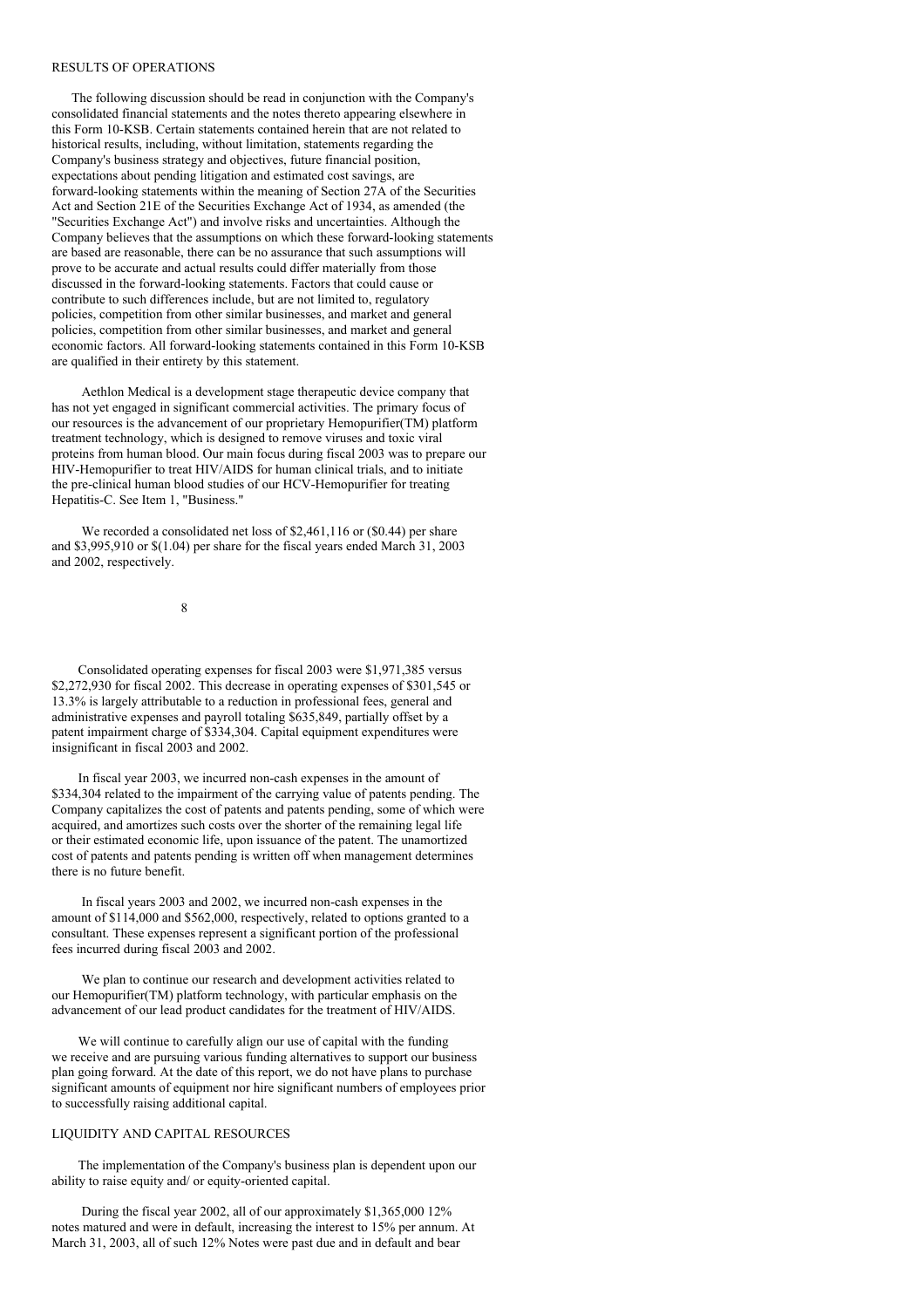#### interest at 15% per annum until paid.

The Company is currently seeking other financing arrangements to retire all past due notes.

During September through December 2001, we issued convertible notes totaling \$128,000 bearing interest at 10% per annum, with principal and interest becoming due six months after issuance, to cover short-term capital needs. Of these convertible notes \$113,000 has been converted into common stock at the conversion price of \$1.25 per share.

In March 2002, the Company extended an offer to certain note holders and vendors to convert past due amounts into restricted common stock and warrants to purchase common stock of the Company. The offer entails the conversion of liabilities at a conversion of one share and one-half of a warrant for every \$1.25 converted. The warrants have an exercise price of \$2.00 per share and expire three years from the date of issuance.

During the year ended March 31, 2003 and 2002, note holders and vendors representing liabilities in the aggregate amount of approximately \$188,000 and \$1,020,000 converted their debt in exchange for 150,124 and 816,359 shares of common stock and 75,061 and 408,180 warrants to purchase common stock, respectively.

Additional funds in the aggregate amount of \$200,000 were generated in January and February 2002, through the exercise of an option to purchase common stock of the Company by a consultant.

On March 18, 2002, the Company issued a promissory note to a stockholder in the amount of \$50,000, bearing interest at 6.75% per annum and maturing on May 17, 2002. The note was converted in March 2003.

In May 2002, the Company issued notes payable totaling \$25,000, bearing interest at 6.75% per annum, maturing in July 2002. The notes were converted into shares of the Company's common stock in March 2003.

 $\overline{Q}$ 

In December 2002, an existing noteholder increased its advances to the Company by \$40,000 to a total of \$140,000. In consideration, the Company granted the noteholder warrants, cancelled the noteholder's existing \$100,000 of convertible debt and replaced it with a secured \$140,000 note payable. The new note bears interest at 10% per annum, with principal and interest thereon due April 30, 2003.

In November 2000, the Company issued convertible notes payable ("8% Convertible Notes"), bearing interest at 8% per annum, with principal and accrued interest due on November 1, 2002. The 8% Convertible Notes require no payment of principal or interest during the term and may be converted to common stock of the Company at any time at the option of the holder. The number of common shares issuable upon conversion is equal to the total principal and unpaid interest as of the date of conversion, divided by the conversion price. The conversion price per share was changed effective August 31, 2001 to the lesser of (a) 80% of the closing market price for the common stock; or (b) 70% of the average of the three lowest closing market prices for the common stock for the 10 trading days prior to conversion. Such change resulted in additional BCF approximating \$57,000 during the year ended March 31, 2002.

During fiscal year 2002, the holder converted principal and accrued interest of approximately \$49,000 into 40,267 shares of common stock, leaving the principal of \$350,000 and interest thereon due and outstanding. The average conversion price was approximately \$1.22 per share.

From time to time, the Company issued convertible notes payable ("10% Convertible Notes") to various investors, bearing interest at 10% per annum, with principal and interest due six months from the date of issuance. The 10% Convertible Notes require no payment of principal or interest during the term and may be converted to common stock of the Company at the conversion price of \$0.50 per share at any time at the option of the noteholder.

In April 2002, the Company issued a convertible note in the amount of \$50,000. The conversion price of this note was \$1.25 at the time of issuance, but in August 2002, the Company reduced the conversion price to \$0.50.

During the year ended March 31, 2003, the Company issued additional 10%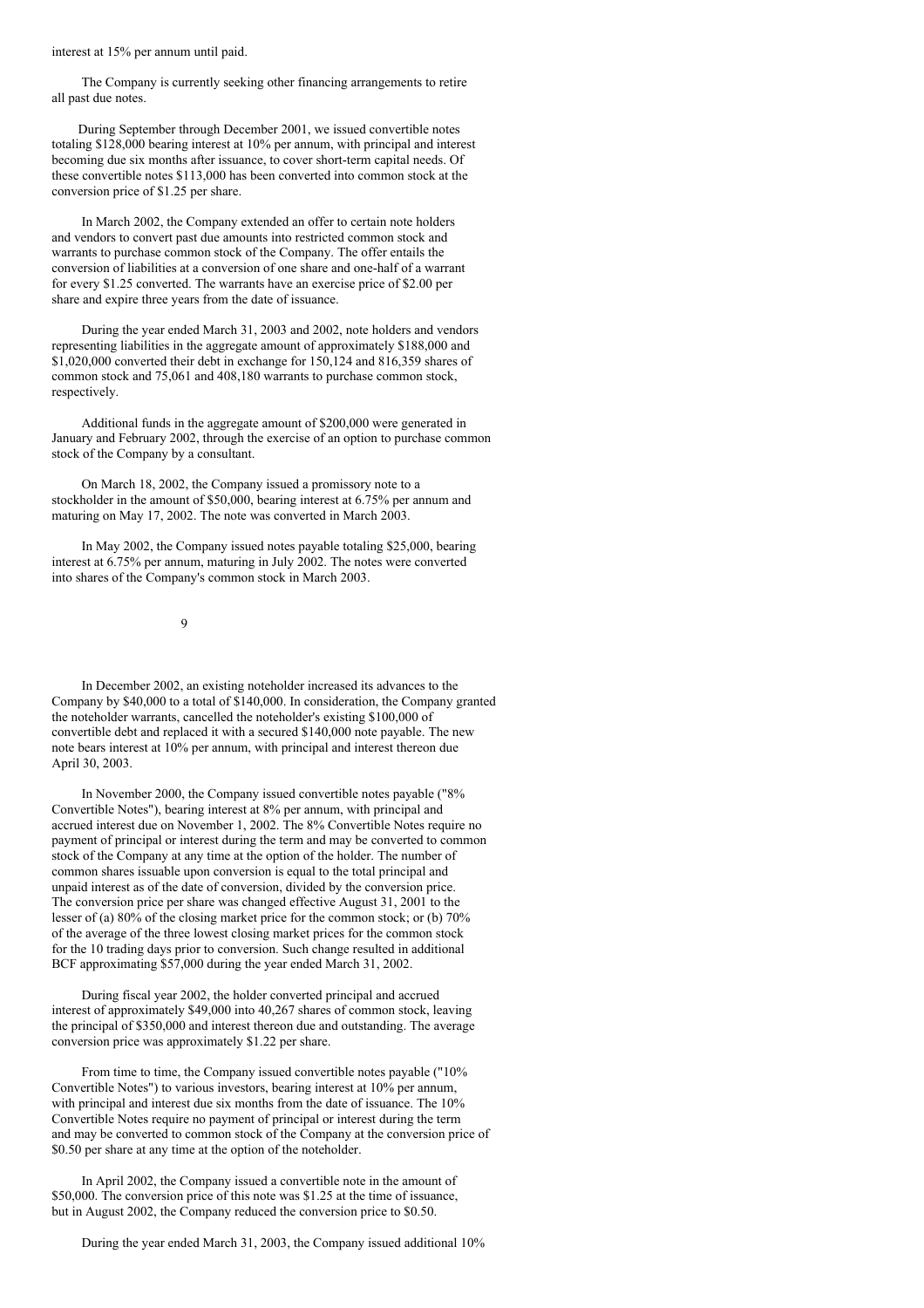Convertible Notes totaling \$225,000, of which \$30,000 was converted into restricted common stock.

On March 9, 2001, the Company entered into a common stock subscription agreement with an investor whereby the Company agreed to sell 950,000 shares of its restricted common stock, with a minimum subscription of 800,000 shares at \$1.00 per share to such investor on certain dates. The March 9, 2001 closing market price of the Company's common stock was \$2.50 per share. During March 2001, the Company issued 100,000 shares of common stock in exchange for \$100,000 in cash under such agreement. During the year ended March 31, 2002, the Company issued 747,471 shares of common stock to the investors in exchange for approximately \$712,000 in cash, net of issuance costs of approximately \$44,000 under this agreement. No further subscriptions were made under this agreement.

In November 2002, the Company issued 69,231 shares of restricted common stock for consulting services valued at \$45,000 (estimated based on the market price on the date of issue).

Other financings the Company completed during the year ended March 31, 2003:

- issued 150,124 shares of restricted common stock in connection with the conversion of amounts owed to certain vendors and noteholders approximating \$188,000.

- issued 200,000 shares of restricted common stock for cash totaling \$100,000 in connection with the exercise of warrants.

- issued 461,600 shares of restricted common stock at \$0.25 per share for cash totaling \$115,400. In connection with the issuance of certain shares, the Company granted the stockholders warrants to purchase common stock of the Company at \$0.25 per share. The warrants vested immediately and expire through March 2004.

- issued 239,000 warrants to purchase common stock in exchange for services. These warrants were valued using the Black-Scholes option pricing model at \$118,000, of which \$78,000 were previously recorded as accounts payable and accrued liabilities in fiscal year 2001.

### 10

- issued 19,230 shares of restricted common stock at \$0.26 per share for cash totaling \$60,400.

- issued 8,000 shares of restricted common stock at \$1.25 for cash totaling \$5,000.

- issued 420,000 shares of restricted common stock in connection with the conversion of notes payable of \$105,000.

In March 2003, the Company issued 196,078 shares of restricted common stock in connection with a patent royalty agreement. The shares were valued at \$100,000 (estimated based on the market price on the date of issue).

We expect to raise additional capital within the next six months to fund our research and development activities and anticipated operations.

Our operations to date have consumed substantial capital without generating revenues, and we will continue to require substantial and increasing capital funds to conduct necessary research and development and pre-clinical and clinical testing of our Hemopurifier products, and to market any of those products that receive regulatory approval. We do not expect to generate revenue from operations for the foreseeable future, and our ability to meet our cash obligations as they become due and payable is expected to depend for at least the next several years on our ability to sell securities, borrow funds or a combination thereof. Our future capital requirements will depend upon many factors, including progress with pre-clinical testing and clinical trials, the number and breadth of our programs, the time and costs involved in preparing, filing, prosecuting, maintaining and enforcing patent claims and other proprietary rights, the time and costs involved in obtaining regulatory approvals, competing technological and market developments, and our ability to establish collaborative arrangements, effective commercialization, marketing activities and other arrangements. We expect to continue to incur increasing negative cash flows and net losses for the foreseeable future.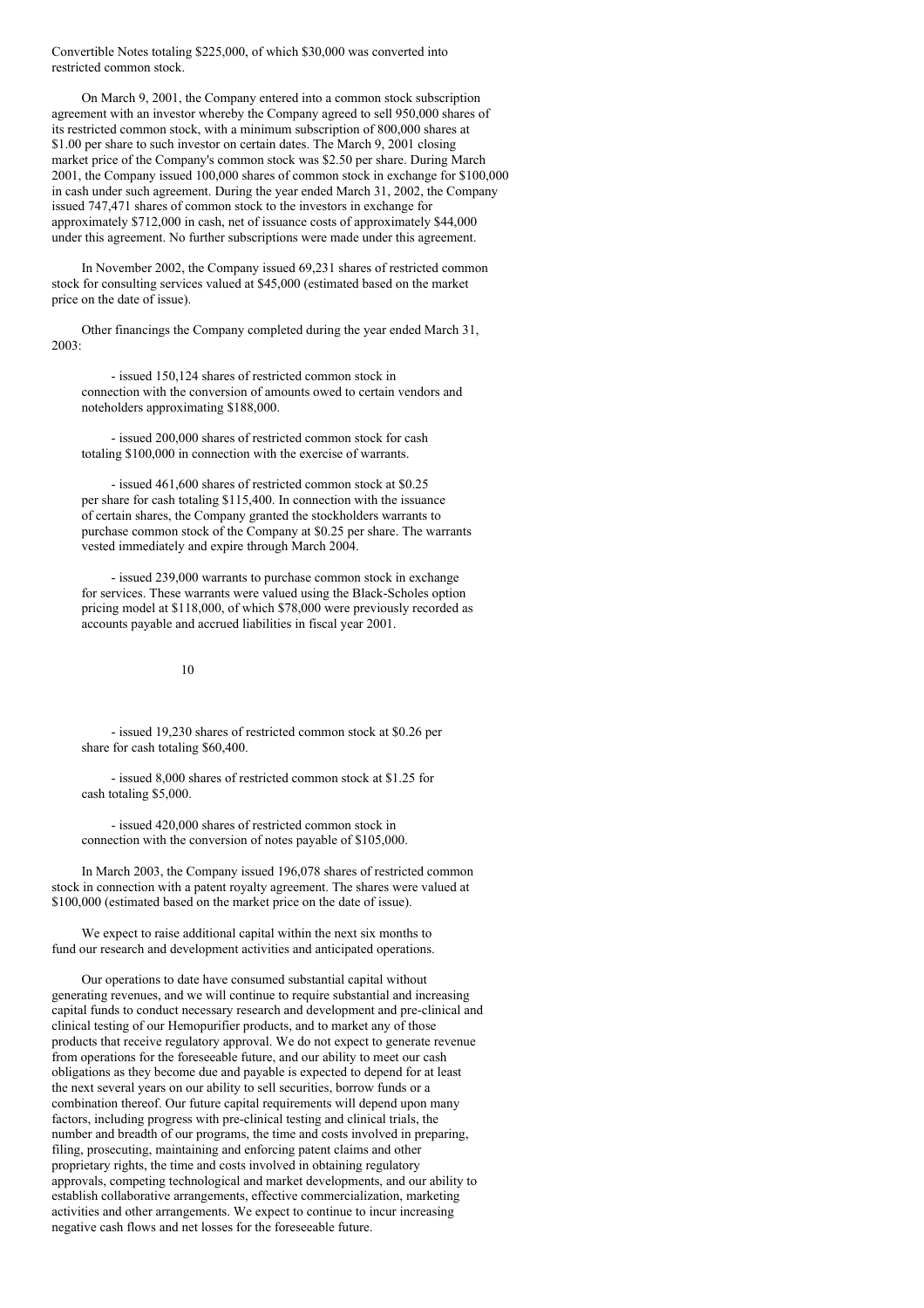Management does not believe that inflation has had or is likely to have any material impact on the Company's limited operations.

We currently do not have plans to purchase significant amounts of equipment or hire significant numbers of employees prior to successfully raising additional capital.

## GOING CONCERN

The Company's independent certified public accountants have stated in their report included in this Form 10-KSB, that the Company has a working capital deficit and a significant deficit accumulated during the development stage. These conditions, among others, raise substantial doubt about the Company's ability to continue as a going concern.

### CRITICAL ACCOUNTING POLICIES

The preparation of financial statements and related disclosures in conformity with accounting principles generally accepted in the United States of America requires management to make judgments, assumptions and estimates that affect the amounts reported in the our consolidated financial statements and the accompanying notes. The amounts of assets and liabilities reported on our balance sheet and the amounts of revenues and expenses reported for each of our fiscal periods are affected by estimates and assumptions, which are used for, but not limited to, the accounting for revenue recognition, accounts receivable, doubtful accounts and inventories. Actual results could differ from these estimates. The following critical accounting policies are significantly affected by judgments, assumptions and estimates used in the preparation of the financial statements:

## ACCOUNTING FOR TRANSACTIONS INVOLVING STOCK COMPENSATION

FASB Interpretation No. 44 ("FIN 44"), "ACCOUNTING FOR CERTAIN TRANSACTIONS INVOLVING STOCK COMPENSATION, AN INTERPRETATION OF APB 25" clarifies the application of APB 25 for (a) the definition of employee for purposes of applying APB 25, (b) the criteria for determining whether a plan qualifies as a noncompensatory plan, (c) the accounting consequence for various modifications to the terms of a previously fixed stock option or award, and (d) the accounting for an exchange of stock compensation awards in a business combination. FIN 44 is effective July 1, 2000, but certain provisions cover specific events that occur after either December 15, 1998, or January 12, 2000. The adoption of certain other provisions of FIN 44 prior to June 30, 2000 did not have a material effect on the financial statements.

11

Under Accounting Principles Board Opinion No. 25, "ACCOUNTING FOR STOCK ISSUED TO EMPLOYEES," the intrinsic value based method, compensation expense is the excess, if any, of the fair value of the stock at the grant date or other measurement date over the amount an employee must pay to acquire the stock. Compensation expense, if any, is recognized over the applicable service period, which is usually the vesting period.

SFAS 123, "ACCOUNTING FOR STOCK-BASED COMPENSATION," if fully adopted, changes the method of accounting for employee stock-based compensation plans to the fair value based method. For stock options and warrants, fair value is determined using an option pricing model that takes into account the stock price at the grant date, the exercise price, the expected life of the option or warrant, stock volatility and the annual rate of quarterly dividends. Compensation expense, if any, is recognized over the applicable service period, which is usually the vesting period. The adoption of the accounting methodology of SFAS 123 is optional and the Company has elected to continue accounting for stock-based compensation issued to employees using APB 25; however, pro forma disclosures, as the Company adopted the cost recognition requirement under SFAS 123, are required to be presented.

SFAS 148, "ACCOUNTING FOR STOCK-BASED COMPENSATION - TRANSITION AND DISCLOSURE, AN AMENDMENT OF FASB STATEMENT NO. 123," was issued in December 2002 and is effective for fiscal years ending after December 15, 2002. SFAS 148 provides alternative methods of transition for a voluntary change to the fair value based method of accounting for stock-based employee compensation. In addition, this Statement amends the disclosure requirements of Statement 123 to require prominent disclosures in both annual and interim financial statements about the method of accounting for stock-based employee compensation and the effect of the method used on reported results.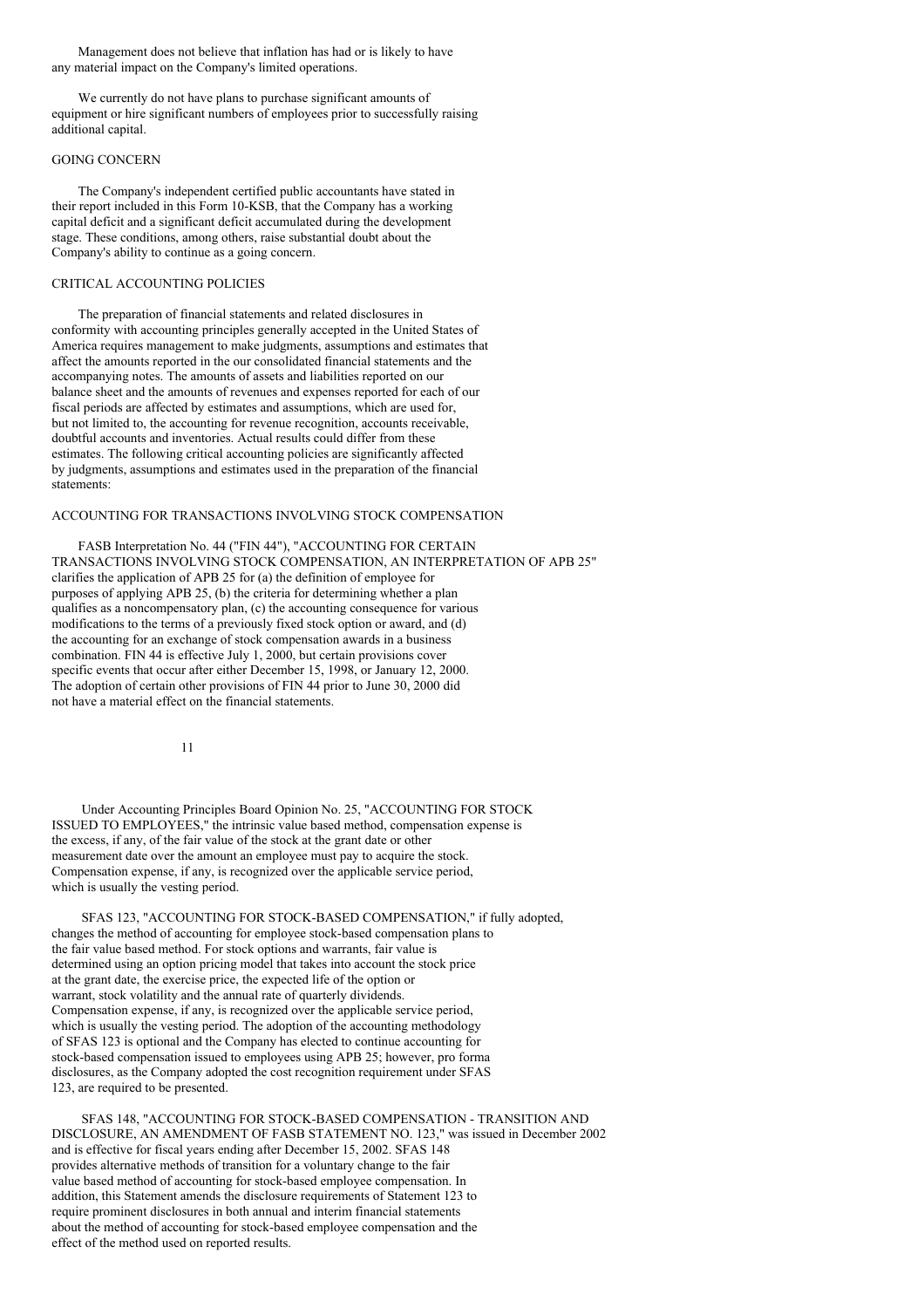## STOCK PURCHASE WARRANTS ISSUED WITH NOTES PAYABLE

The Company granted warrants in connection with the issuance of certain notes payable. Under Accounting Principles Board Opinion No. 14, " ACCOUNTING FOR CONVERTIBLE DEBT AND DEBT ISSUED WITH STOCK PURCHASE WARRANTS," the estimated value of such warrants represents a discount from the face amount of the notes payable.

#### BENEFICIAL CONVERSION FEATURE OF CONVERTIBLE NOTES PAYABLE

The convertible feature of certain notes payable provides for a rate of conversion that is below market value. Such feature is normally characterized as a "beneficial conversion feature" ("BCF"). Pursuant to Emerging Issues Task Force Issue No. 98-5 ("EITF 98-5"), "ACCOUNTING FOR CONVERTIBLE SECURITIES WITH BENEFICIAL CONVERSION FEATURES OR CONTINGENTLY ADJUSTABLE CONVERSION RATIO" and Emerging Issues Task Force Issue No. 00-27, " APPLICATION OF EITF ISSUE NO. 98-5 TO CERTAIN CONVERTIBLE INSTRUMENTS." Accordingly, the relative fair value of the BCF is recorded in the consolidated financial statements as a discount from the face amount of the notes. Such discounts are amortized to interest expense term of the notes.

#### IMPAIRMENT OR DISPOSAL OF LONG-LIVED ASSETS

SFAS 144, "ACCOUNTING FOR THE IMPAIRMENT OR DISPOSAL OF LONG-LIVED ASSETS," supersedes Statement No. 121, "ACCOUNTING FOR THE IMPAIRMENT OF LONG-LIVED ASSETS AND FOR LONG-LIVED ASSETS TO BE DISPOSED OF", and addresses financial accounting and reporting for the impairment or disposal of long-lived assets, including accounting for a segment of a business accounted for as a discontinued operation. SFAS 144 is effective for financial statements issued for fiscal years beginning after December 15, 2001. Management has not yet determined exactly how the requirements of such pronouncements will affect the Company's future financial statements.

## ITEM 7. FINANCIAL STATEMENTS

The financial statements listed in the accompanying Index to Financial Statements are attached hereto and filed as a part of this Report under Item 14.

### ITEM 8. CHANGES IN AND DISAGREEMENTS WITH ACCOUNTANTS ON ACCOUNTING AND FINANCIAL DISCLOSURE

None

12

PART III

# ITEM 9. DIRECTORS, EXECUTIVE OFFICERS, PROMOTERS AND CONTROL PERSONS; COMPLIANCE WITH SECTION 16(a) OF THE EXCHANGE ACT

#### COMPLIANCE WITH SECTION 16(a) OF THE EXCHANGE ACT

Section 16 (a) of the Securities Exchange Act of 1934 requires the Company's officers, directors, and persons who own more than 10% of a registered class of the Company's equity securities to file reports of ownership and changes in ownership with the Securities and Exchange Commission (the "SEC") and Nasdaq. Officers, directors, and greater than 10% beneficial owners are required by SEC regulation to furnish the Company with copies of all Section 16 (a) forms they file. The Company believes that all filing requirements applicable to its officers, directors, and greater than 10% beneficial owners were complied with.

## EXECUTIVE OFFICERS, DIRECTORS AND KEY EMPLOYEES

The names, ages and positions of the Company's directors and executive officers as of March 31, 2003 are listed below:  $<$ TABLE> <CAPTION>

| <b>NAMES</b>         | <b>TITLE OR POSITION</b> |                                      | AGE |
|----------------------|--------------------------|--------------------------------------|-----|
|                      |                          | ---                                  |     |
| $\langle S \rangle$  | <( '>                    | $\ll$ $\geq$                         |     |
| James A. Joyce $(1)$ |                          | Chairman, President, Chief Executive | 41  |
|                      | Officer and Secretary    |                                      |     |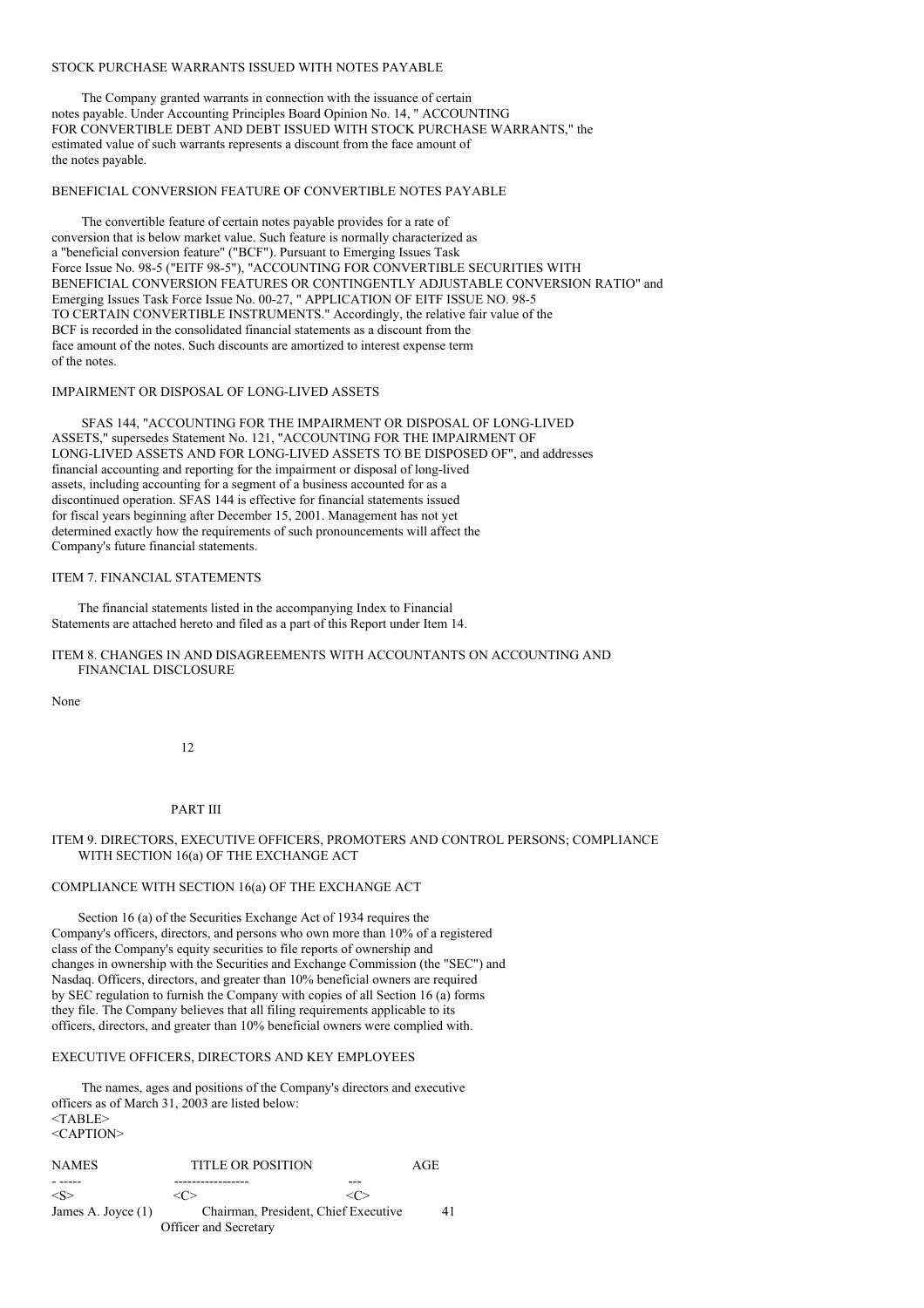| Richard H. Tullis, PhD (2)<br>Vice President, Chief Scientific Officer |                                         |  |  |  |  |  |  |
|------------------------------------------------------------------------|-----------------------------------------|--|--|--|--|--|--|
|                                                                        | and Director                            |  |  |  |  |  |  |
| Edward C. Hall $(3)$                                                   | Vice President. Chief Financial Officer |  |  |  |  |  |  |

| Franklyn S. Barry, Jr.              | Director | 63 |
|-------------------------------------|----------|----|
| Edward G. Broenniman<br>$<$ /TABLE> | Director | 66 |

(1) Effective June 1, 2001, Mr. Joyce was appointed President and Chief Executive Officer of the Company, replacing Mr. Barry, who continues as a member of the board of directors. Mr. Barry also served as a consultant to the Company on strategic business issues from June 1, 2001 to May 31, 2003.

(2) Also effective June 1, 2001, Dr. Tullis was appointed as the Company's Chief Scientific Officer, replacing Dr. Clara M. Ambrus, who retired.

(3) Effective August 14, 2002 Mr. Hall was elected Vice President and Chief Financial Officer of the Company, replacing Robert S. Stefanovich, who resigned July 26, 2002.

#### Resumes of Management:

James A. Joyce, Chairman, President and CEO

-------------------------------------------

Mr. Joyce is the founder of Aethlon Medical, and has been the Chairman of the Board and Secretary since March 1999. On June 1, 2001, Aethlon's Board of Directors appointed Mr. Joyce with the additional roles of President and CEO. In February of 1993, Mr. Joyce founded James Joyce & Associates, an organization that provided management consulting and corporate finance advisory services to CEOs and CFOs of publicly traded companies. Previously, Mr. Joyce was Chief Executive Officer of Mission Labs, Inc., and a principal in charge of U.S. operations for London Zurich Securities, Inc. Mr. Joyce is a graduate from the University of Maryland.

13

Edward C. Hall, Vice President, Chief Financial Officer

-------------------------------------------------------

Mr. Hall has been Vice President, Chief Financial Officer of the Company since August 2002. Mr. Hall has held senior financial executive positions with both public and privately-held life sciences and technology companies for over 25 years. Prior to his appointment as Chief Financial Officer of Aethlon Medical, he served as Vice President and Chief Financial Officer of Chromagen, Inc, a biotech tools company which develops proteomic and genomic assays for use in drug discovery. Prior to that Mr. Hall was Vice President, Finance and Chief Financial Officer of Cytel Corporation, a biotech company and developer of anti-inflammatory drugs. Mr. Hall is a Partner of Tatum CFO Partners, LLP.

Richard H. Tullis, Ph.D., Vice President, Chief Scientific Officer

------------------------------------------------------------------ Dr. Tullis has been Vice President and a director of the Company since January 2000 and Chief Scientific Officer since June 2001. Dr. Tullis has extensive biotechnology management and research experience, and is the founder of Syngen Research, a wholly-owned subsidiary of Aethlon Medical, Inc. Previously, Dr. Tullis co-founded Molecular Biosystems, Inc., a former NYSE company. At Molecular Biosystems, Dr. Tullis was Director of Research and Development, Director of Oligonucleotide Hybridization, Senior Research Scientist and Member of the Board of Directors. In research, Dr. Tullis developed and patented the first application of oligonucleotides to antisense antibiotics and developed new methods for the chemical synthesis of DNA via methoxy-phosphorochloridites. Dr. Tullis also co-developed the first applications of covalently coupled DNA-enzyme conjugates using synthetic oligonucleotides during his tenure at Molecular Biosystems. In 1985, Dr. Tullis founded, and served as President and CEO of Synthetic Genetics, Inc., a pioneer in custom DNA synthesis, which was sold to Molecular Biology Resources in 1991. Dr. Tullis also served as interim-CEO of Genetic Vectors, Inc., which completed its IPO under his management, and was co-founder of DNA Sciences, Inc., a company that was eventually acquired by Genetic Vectors. Dr Tullis received his Ph.D. in Biochemistry and Cell Biology from the University of California at San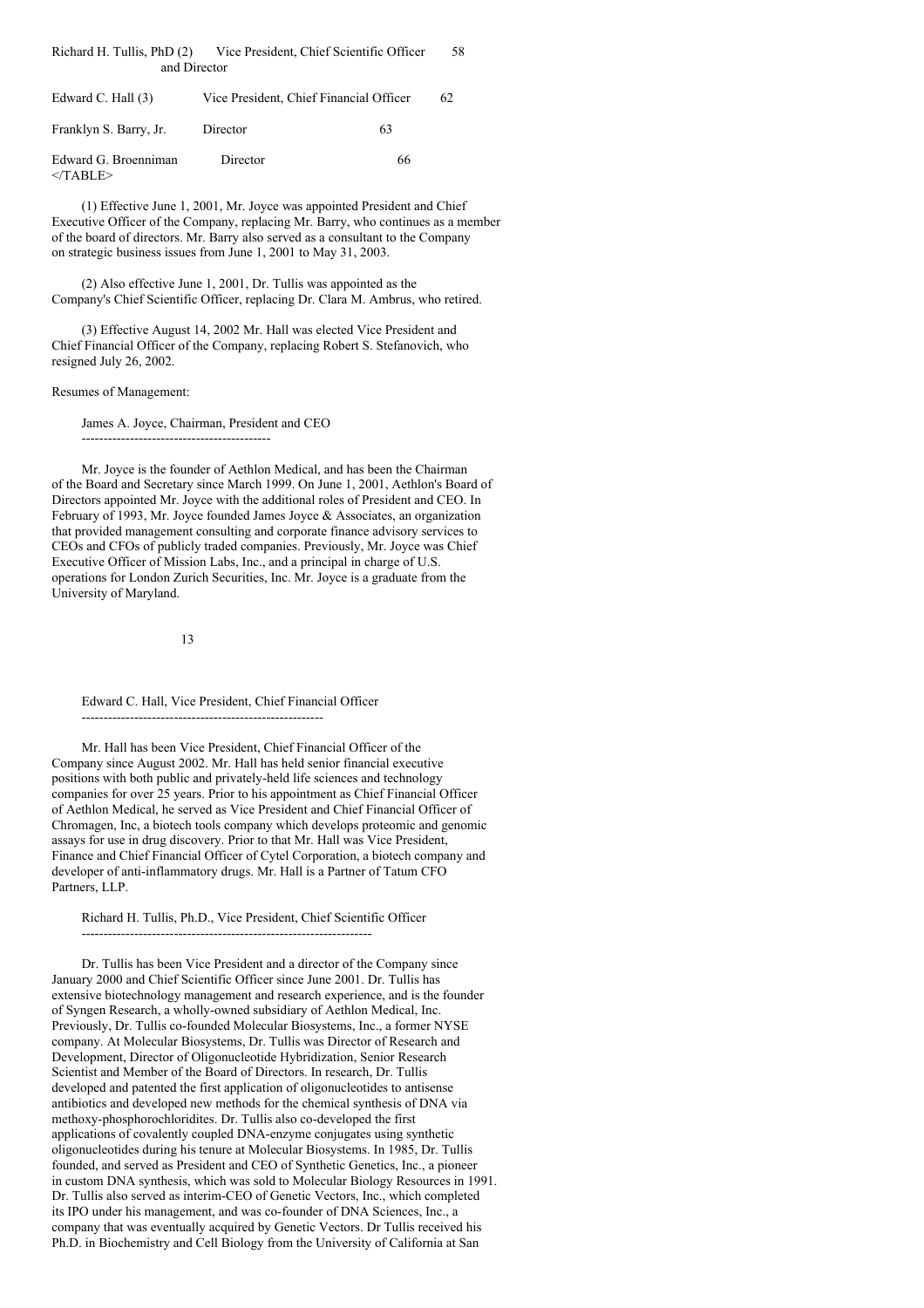Diego, and has done extensive post-doctoral work at UCSD, USC, and The Scripps Research Institute.

Franklyn S. Barry, Jr. ----------------------

Mr. Barry has over 25 years of experience in managing and building companies. He was President and Chief Executive Officer of Hemex from April 1997 through May 31, 2001 and President and CEO of the Company from March 10, 1999 to May 31, 2001. He became a director of the Company on March 10, 1999. >From 1994 to April 1997, Mr. Barry was a private consultant. Included among his prior experiences are tenures as President of Fisher-Price and as co-founder and CEO of Software Distribution Services, which today operates as Ingram Micro-D, an international distributor of personal computer products. Mr. Barry serves on the Board of Directors of Barrister Global Services Network, Inc., a publicly traded company and of Merchants Mutual Insurance Company.

Edward G. Broenniman

--------------------

Mr. Broenniman became a director of the Company on March 10, 1999. Mr. Broenniman has 30 years of management and executive experience with high-tech, privately held growth firms where he has served as a CEO, COO, or corporate advisor, using his expertise to focus management on increasing profitability and stockholder value. He is the Managing Director of The Piedmont Group, LLC, a venture advisory firm. Mr. Broenniman recently served on the Board of Directors of publicly traded QuesTech (acquired by CACI International), and currently serves on the Boards of four privately-held firms. His nonprofit Boards are the Dingman Center for Entrepreneurship's Board of Advisors at the University of Maryland, the National Association of Corporate Directors, National Capital Chapter and the Board of the Association for Corporate Growth, National Capital Chapter.

14

The Board of Directors has the responsibility for establishing broad corporate policies and for overseeing the overall performance of the Company. Members of the Board are kept informed of the Company's business through discussions with the President and other officers, by reviewing analyses and reports sent to them, and by participating in Board and committee meetings. Our Bylaws provide that each of the directors serves for a term that extends to the next Annual Meeting of Shareholders of the Company. The Company's Board of Directors presently has an Audit Committee and a Compensation Committee on each of which Messrs. Barry and Broenniman serve. Mr. Barry is Chairman of the Audit Committee, and Mr. Broenniman is Chairman of the Compensation Committee.

Non-employee Board members are accruing stock options and cash compensation according to the plan approved on May 25, 2000. Employee directors receive no compensation.

#### FAMILY RELATIONSHIPS.

There are no family relationships between or among the directors, executive officers or persons nominated or charged by the Company to become directors or executive officers

# INVOLVEMENT IN LEGAL PROCEEDINGS.

To the best of the Company's knowledge, during the past five years, none of the following occurred with respect to a present or former director or executive officer of the Company: (1) any bankruptcy petition filed by or against any business of which such person was a general partner or executive officer either at the time of the bankruptcy or within two years prior to that time; (2) any conviction in a criminal proceeding or being subject to a pending criminal proceeding (excluding traffic violations and other minor offenses); (3) being subject to any order, judgment or decree, not subsequently reversed, suspended or vacated, of any court of any competent jurisdiction, permanently or temporarily enjoining, barring, suspending or otherwise limiting his involvement in any type of business, securities or banking activities; and (4) being found by a court of competent jurisdiction (in a civil action), the SEC or the Commodities Futures Trading Commission to have violated a federal or state securities or commodities law, and the judgment has not been reversed, suspended or vacated.

#### SECTION 16(a) BENEFICIAL OWNERSHIP COMPLIANCE.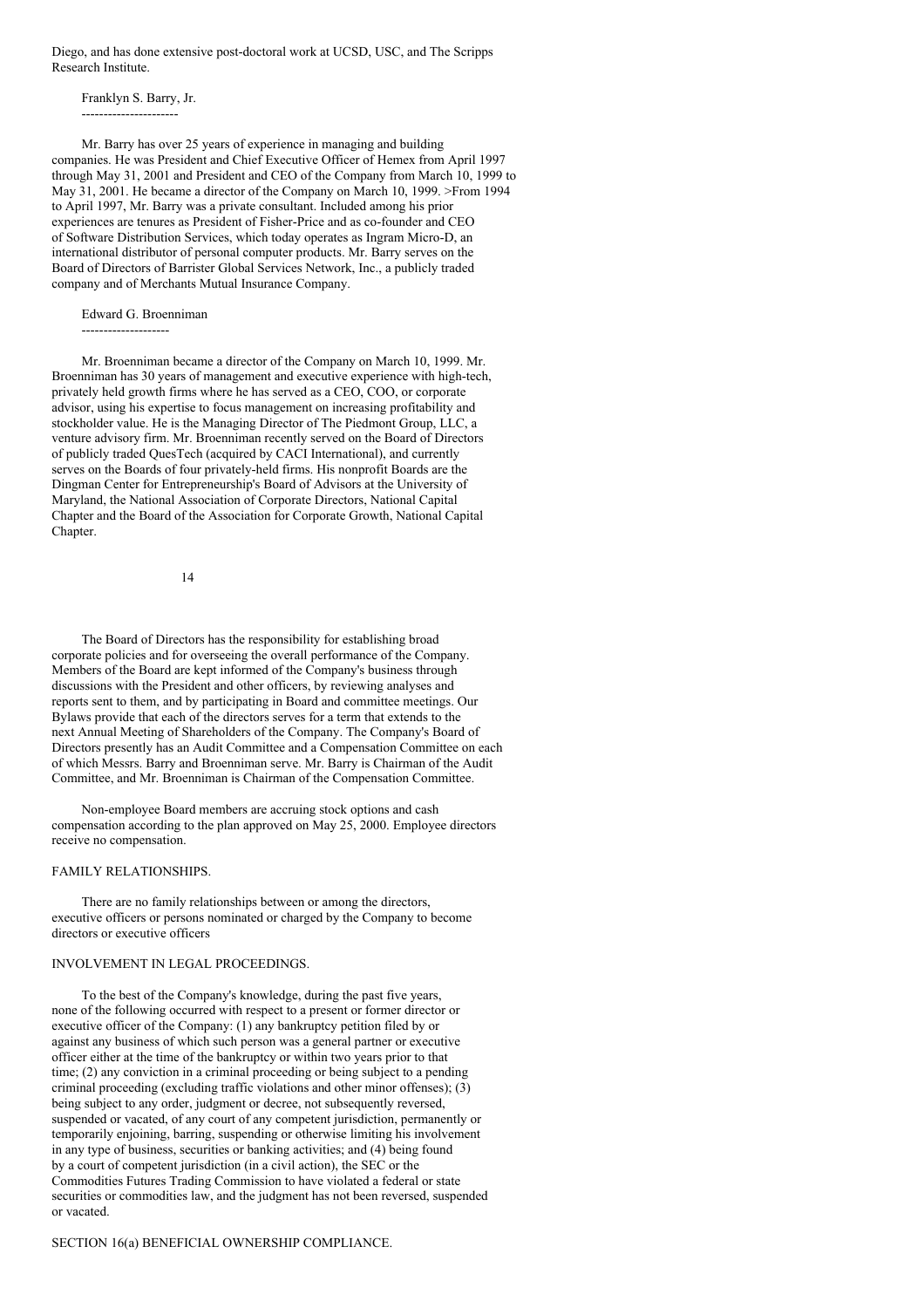Section 16(a) of the Securities Exchange Act of 1934, as amended, requires the Company's executive officers and directors and persons who own more than 10% of a registered class of the Company's equity securities to file with the Securities and Exchange Commission initial statements of beneficial ownership, reports of changes in ownership and annual reports concerning their ownership of common stock and other equity securities of the Company, on Forms 3, 4 and 5, respectively. Executive officers, directors and greater than 10% shareholders are required by Commission regulations to furnish the Company with copies of all Section 16(a) reports they file. To the best of the Company's knowledge (based solely upon a review of the Forms 3, 4 and 5 filed), no officer, director or 10% beneficial shareholder failed to file on a timely basis for the fiscal year ended March 31, 2003 any reports required by Section 16(a) of the Securities Exchange Act of 1934, as amended.

15

#### ITEM 10. EXECUTIVE COMPENSATION

The following table sets forth compensation received for the fiscal years ended March 31, 2001 through 2003 by the Company's Chief Executive Officer and all executive officers.  $<$ TABLE $>$ 

# SUMMARY COMPENSATION TABLE  $\langle C$  A PTION>

|                                                                                          | ANNUAL COMPENSATION                                                                                                        | LONG-TERM COMPENSATION                                                                                                                   |
|------------------------------------------------------------------------------------------|----------------------------------------------------------------------------------------------------------------------------|------------------------------------------------------------------------------------------------------------------------------------------|
|                                                                                          | <b>AWARDS</b>                                                                                                              |                                                                                                                                          |
| <b>NAME AND PRINCIPAL</b><br><b>POSITION</b>                                             | <br><b>OTHER</b><br><b>ANNUAL</b><br><b>RESTRICTED OPTIONS</b><br><b>SALARY</b><br>$(\$)$<br>YEAR $(S)(1)$<br>$(s)$<br>(S) | PAYOUTS/<br><b>OTHER</b><br><b>LTIP</b><br>BONUS COMPENSATION<br><b>STOCK</b><br>SARs<br>PAYOUTS COMPENSATION<br>(\$)<br>(1)<br>$^{(#)}$ |
| $<\leq>$<br><<><br>2003<br>James A. Joyce<br>Chairman,<br>2002<br>President/CEO<br>2001  | <<><br>$<\infty$<br><<><br><<><br>180,000<br>180,000<br>180,000                                                            | $\langle C \rangle$<br><<><br>$\langle C \rangle$<br>250,000                                                                             |
| Richard H. Tullis<br>2003<br>Ph.D. Vice President, 2002<br>Chief Science Officer         | 150,000<br>150,000<br>2001<br>150,000                                                                                      | 250,000<br>30,000                                                                                                                        |
| Edward C. Hall (2)<br>2003<br>2002<br>Vice President, Chief<br>Financial Officer<br>2001 | 14,103(2)<br>$\overline{\phantom{a}}$<br>N/A<br>N/A                                                                        |                                                                                                                                          |

 $<$ /TABLE>

- (1) The remuneration described in the table does not include the cost to the Company of benefits furnished to the named executive officers, including premiums for health insurance and other personal benefits provided to such individual that are extended to all employees of the Company in connection with their employment. Perquisites and other personal benefits, securities, or property received by an executive are either the lesser of \$50,000 or  $10\%$  of the total salary and bonus reported for each named executive officer, except as otherwise disclosed.
- (2) Mr. Hall became a part-time employee and was elected as the CFO of the Company on August 14, 2002. He is compensated on an hourly basis, a portion of which, amounting to \$2,821 in fiscal 2003, is paid to Tatum CFO Partners (Tatum), of which he is a partner.

OPTION/SAR GRANTS IN THE LAST FISCAL YEAR  $<$ TABLE> <CAPTION>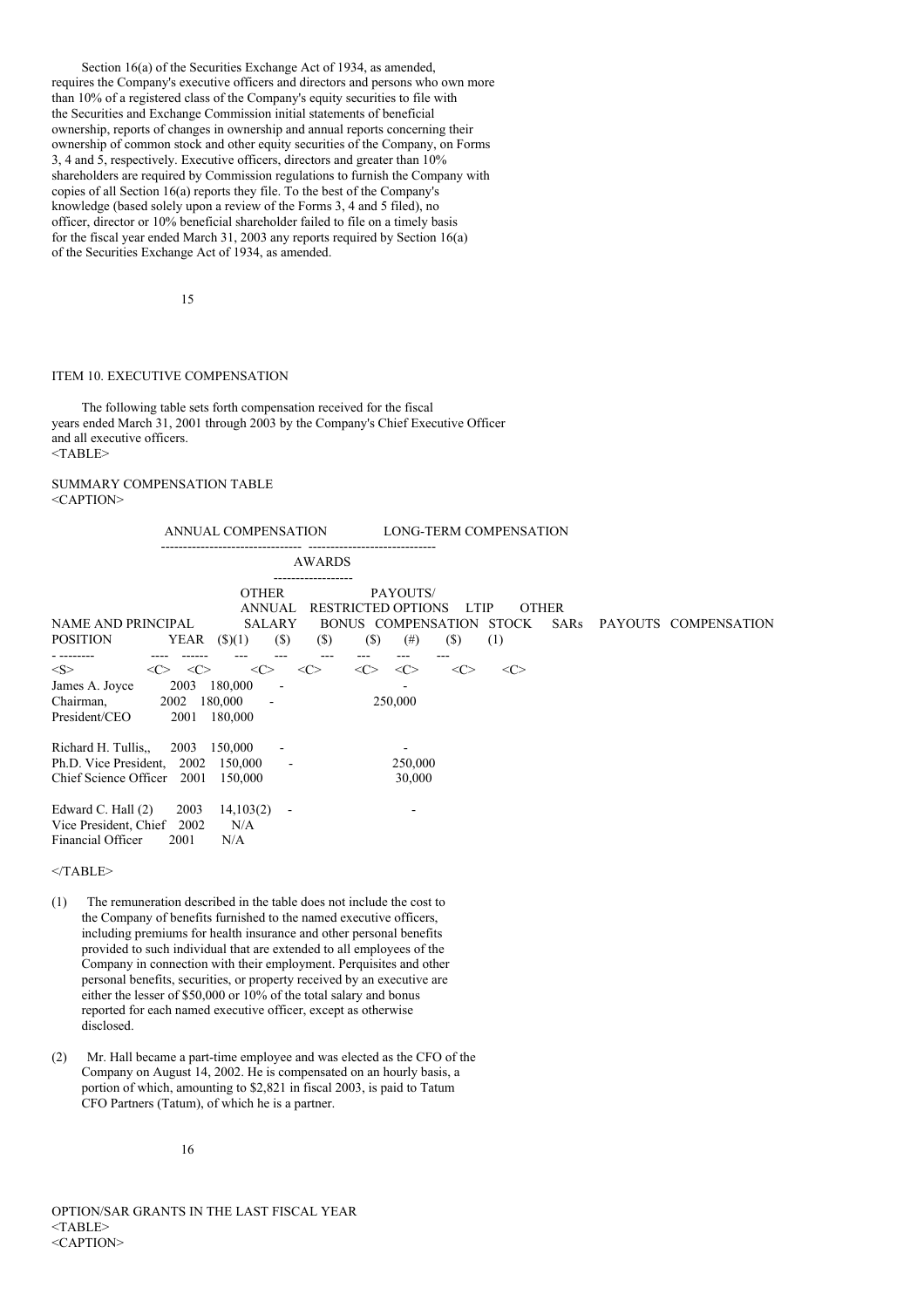| <b>NAME</b><br>(a)                                                       | NUMBER OF<br><b>SECURITIES</b><br>UNDERLYING.<br>OPTIONS/SARs EMPLOYEES IN<br>(b)<br>(c)<br>------------- | PERCENT OF<br><b>TOTAL</b><br>OPTIONS/SARs<br>GRANTED (#) FISCAL YEAR<br>(d) | <b>GRANTED TO</b><br>(e) | <b>EXERCISE OR</b><br><b>BASE PRICE</b><br>(S/Sh) | <b>EXPIRATION DATE</b> |
|--------------------------------------------------------------------------|-----------------------------------------------------------------------------------------------------------|------------------------------------------------------------------------------|--------------------------|---------------------------------------------------|------------------------|
| <s><br/>James A. Joyce,</s>                                              | <<>                                                                                                       | <<>                                                                          | <<>                      | <<>                                               |                        |
| Chairman, President<br>and CEO                                           | $\Omega$                                                                                                  | N/A                                                                          | N/A                      | N/A                                               |                        |
| Richard H. Tullis,<br>Ph.D., Vice President,<br>Chief Scientific Officer | $\Omega$                                                                                                  | N/A                                                                          | N/A                      | N/A                                               |                        |
| Edward C. Hall,<br>Vice President, Chief<br>Financial Officer            | $\Omega$                                                                                                  | N/A                                                                          | N/A                      | N/A                                               |                        |

#### $<$ /TABLE>

# AGGREGATED OPTIONS/SAR EXERCISES IN THE LAST FISCAL YEAR AND FISCAL YEAR-END OPTION/SAR VALUES

The following table sets forth the number of common stock options, both exercisable and unexercisable, held by each of the Named Executive Officers of the Company and the value of any in-the-money options at March 31, 2003, assuming a value of \$0.50 per share on March 31, 2003:

|                     |     |                     | NUMBER OF VALUE OF                             |  |
|---------------------|-----|---------------------|------------------------------------------------|--|
|                     |     |                     | UNEXERCISED IN-THE-MONEY                       |  |
|                     |     |                     | OPTIONS AT OPTIONS AT                          |  |
| SHARES              |     |                     | MARCH 31, MARCH 31,                            |  |
|                     |     | ACOUIRED VALUE 2003 | 2003                                           |  |
|                     |     |                     | ON EXERCISE REALIZED EXERCISABLE/ EXERCISABLE/ |  |
| $^{(#)}$            | (S) |                     | UNEXERCISABLE UNEXERCISABLE                    |  |
|                     |     |                     |                                                |  |
| James A. Joyce --   |     |                     | $$-.250,000/-.$ $$0.0/$0.0$                    |  |
| Richard H. Tullis - |     |                     | $$-.$ 255,000/25,000 \$0.0/\$0.0               |  |
| Edward C.Hall       |     | $S - N/A$           | N/A                                            |  |

#### EMPLOYMENT AGREEMENTS

The Company entered into an employment agreement with Mr. Joyce effective April 1, 1999. Effective June 1, 2001, Mr. Joyce was appointed President and Chief Executive Officer and his base annual salary was increased from \$120,000 to \$180,000. Under the terms of the agreement, his employment continues at a salary of \$180,000 per year for successive one year periods, unless given notice of termination 60 days prior to the anniversary of his employment agreement.

The Company entered into an employment agreement with Dr. Tullis effective January 10, 2000. Effective June 1, 2001, Dr. Tullis was appointed as the Company's Chief Scientific Officer of the Company. His compensation under the agreement was modified in June 2001 from \$80,000 to \$150,000 per year. Under the terms of the agreement, his employment continues at a salary of \$150,000 per year for successive one year periods, unless given notice of termination 60 days prior to the anniversary of his employment agreement.

Both Mr. Joyce and Dr. Tullis' agreements provide for medical insurance and disability benefits, one year of severance pay if their employment is terminated by the Company without cause or due to change in control of the Company before the expiration of their agreements, and allow for bonus compensation and stock option grants as determined by the Board of Directors. Both agreements also contain restrictive covenants preventing competition with the Company and the use of confidential business information, except in connection with the performance of their duties for the Company, for a period of two years following the termination of their employment with the Company.

Effective August 14, 2002, Mr Hall was elected Vice president, Chief Financial Officer of the Company. His employment is subject to 30 days' notice, with no severance pay provisions, in accordance with his employment agreement. He receives no medical or other benefits from the Company.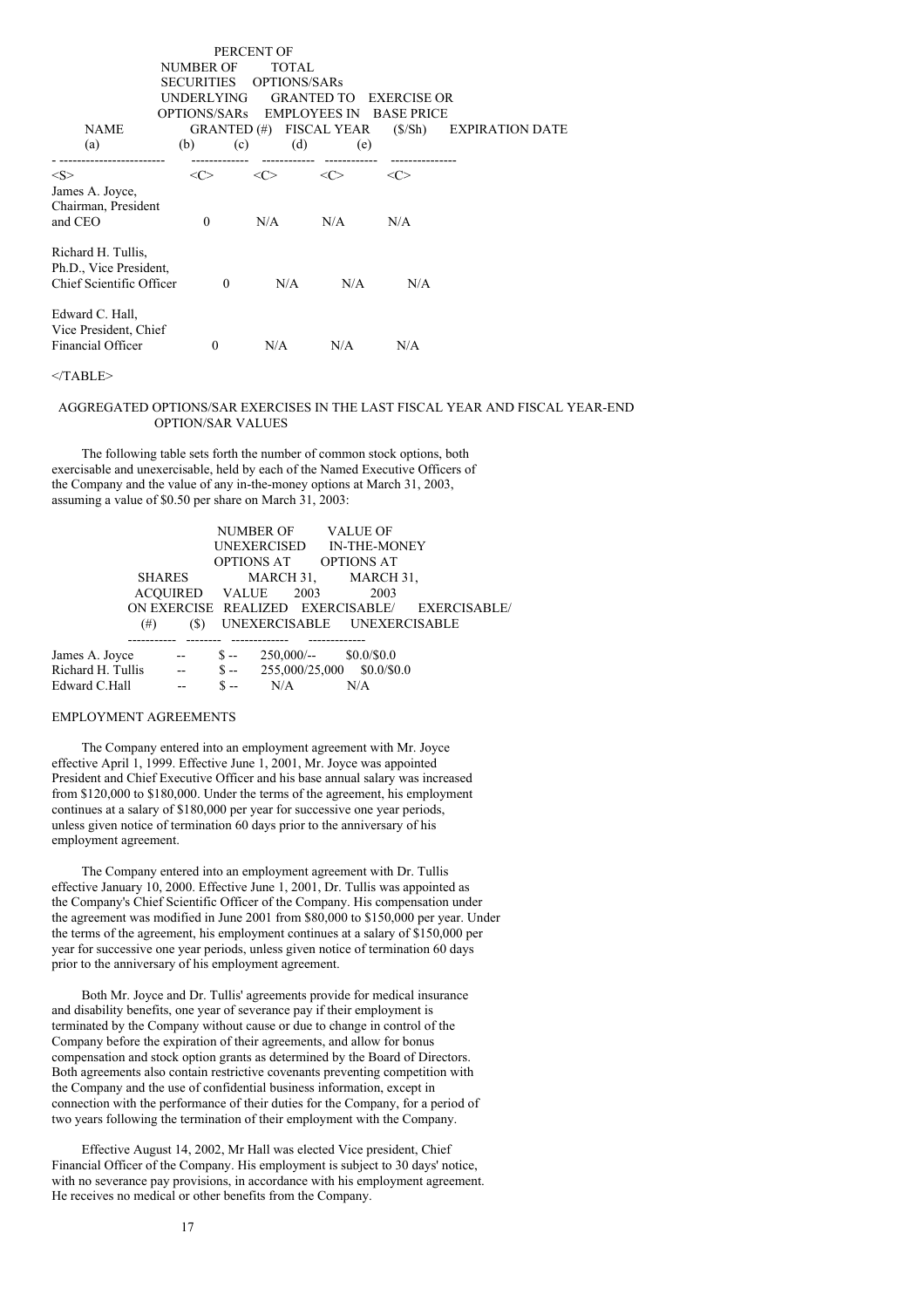#### STOCK OPTION GRANTS

Our 2000 Stock Option Plan (the "Plan"), adopted by the Company in August 2000, provides for the grant of incentive stock options ("ISOs") to full-time employees (who may also be Directors) and nonstatutory stock options ("NSOs") to non-employee Directors, consultants, customers, vendors or providers of significant services. The exercise price of any ISO may not be less than the fair market value of the Common Stock on the date of grant or, in the case of an optionee who owns more than 10% of the total combined voting power of all classes of outstanding stock of the Company, not be less than 110% of the fair market value on the date of grant. The exercise price, in the case of any NSO, must not be less than 75% of the fair market value of the Common Stock on the date of grant. The amount available under the Plan is 500,000 options.

At March 31, 2003, 47,500 options had been granted under the Plan, with 452,500 available for future issuance. The remaining 1,966,415 options issued by the Company (of which 627,000 have been exercised or cancelled) were issued outside the Plan.

At March 31, 2003, options to purchase 1,376,115 shares of Common Stock were outstanding. See Item 11, "Security Ownership of Certain Beneficial Owners and Management."

# OUTSTANDING STOCK PURCHASE WARRANTS

At March 31, 2003, a total of 2,906,746 Common Stock purchase warrants were outstanding, exercisable at prices between \$0.25 - 6.50 per share and with expiration dates from 2004 - 2007.

See Item 11, "Security Ownership of Certain Beneficial Owners and Management."

#### 18

#### ITEM 11. SECURITY OWNERSHIP OF CERTAIN BENEFICIAL OWNERS AND MANAGEMENT

The following table sets forth certain information regarding the beneficial ownership of the Company's Common Stock as of June 30, 2003 for:

- each person known by us to be the beneficial owner of 5% or more of our Common Stock;

- each of our Directors and each of our executive officers whose name appears in the summary compensation table (the "Named Executive Officers"); and

- all of our Directors and the Named Executive Officers as a group.

Except as otherwise noted in the footnotes below, the entity, individual Director or Named Executive Officer has sole voting and investment power with respect to such securities.

# COMMON SHARES

| <b>NAME AND ADDRESS</b><br>OF BENEFICIAL OWNER (1) (2)<br>------------------  |                            | <b>NUMBER</b> |     | $\frac{6}{3}$ |
|-------------------------------------------------------------------------------|----------------------------|---------------|-----|---------------|
| Calvin M. Leung (4)<br>PO Box 2366<br>Costa Mesa, CA 92628                    | 2,036,643 28.1             |               |     |               |
| James A. Joyce (5)                                                            | 850,000 11.6               |               |     |               |
| Accelerated Technologies Fund, LLC<br>1350 Draper Parkway<br>Draper, UT 84020 |                            | 580,804       | 7.9 |               |
| Clara M. Ambrus<br>143 Windsor Avenue<br>Buffalo, NY 14209                    | 432,059                    | 5.9           |     |               |
| Franklyn S. Barry, Jr (6)<br>Richard H. Tullis (7)                            | 418,593 5.7<br>320,000 4.4 |               |     |               |
| Edward G. Broenniman (8)<br>Edward C. Hall                                    | 0                          | 261,374 3.6   |     |               |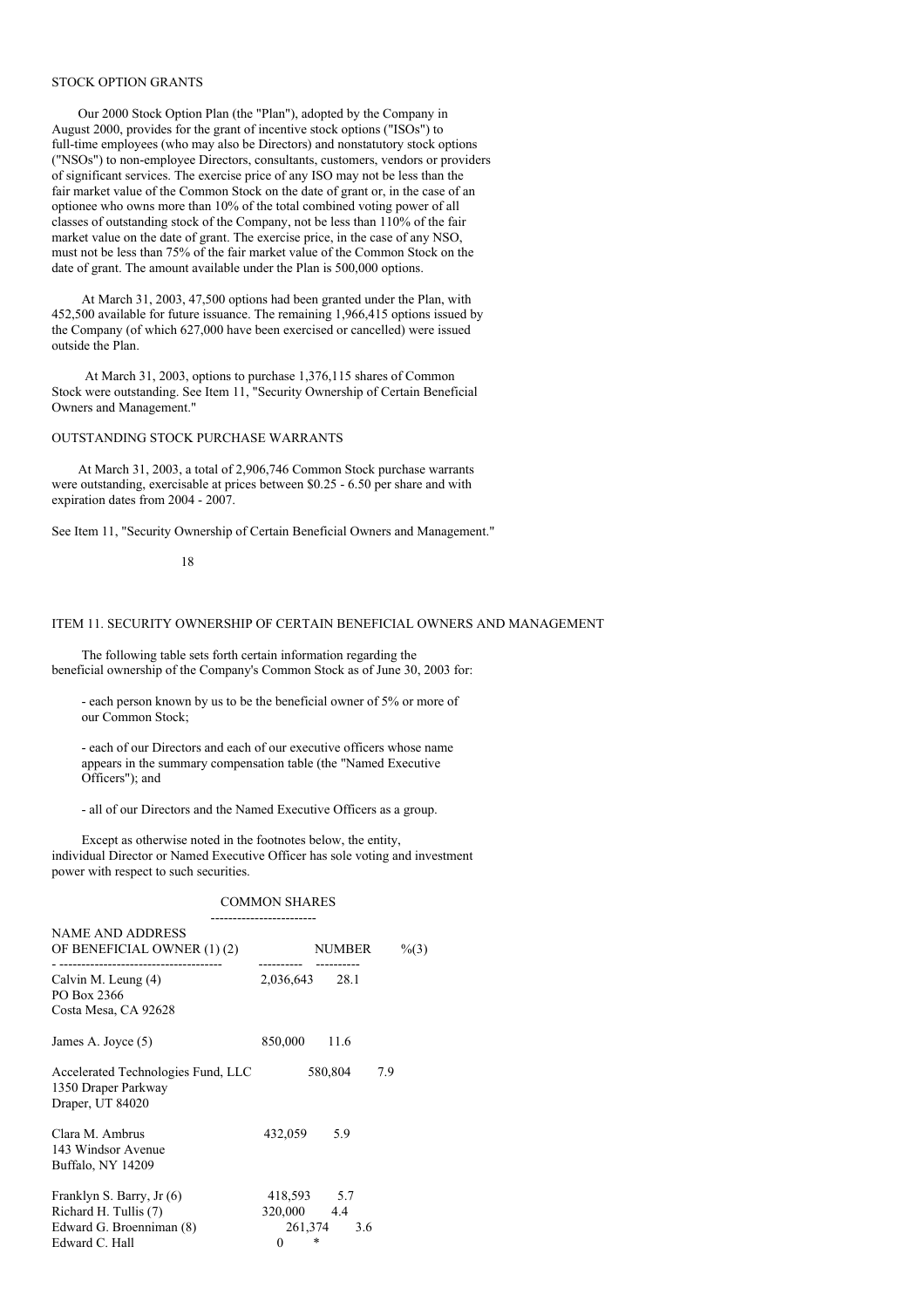- ---------------------- All directors and officers as a group 1,849,967 25.2

- (1) Beneficial ownership is determined in accordance with Rule 13d-3 under the Securities Exchange Act of 1934, as amended (the "Exchange Act") and is generally determined by voting power and/or investment power with respect to securities. Except as indicated by footnote and subject to community property laws where applicable, the Company believes the persons named in the table above have sole voting and investment power with respect to all shares of Common Stock shown as beneficially owned by them. Unless otherwise indicated, the address of each shareholder is 7825 Fay Avenue, La Jolla, CA 92037.
- (2) A person is deemed to be the beneficial owner of securities that can be acquired by such person within 60 days from the date of this information statement upon the exercise of warrants or options. Each beneficial owner's percentage ownership is determined by assuming that options and warrants that are held by such person (but not those held by any other person) and that are exercisable within 60 days from the date of this information statement have been exercised.

An asterisk indicates that the percentage ownership is less than 1.0%.

- (3) Assumes 7,334,960 shares of Common Stock outstanding at June 30, 2003.
- (4) Includes all shares owned by members of Mr. Leung's family and entities he controls plus 10,000 warrants at \$3.00, expiring on January 1, 2006 and 472,000 warrants at \$0.25, expiring on March 27, 2004.
- (5) Includes 250,000 stock options exercisable at \$1.90 per share.
- (6) Includes Mr. Barry's options to purchase 412,500 shares at \$3.00.
- (7) Includes 225,000 stock options exercisable at \$1.90 per share and 30,000 stock options exercisable at \$2.56 per share.
- (8) Includes 53,885 shares owned by Mr. Broenniman's wife and Mr. Broenniman's options to purchase 3,000 shares at \$1.78 and 2,500 shares at \$3.75.
	- 19

#### ITEM 12. CERTAIN RELATIONSHIPS AND RELATED TRANSACTIONS

Franklyn S. Barry, a director of the Company, was engaged as a consultant to the Company on strategic and business issues from June 1, 2001 to May 31, 2003 and was paid \$60,000 per year. See Item 9, "Directors and Executive Officers" and Item 11, "Security Ownership of Certain Beneficial Owners and Management."

Certain officers of the Company and other related parties have advanced the Company funds, agreed to defer compensation or paid expenses on behalf of the Company to cover short-term working capital deficiencies. These non interest-bearing liabilities have been included as due to related parties in the accompanying financial statements.

Effective January 1, 2000, the Company entered into an agreement with a related party under which an invention and related patent rights for a method of removing HIV and other viruses from the blood using the Hemopurifier(TM) were assigned to the Company by the inventors in exchange for (a) a royalty to be paid on future sales of the patented product or process equal to 8.75% of net sales, as defined and (b) 12,500 shares of the Company's common stock. Upon the issuance of the first United States patent relating to the invention, the Company is obligated to issue an additional 12,500 shares of common stock to the inventors. If the market price of the Company's common stock on the date the patent is issued is below \$8 per share, the number of shares to be issued will be that amount which equates to \$100,000 of market value. On March 4, 2003, the related patent was issued and therefore the Company issued 196,078 shares of common stock valued at \$100,000 and is included in professional fees in the accompanying consolidated statements of operations.

We believe that each of the related party transactions discussed above is on terms as favorable as could have been obtained from unaffiliated third parties.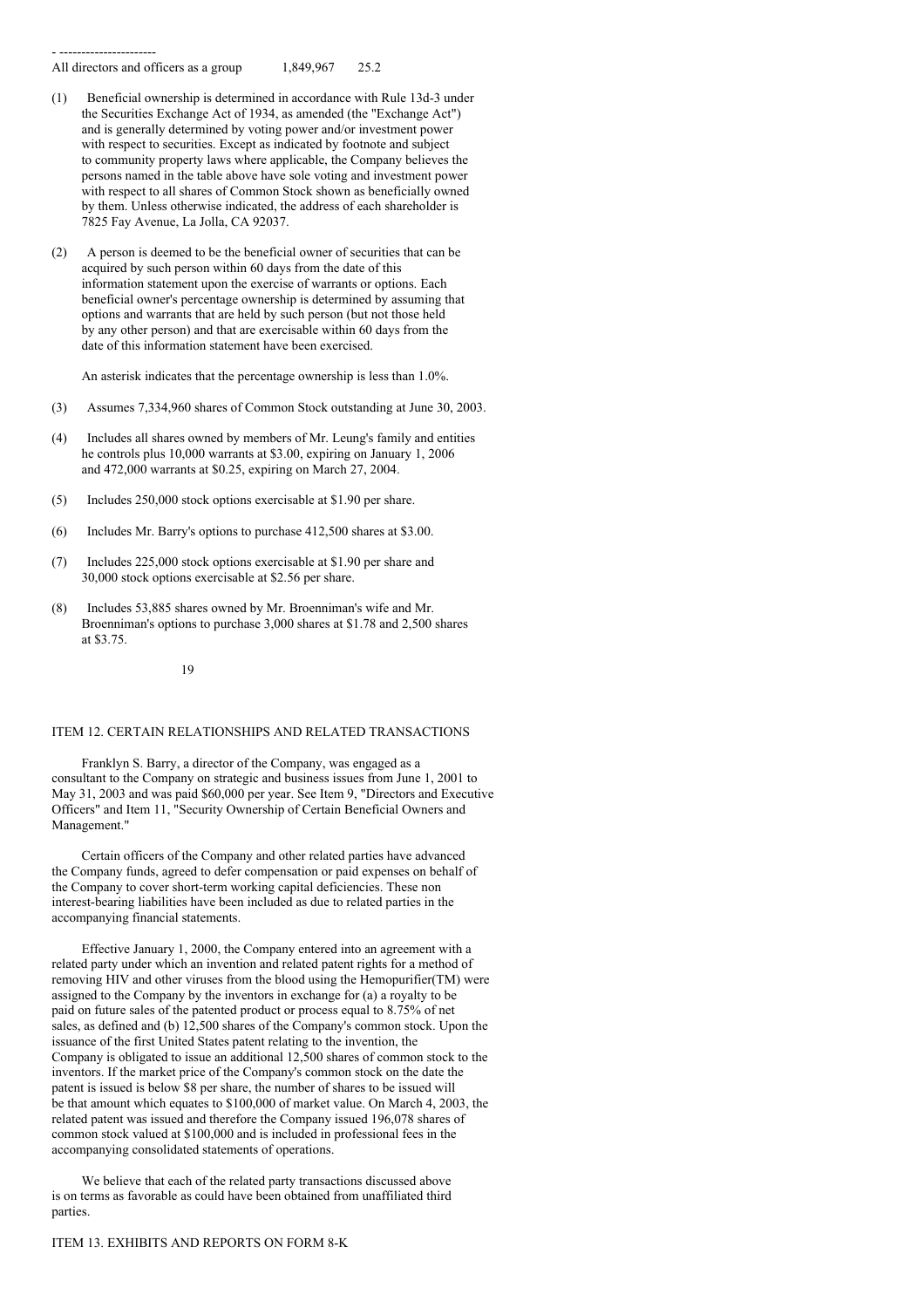The following documents are filed as part of this report on Form 10-KSB:

1. Consolidated Financial Statements for the periods ended March 31, 2003 and 2002:

> Independent Auditors' Reports Consolidated Balance Sheet Consolidated Statements of Operations Consolidated Statements of Cash Flows Consolidated Statements of Stockholders' Deficit Notes to Consolidated Financial Statements

# 2. Exhibits

The following exhibits are being filed with this Annual Report on Form 10-KSB and/or are incorporated by reference therein in accordance with the designated footnote references:

20

- 3.1 Articles of Incorporation and Bylaws of the Company (1)
- 3.2 Certificate of Amendment of Articles of Incorporation dated March 28, 2000 (2)
- 10.1 Employment Agreement between the Company and Franklyn S. Barry, Jr. dated April 1, 1999 (3)
- 10.2 Employment Agreement between the Company and James A. Joyce dated April 1, 1999 (3)
- 10.3 Agreement and Plan of Reorganization Between the Company and Aethlon, Inc. dated March 10, 1999 (4)
- 10.4 Agreement and Plan of Reorganization Between the Company and Hemex, Inc. dated March 10, 1999 (4)
- 10.5 Agreement and Plan of Reorganization Between the Company and Syngen Research, Inc. (5)
- 10.6 Agreement and Plan of Reorganization Between the Company and Cell Activation, Inc. (6)
- 99.1 Certification of Chief Executive Officer and Chief Financial Officer pursuant to 18 U.S.C. 1350 as adopted pursuant to section 906 of the Sarbanes-Oxley Act of 2002. \*

- --------------------

- (1) Filed with the Company's Registration Statement on Form SB-2 and incorporated by reference.
- (2) Filed with the Company's Annual Report on Form 10-KSB for the year ended March 31, 2000.
- (3) Filed with the Company's Annual Report on Form 10-KSB for the year ended March 31, 1999.
- (4) Filed with the Company's Current Report on Form 8-K dated March 10, 1999.
- (5) Filed with the Company's Current Report on Form 8-K dated January 10, 2000.
- (6) Filed with the Company's Current Report on Form 8-K dated April 10, 2000.
- (b) Reports on Form 8-K.

Current Report on Form 8-K dated January 10, 2000 (filed with the SEC on January 24, 2000) relating to the acquisition of Syngen Research, Inc.

Current Report on Form 8-K/A dated March 10, 2000 (filed with the SEC on July 17, 2000) relating to the acquisition of Syngen Research, Inc. (Item 7. Financial Statements, Pro Forma Financial Information and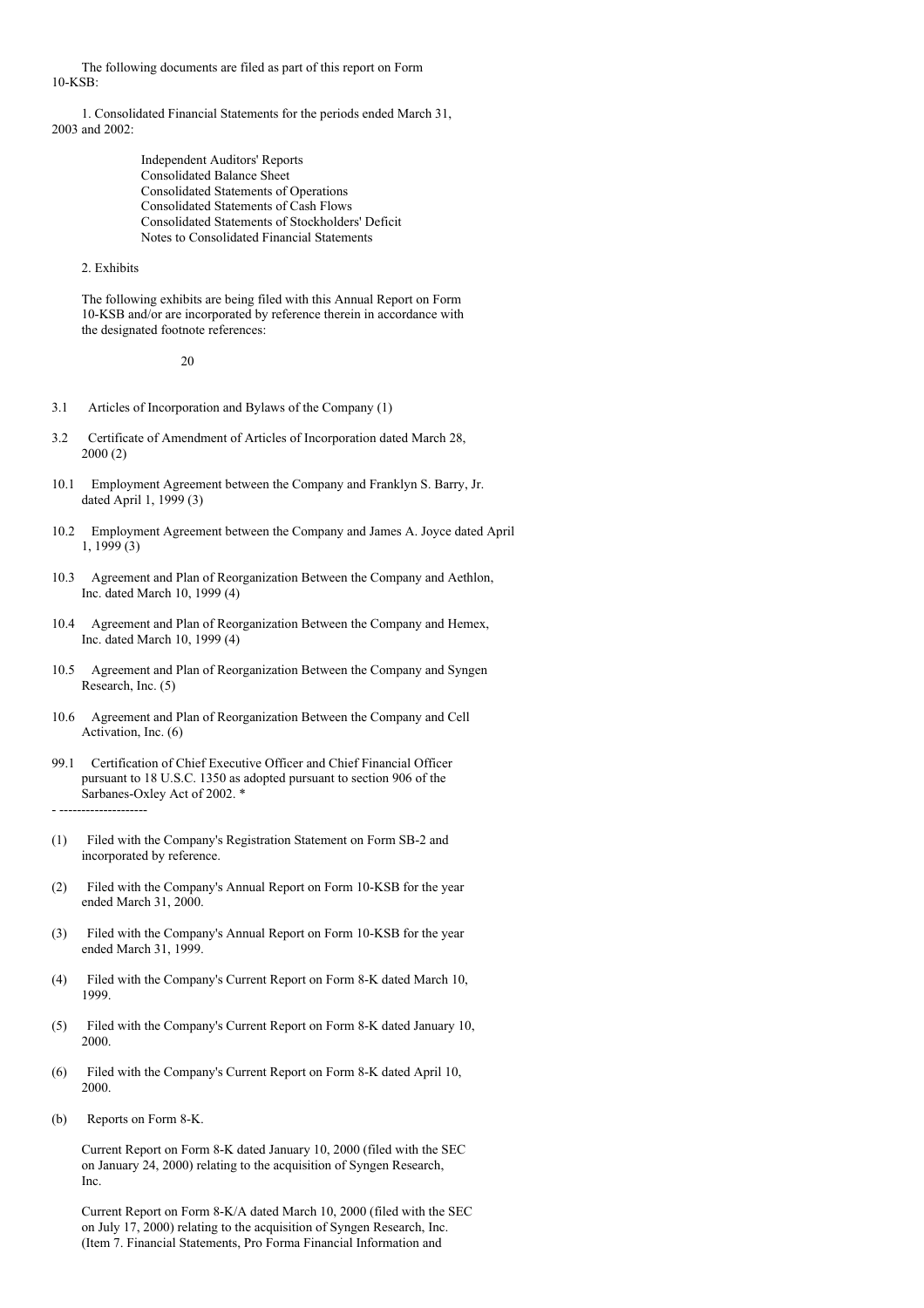Exhibits)

Current Report on Form 8-K dated April 10, 2000 (filed with the SEC on April 25, 2000) relating to the acquisition of Cell Activation, Inc.

Current Report on Form 8-K/A dated April 10, 2000 (filed with the SEC on November 6, 2000) relating to the acquisition of Cell Activation, Inc. (Item 7. Financial Statements, Pro Forma Financial Information and Exhibits)

Current Report on Form 8-K dated November 1, 2000 (filed with the SEC on November 6, 2000) regarding the change of accountants

Current Report on Form 8-K dated April 26, 2001 (filed with the SEC on May 1, 2001) regarding the change of accountants

Filed herewith

21

#### ITEM 14. CONTROL PROCEDURES

Within 90 days prior to the date of this report, we carried out an evaluation, under the supervision and with the participation of our Chief Executive Officer and our Chief Financial Officer, of the effectiveness of the design and the operation of our disclosure controls and procedures (as defined in Rules 13a-14(c) and 15d-14(c) of the Securities Exchange Act of 1934). Based upon that evaluation, our Chief Executive Officer and our Chief Financial Officer concluded that our disclosure controls and procedures are effective in alerting them on a timely basis to material information required to be disclosed in our periodic reports to the Securities and Exchange Commission. There have been no significant changes in our internal controls or in other factors which could significantly affect internal controls subsequent to such evaluation.

22

## SIGNATURES

In accordance with Section 13 or 15(d) of the Exchange Act, the registrant caused this report to be signed on its behalf by the undersigned, thereunto duly authorized, on the 15th day of July 2003.

By: /s/ JAMES A. JOYCE

--------------------------------------------- James A. Joyce Chairman, President & Chief Executive Officer

By: /s/ EDWARD C. HALL

--------------------------------------------- Edward C. Hall Vice President and Chief Financial Officer

In accordance with the Exchange Act, this report has been signed below by the following persons on behalf of the registrant and in the capacities and on the dates indicated.

| <b>SIGNATURE</b><br>--------                       | TITI E   |                       | DATE          |
|----------------------------------------------------|----------|-----------------------|---------------|
| /s/ JAMES A. JOYCE                                 |          | Chairman of the Board | July 15, 2003 |
| James A. Joyce                                     |          |                       |               |
| /s/ FRANKLYN S. BARRY, JR.                         | Director |                       | July 15, 2003 |
| Franklyn S. Barry, Jr.                             |          |                       |               |
| /s/ EDWARD G. BROENNIMAN                           |          | Director              | July 15, 2003 |
| --------------------------<br>Edward G. Broenniman |          |                       |               |
| /s/ RICHARD H. TULLIS                              | Director |                       | July 15, 2003 |
| Richard H. Tullis                                  |          |                       |               |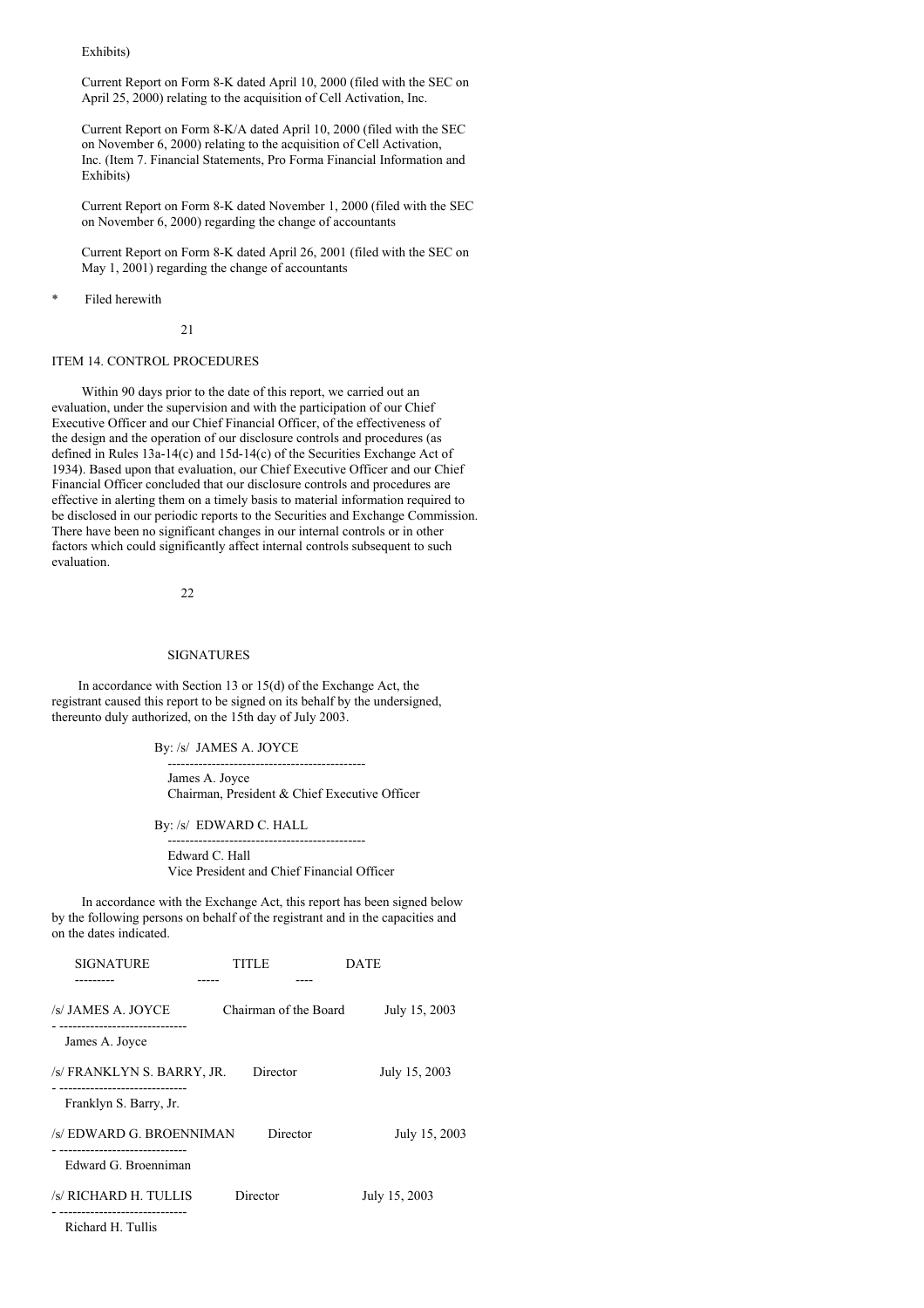# CERTIFICATION OF CHIEF EXECUTIVE OFFICER

I, James A. Joyce, certify that:

1. I have reviewed that annual report on Form 10-KSB of Aethlon Medical, Inc. and Subsidiaries;

2. Based on my knowledge, this annual report does not contain any untrue statement of a material fact or omit to state a material fact necessary to make the statements made, in light of the circumstances under which such statements were made not misleading with respect to the period covered by this annual report;

3. Based on my knowledge, the financial statements, and other financial information included in this annual report, fairly present in all material respects the financial condition, results or operations and cash flows of the registrant as of, and for, the periods presented in this annual report;

4. I am responsible for establishing and maintaining disclosure controls and procedures (as defined in Exchange Act Rules 13a-14 and 15d-14) for the registrant and we have:

a) designed such disclosure controls and procedures to ensure that material information relating to the registrant is made known to us by others within those entities, particularly during the period in which this annual report is being prepared;

b) evaluated the effectiveness of the registrant's disclosure controls and procedures as of the date within 90 days prior to the filing date of this annual report (the "Evaluation Date"); and

c) presented in this annual report our conclusions about the effectiveness of the disclosure controls and procedures based on our evaluation as of the Evaluation Date;

5. I have disclosed, based on our most recent evaluation, to the registrant's auditors and the audit committee of registrant's board of directors (or persons performing the equivalent functions):

a) All significant deficiencies in the design or operation of internal controls which could adversely affect the registrant's ability to record, process, summarize and report financial data and have identified for the registrant's auditors any material weaknesses in internal controls; and

b) any fraud, whether or not material, that involves management or other employees who have a significant role in the registrant's internal controls; and

6. I have indicated in this annual report whether or not there were significant changes in internal controls or in other factors that could significantly affect internal controls subsequent to the date of our most recent evaluation, including any corrective actions with regard to significant deficiencies and material weaknesses.

July 15, 2003 /s/ James A. Joyce

----------------------------------- James A. Joyce Chief Executive Officer

24

# CERTIFICATION OF CHIEF FINANCIAL OFFICER

I, Edward C. Hall, certify that:

1. I have reviewed that annual report on Form 10-KSB of Aethlon Medical, Inc. and Subsidiaries;

2. Based on my knowledge, this annual report does not contain any untrue statement of a material fact or omit to state a material fact necessary to make the statements made, in light of the circumstances under which such statements were made not misleading with respect to the period covered by this annual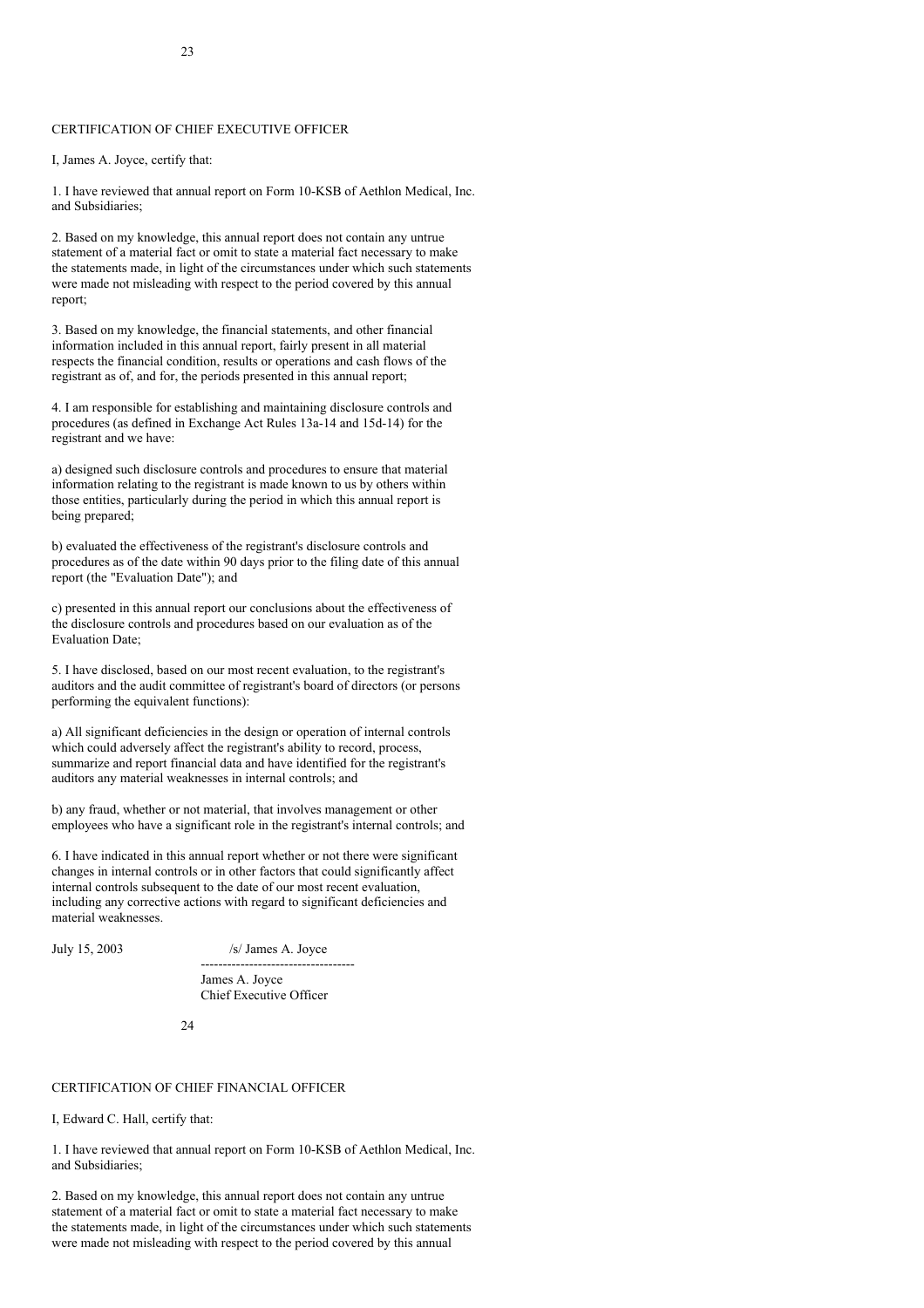#### report;

3. Based on my knowledge, the financial statements, and other financial information included in this annual report, fairly present in all material respects the financial condition, results or operations and cash flows of the registrant as of, and for, the periods presented in this annual report;

4. I am responsible for establishing and maintaining disclosure controls and procedures (as defined in Exchange Act Rules 13a-14 and 15d-14) for the registrant and we have:

a) designed such disclosure controls and procedures to ensure that material information relating to the registrant is made known to us by others within those entities, particularly during the period in which this annual report is being prepared;

b) evaluated the effectiveness of the registrant's disclosure controls and procedures as of the date within 90 days prior to the filing date of this annual report (the "Evaluation Date"); and

c) presented in this annual report our conclusions about the effectiveness of the disclosure controls and procedures based on our evaluation as of the Evaluation Date;

5. I have disclosed, based on our most recent evaluation, to the registrant's auditors and the audit committee of registrant's board of directors (or persons performing the equivalent functions):

a) All significant deficiencies in the design or operation of internal controls which could adversely affect the registrant's ability to record, process, summarize and report financial data and have identified for the registrant's auditors any material weaknesses in internal controls; and

b) any fraud, whether or not material, that involves management or other employees who have a significant role in the registrant's internal controls; and

6. I have indicated in this annual report whether or not there were significant changes in internal controls or in other factors that could significantly affect internal controls subsequent to the date of our most recent evaluation, including any corrective actions with regard to significant deficiencies and material weaknesses.

July 15, 2003 /s/ Edward C. Hall

----------------------------------- Edward C. Hall Chief Financial Officer

25

#### AETHLON MEDICAL, INC. AND SUBSIDIARIES (A DEVELOPMENT STAGE COMPANY)

#### CONSOLIDATED FINANCIAL STATEMENTS

### MARCH 31, 2003 AND 2002

# INDEX TO FINANCIAL STATEMENTS

| Consolidated Statements of Stockholders' Deficit F-4 |  |
|------------------------------------------------------|--|
|                                                      |  |
|                                                      |  |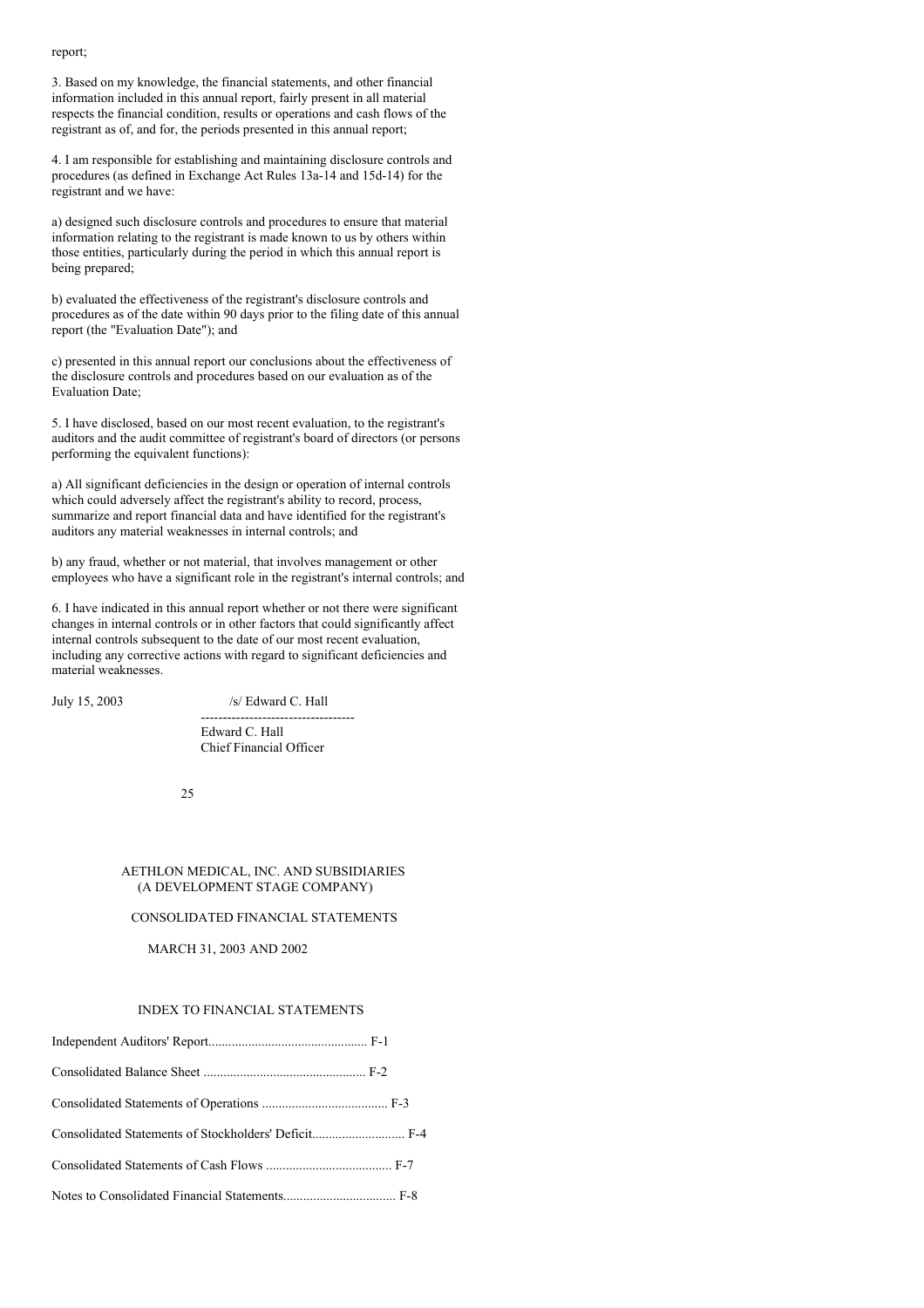# INDEPENDENT AUDITORS' REPORT

To the Board of Directors and Stockholders Aethlon Medical, Inc. and Subsidiaries

We have audited the accompanying consolidated balance sheets of Aethlon Medical, Inc. and Subsidiaries (the "Company"), a development stage company, as of March 31, 2003 and the related consolidated statements of operations, stockholders' deficit and cash flows for each of the years in the two-year period then ended and for the period from January 31, 1984 (Inception) to March 31, 2003. These consolidated financial statements are the responsibility of the Company's management. Our responsibility is to express an opinion on these consolidated financial statements based on our audits.

We conducted our audits in accordance with auditing standards generally accepted in the United States of America. Those standards require that we plan and perform the audits to obtain reasonable assurance about whether the consolidated financial statements are free of material misstatement. An audit includes examining, on a test basis, evidence supporting the amounts and disclosures in the consolidated financial statements. An audit also includes assessing the accounting principles used and significant estimates made by management, as well as evaluating the overall consolidated financial statement presentation. We believe that our audits provide a reasonable basis for our opinion.

In our opinion, the consolidated financial statements referred to above present fairly, in all material respects, the financial position of Aethlon Medical, Inc. and Subsidiaries as of March 31, 2003 and the results of their operations and their cash flows for the each of the years in the two-year period then ended and for the period from January 31, 1984 (Inception) to March 31, 2003, in conformity with accounting principles generally accepted in the United States of America.

The accompanying consolidated financial statements have been prepared assuming that the Company will continue as a going concern. At March 31, 2003, the Company has negative working capital of approximately \$4,007,000 and a deficit accumulated during the development stage of approximately \$15,627,000. As discussed in Note 1 to the consolidated financial statements, a significant amount of additional capital will be necessary to advance the development of the Company's products to the point at which they may become commercially viable. These conditions raise substantial doubt about the Company's ability to continue as a going concern. Management's plans regarding these matters are also described in Note 1. The accompanying consolidated financial statements do not include any adjustments that might result from the outcome of this uncertainty.

/S/ Squar, Milner, Reehl & Williamson, LLP June 27, 2003 Newport Beach, California

F-1

| $(A)$ Development stage company<br><b>CONSOLIDATED BALANCE SHEET</b><br>March 31, 2003 |                                          |         |
|----------------------------------------------------------------------------------------|------------------------------------------|---------|
| <b>ASSETS</b>                                                                          |                                          |         |
| <b>CURRENT ASSETS</b><br>Cash<br>Prepaid expenses                                      | \$<br>6,332<br>10,310                    |         |
| <b>TOTAL CURRENT ASSETS</b>                                                            |                                          | 16,642  |
| Property and equipment, net<br>Patents, net<br>Employment contract<br>Other assets     | 260,707<br>95,208<br>5,605<br>---------- | 20,358  |
| TOTAL NONCURRENT ASSETS                                                                | -------------                            | 381,878 |

- --------------------------------------------------------------------------------

(A Development Stage Company)

AETHLON MEDICAL, INC. AND SUBSIDIARIES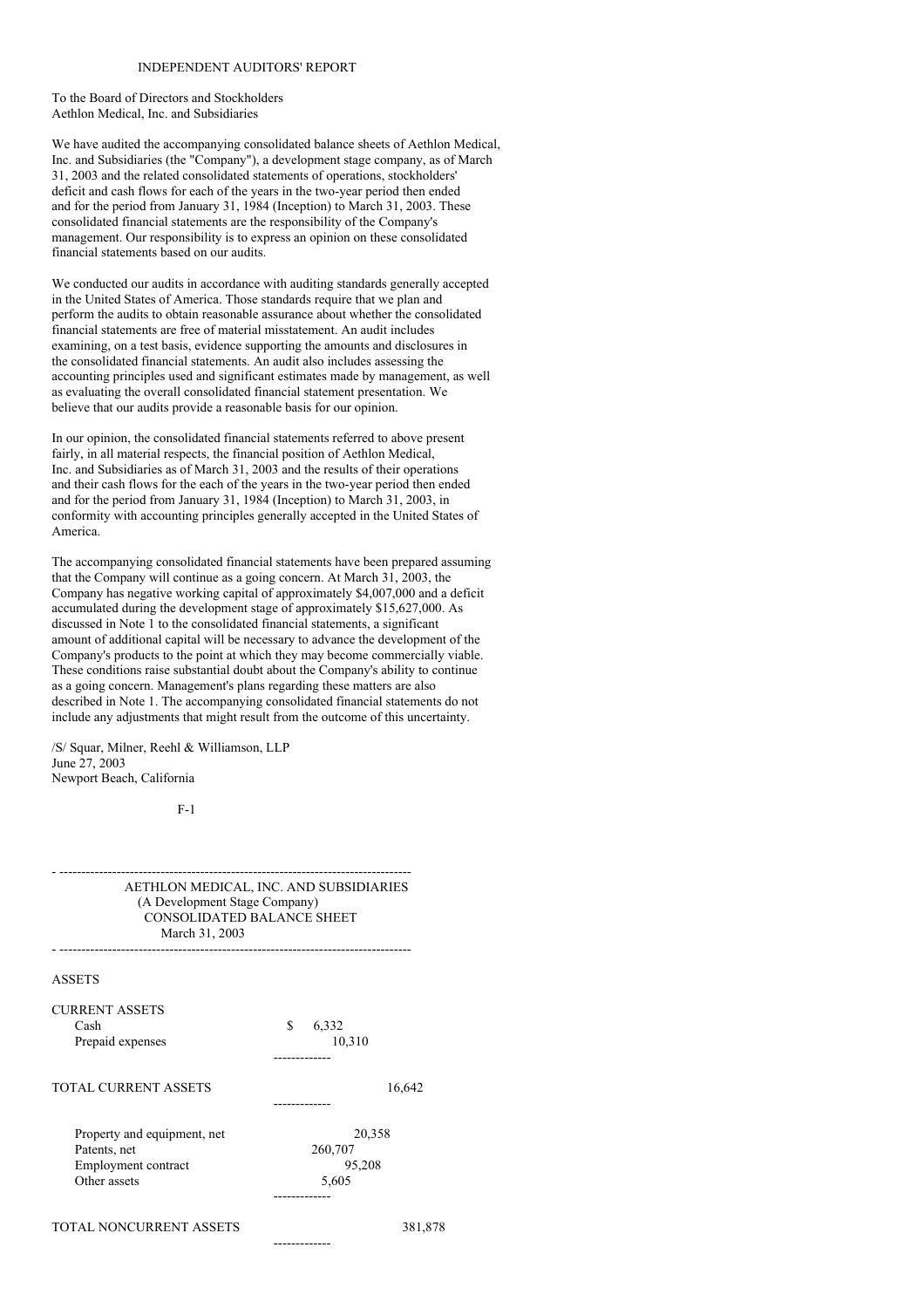| <b>TOTAL ASSETS</b>                                                                                                                                                                                  | \$ 398,520                                                                |
|------------------------------------------------------------------------------------------------------------------------------------------------------------------------------------------------------|---------------------------------------------------------------------------|
| LIABILITIES AND STOCKHOLDERS' DEFICIT                                                                                                                                                                |                                                                           |
| <b>CURRENT LIABILITIES</b><br>Accounts payable and accrued liabilities<br>Due to related parties<br>Notes payable<br>Convertible notes payable                                                       | \$1,546,618<br>1,414,999<br>552,500<br>510,000                            |
| <b>TOTAL CURRENT LIABILITIES</b>                                                                                                                                                                     | 4,024,117                                                                 |
| <b>COMMITMENTS AND CONTINGENCIES</b>                                                                                                                                                                 |                                                                           |
| STOCKHOLDERS' DEFICIT                                                                                                                                                                                |                                                                           |
| Common stock, par value of \$0.001, 25,000,000 shares<br>authorized; 6,694,960 issued and outstanding<br>Additional paid in capital<br>Deficit accumulated during the development stage (15,626,515) | 6.695<br>11,994,223                                                       |
| TOTAL STOCKHOLDERS' DEFICIT                                                                                                                                                                          | (3,625,597)                                                               |
| TOTAL LIABILITIES AND STOCKHOLDERS' DEFICIT                                                                                                                                                          | 398,520<br>\$.                                                            |
|                                                                                                                                                                                                      | PAGE F-2 SEE ACCOMPANYING NOTES TO THE CONSOLIDATED FINANCIAL STATEMENTS. |

<TABLE>

- ------------------------------------------------------------------------------------------------ AETHLON MEDICAL, INC. AND SUBSIDIARIES (A Development Stage Company) CONSOLIDATED STATEMENTS OF OPERATIONS For the Years Ended March 31, 2003 and 2002 and For the Period January 31,1984 (Inception) Through March 31, 2003 - ------------------------------------------------------------------------------------------------

<CAPTION>

|                                                                                                       |   | 2003 2002 March 31, 2003                                           | January 31, 1984<br>(Inception) Through |                                            |
|-------------------------------------------------------------------------------------------------------|---|--------------------------------------------------------------------|-----------------------------------------|--------------------------------------------|
| <s></s>                                                                                               |   | $\langle C \rangle$ $\langle C \rangle$ $\langle C \rangle$        |                                         |                                            |
| Grant income                                                                                          | S | $-$ \$ $-$ \$ 1,424,012                                            |                                         |                                            |
| Subcontract income                                                                                    |   | $   73,746$                                                        |                                         |                                            |
| Sale of research and development --                                                                   |   |                                                                    | <b>ARCHITECT</b>                        | 35,810                                     |
|                                                                                                       |   | $-1,533,568$                                                       |                                         |                                            |
| <b>OPERATING EXPENSES</b>                                                                             |   |                                                                    |                                         |                                            |
| Professional fees                                                                                     |   | 760,949 1,200,071 3,426,839                                        |                                         |                                            |
| Payroll and related 549,611 597,873 5,153,024<br>General and administrative 326,521 474,986 3,244,165 |   |                                                                    |                                         |                                            |
|                                                                                                       |   |                                                                    |                                         |                                            |
| Impairment                                                                                            |   | $334,304$ - 1,231,531                                              |                                         |                                            |
|                                                                                                       |   | 1,971,385 2,272,930 13,055,559                                     |                                         |                                            |
| <b>OPERATING LOSS</b>                                                                                 |   |                                                                    |                                         | $(1,971,385)$ $(2,272,930)$ $(11,521,991)$ |
| OTHER (INCOME) EXPENSE                                                                                |   |                                                                    |                                         |                                            |
| Interest expense                                                                                      |   | 489,731 1,526,609 3,984,332                                        |                                         |                                            |
| Interest income                                                                                       |   | $ (17,415)$                                                        |                                         |                                            |
| Other                                                                                                 |   | $-196,371$ 137,607                                                 |                                         |                                            |
|                                                                                                       |   | 489,731 1,722,980 4,104,524<br>-------------            ---------- |                                         |                                            |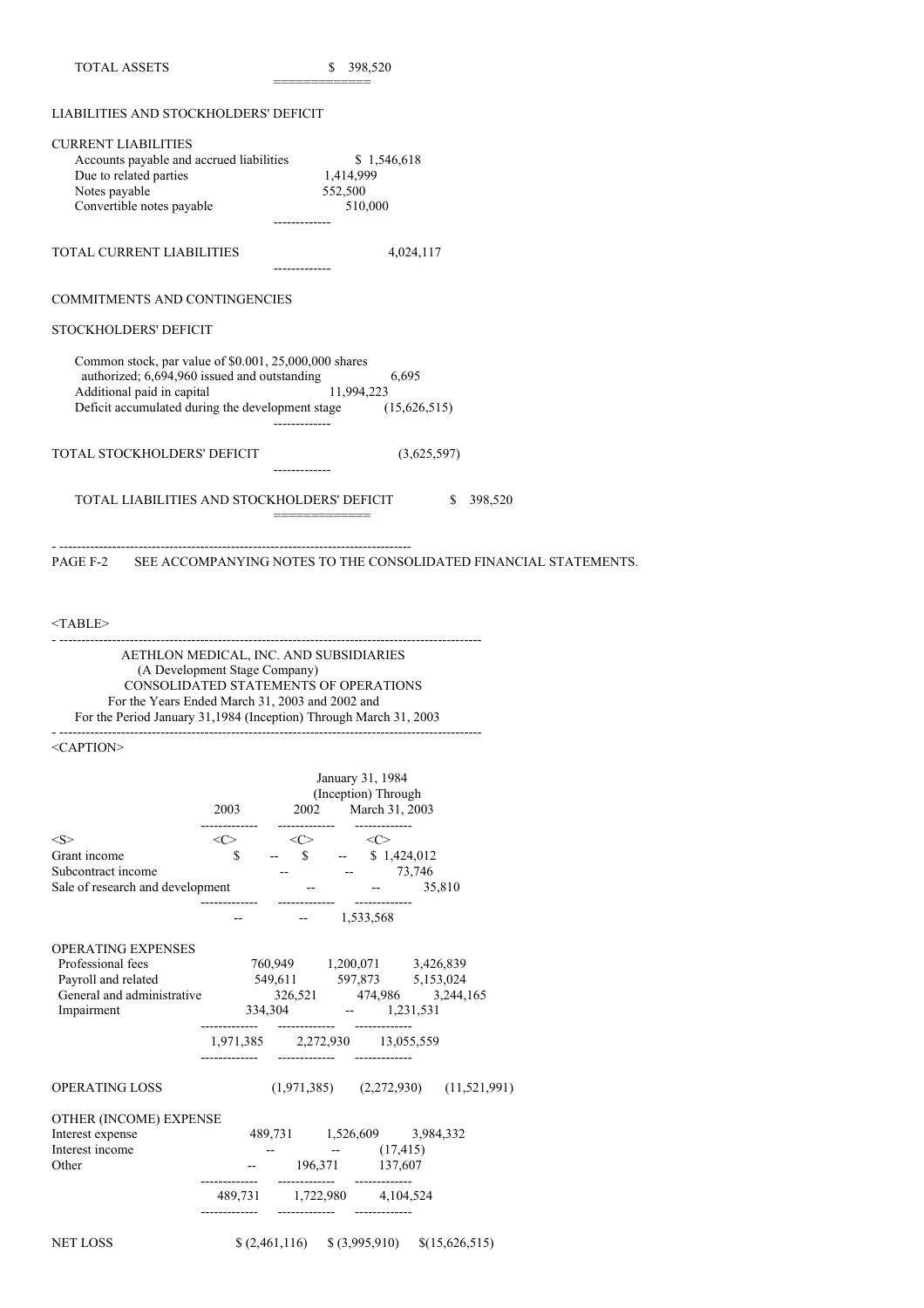| Basic and diluted net loss available to<br>common stockholders per share                                                                                                                                                                                                                                                                                                                                                                                                                                                                                                                                                                                                                                                                                                                                                                                                                                                                   | \$<br>(0.44)<br>S —<br>(1.04)                                                                                                                                                                                                                                                                                                                                                                                                                                                                                                                                                                                                                                                                                                                                                                                                                                                                                                                                                    |
|--------------------------------------------------------------------------------------------------------------------------------------------------------------------------------------------------------------------------------------------------------------------------------------------------------------------------------------------------------------------------------------------------------------------------------------------------------------------------------------------------------------------------------------------------------------------------------------------------------------------------------------------------------------------------------------------------------------------------------------------------------------------------------------------------------------------------------------------------------------------------------------------------------------------------------------------|----------------------------------------------------------------------------------------------------------------------------------------------------------------------------------------------------------------------------------------------------------------------------------------------------------------------------------------------------------------------------------------------------------------------------------------------------------------------------------------------------------------------------------------------------------------------------------------------------------------------------------------------------------------------------------------------------------------------------------------------------------------------------------------------------------------------------------------------------------------------------------------------------------------------------------------------------------------------------------|
| Weighted average number of common<br>shares outstanding                                                                                                                                                                                                                                                                                                                                                                                                                                                                                                                                                                                                                                                                                                                                                                                                                                                                                    | 5,553,196 3,839,821                                                                                                                                                                                                                                                                                                                                                                                                                                                                                                                                                                                                                                                                                                                                                                                                                                                                                                                                                              |
| PAGE F-3                                                                                                                                                                                                                                                                                                                                                                                                                                                                                                                                                                                                                                                                                                                                                                                                                                                                                                                                   | SEE ACCOMPANYING NOTES TO THE CONSOLIDATED FINANCIAL STATEMENTS.                                                                                                                                                                                                                                                                                                                                                                                                                                                                                                                                                                                                                                                                                                                                                                                                                                                                                                                 |
| $<$ TABLE>                                                                                                                                                                                                                                                                                                                                                                                                                                                                                                                                                                                                                                                                                                                                                                                                                                                                                                                                 |                                                                                                                                                                                                                                                                                                                                                                                                                                                                                                                                                                                                                                                                                                                                                                                                                                                                                                                                                                                  |
| <table></table>                                                                                                                                                                                                                                                                                                                                                                                                                                                                                                                                                                                                                                                                                                                                                                                                                                                                                                                            |                                                                                                                                                                                                                                                                                                                                                                                                                                                                                                                                                                                                                                                                                                                                                                                                                                                                                                                                                                                  |
|                                                                                                                                                                                                                                                                                                                                                                                                                                                                                                                                                                                                                                                                                                                                                                                                                                                                                                                                            | AETHLON MEDICAL, INC. AND SUBSIDIARIES<br>(A Development Stage Company)<br>CONSOLIDATED STATEMENTS OF STOCKHOLDERS' DEFICIT<br>For the Years Ended March 31, 2003 and 2002 and<br>For the Period January 31, 1984 (Inception) Through March 31, 2003                                                                                                                                                                                                                                                                                                                                                                                                                                                                                                                                                                                                                                                                                                                             |
| <caption></caption>                                                                                                                                                                                                                                                                                                                                                                                                                                                                                                                                                                                                                                                                                                                                                                                                                                                                                                                        |                                                                                                                                                                                                                                                                                                                                                                                                                                                                                                                                                                                                                                                                                                                                                                                                                                                                                                                                                                                  |
|                                                                                                                                                                                                                                                                                                                                                                                                                                                                                                                                                                                                                                                                                                                                                                                                                                                                                                                                            | <b>DEFICIT</b><br>COMMON STOCK<br><b>ACCUMULATED</b><br>DURING<br>TOTAL<br>PAID IN DEVELOPMENT STOCKHOLDERS'<br>SHARES AMOUNT CAPITAL STAGE<br><b>DEFICIT</b>                                                                                                                                                                                                                                                                                                                                                                                                                                                                                                                                                                                                                                                                                                                                                                                                                    |
|                                                                                                                                                                                                                                                                                                                                                                                                                                                                                                                                                                                                                                                                                                                                                                                                                                                                                                                                            |                                                                                                                                                                                                                                                                                                                                                                                                                                                                                                                                                                                                                                                                                                                                                                                                                                                                                                                                                                                  |
| $<\!\!S\!\!>$<br>Balance, January 31, 1984 (Inception)<br>Common stock issued for cash at \$1 per share<br>Common stock issued for cash at \$23 per share<br>Common stock issued for cash at \$86 per share<br>Common stock issued for cash at \$94 per share<br>Common stock issued for cash at \$74 per share<br>Common stock issued for cash at \$250 per share<br>Capital contributions<br>Common stock issued for compensation at \$103 per share<br>Conversion of due to related parties to common stock at \$101<br>per share<br>Conversion of due to related parties to common stock at \$250<br>per share<br>Effect of reorganization<br>Common stock issued in connection with employment contract at<br>\$8 per share<br>Common stock issued in connection with the acquisition of patents<br>at \$8 per share<br>Warrants issued to note holders in connection with notes payable<br>Warrantes issued for services<br>Net loss | $\langle C \rangle$ $\langle C \rangle$ $\langle C \rangle$<br>$\langle C \rangle$ $\langle C \rangle$<br>$-$ \$ $-$ \$ $-$ \$ $-$ \$<br>22,000<br>22 26,502<br>26,524<br>24,999<br>25,000<br>1,100<br>$\sim$ 1<br>$\frac{1}{2}$ and $\frac{1}{2}$<br>1 59,999<br>700<br>60,000<br>$\sim$ $\sim$<br>$\frac{1}{1}$ 14,999<br>160<br>15,000<br>$\sim$ $-$<br>540 1 39,999<br>40,000<br>$\frac{1}{2}$ and $\frac{1}{2}$<br>4,678<br>5 1,169,495 -<br>1,169,500<br>521,439<br>$\frac{1}{2}$ and $\frac{1}{2}$<br>521.439<br>2,600<br>267,403<br>267,406<br>3<br>1,120<br>$\mathbf{1}$<br>113,574<br>$-113,575$<br>1,741<br>2<br>435,092<br>435,094<br><b>Service State State</b><br>2,560,361 2,558<br>(2,558)<br>н.<br>65,000<br>519,935<br>65<br>520,000<br>$\sim$<br>99,987<br>12,500<br>13<br>$\frac{1}{2}$ and $\frac{1}{2}$<br>100,000<br>734,826<br>734,826<br>$\Delta\Delta\phi$ and $\Delta\phi$<br>$5,000$ -<br>$\omega_{\rm m}$<br>5,000<br>$  (4,746,416)$ $(4,746,416)$ |
| BALANCE, MARCH 31, 2000                                                                                                                                                                                                                                                                                                                                                                                                                                                                                                                                                                                                                                                                                                                                                                                                                                                                                                                    | 2,672,500 2,673 4,030,691 (4,746,416)<br>(713, 052)                                                                                                                                                                                                                                                                                                                                                                                                                                                                                                                                                                                                                                                                                                                                                                                                                                                                                                                              |
| Common stock and options issued in connection with acquisition<br>of Cell Activation, Inc. at \$7.20 per share<br>Warrants issued to note holders in connection with notes payable                                                                                                                                                                                                                                                                                                                                                                                                                                                                                                                                                                                                                                                                                                                                                         | 99,152<br>99 $1,067,768$ -- 1,067,867<br>218,779<br>$\Delta \Delta \sim 10^{-10}$<br>$\mathbf{L} = \mathbf{L} \mathbf{L}$<br>218,779                                                                                                                                                                                                                                                                                                                                                                                                                                                                                                                                                                                                                                                                                                                                                                                                                                             |
| Warrants issued to promoter in connection with notes payable<br>Beneficial conversion feature of convertible notes payable<br>Warrants issued to promoter in connection with convertible notes<br>payable<br>Options issued to directors for services as board members<br>Options and warrants issued for services<br>Common stock issued for services at \$3 per share<br>Common stock issued for cash at \$1 per share<br>Net loss                                                                                                                                                                                                                                                                                                                                                                                                                                                                                                       | المستحدث المستحدث<br>298,319<br>$-298,319$<br>$ -$ 150,000 $-$ 150,000<br>299,106<br>299,106<br>$\frac{1}{2}$ and $\frac{1}{2}$<br>$-14,163$<br>$\mathcal{L}_{\text{max}}$ and $\mathcal{L}_{\text{max}}$<br><b>Service</b> Construction<br>14,163<br>$\mathbf{L}^{\text{max}}$<br>$505,400$ --<br>505,400<br>$5 \t16,495$ --<br>5,500<br>16,500<br>100,000<br>$100,000$ $100$ $99,900$ --<br>$- (4,423,073)$ $(4,423,073)$                                                                                                                                                                                                                                                                                                                                                                                                                                                                                                                                                      |
| BALANCE, MARCH 31, 2001                                                                                                                                                                                                                                                                                                                                                                                                                                                                                                                                                                                                                                                                                                                                                                                                                                                                                                                    | 2,877,152 \$2,877 \$6,700,621 \$(9,169,489) \$(2,465,991)                                                                                                                                                                                                                                                                                                                                                                                                                                                                                                                                                                                                                                                                                                                                                                                                                                                                                                                        |
| continued                                                                                                                                                                                                                                                                                                                                                                                                                                                                                                                                                                                                                                                                                                                                                                                                                                                                                                                                  |                                                                                                                                                                                                                                                                                                                                                                                                                                                                                                                                                                                                                                                                                                                                                                                                                                                                                                                                                                                  |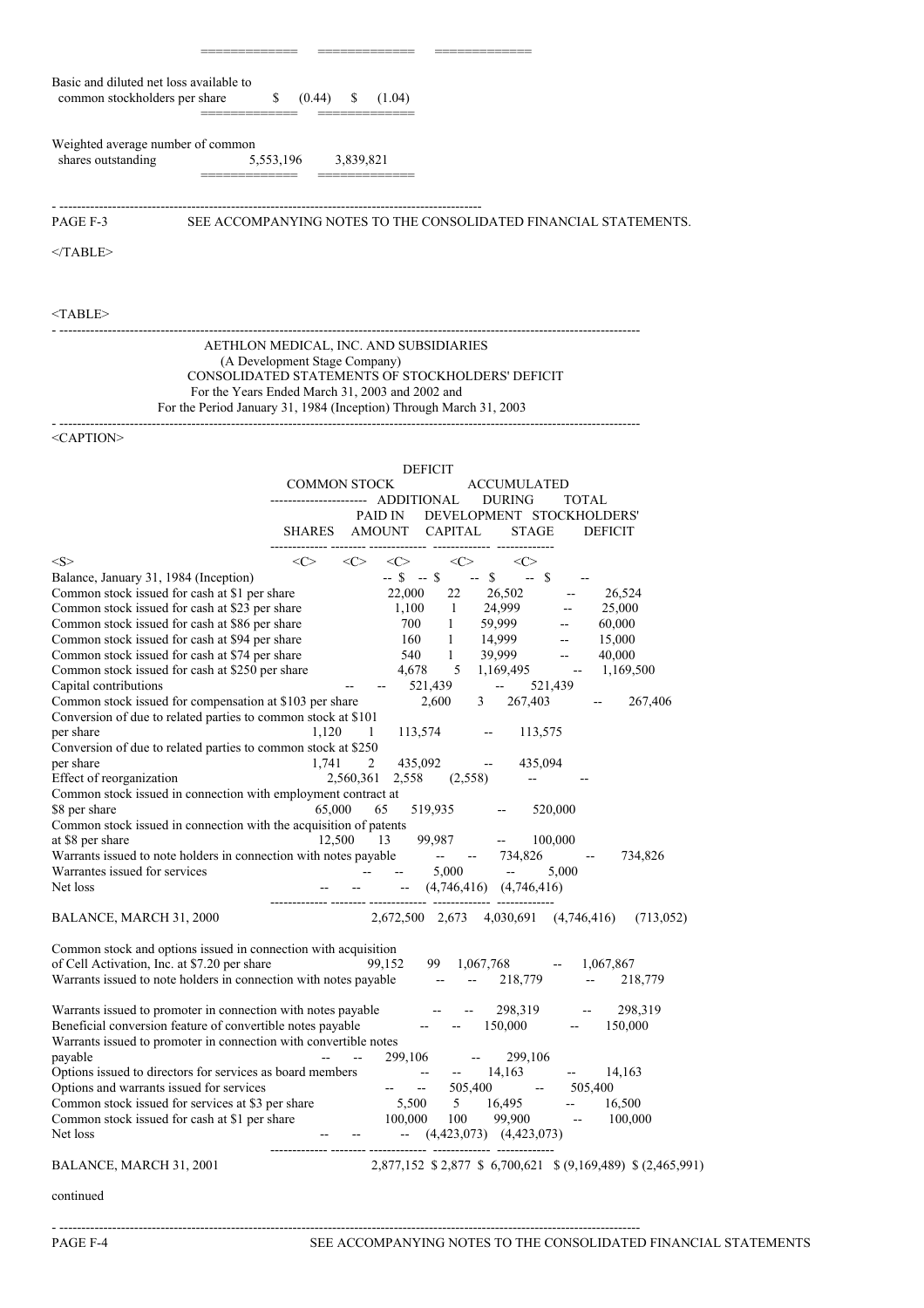#### - ------------------------------------------------------------------------------------------------------------------------------------ AETHLON MEDICAL, INC. AND SUBSIDIARIES (A Development Stage Company) CONSOLIDATED STATEMENTS OF STOCKHOLDERS' DEFICIT For the Years Ended March 31, 2003 and 2002 and For the Period January 31, 1984 (Inception) Through March 31, 2003 - ------------------------------------------------------------------------------------------------------------------------------------

DEFICIT COMMON STOCK ACCUMULATED ------------------- ADDITIONAL DURING TOTAL PAID IN DEVELOPMENT STOCKHOLDERS' SHARES AMOUNT CAPITAL STAGE DEFICIT ------------- -------- ------------- ------------- ------------- BALANCE, MARCH 31, 2001 2,877,152 \$ 2,877,152 \$ 6,700,621 \$ (9,169,489) \$ (2,465,991) Common stock, warrants and options issued for accounts payable and accrued liabilities 21,750 22 243,353 -- 243,375 Common stock issued for services at \$2.65 per share  $6,038$   $6$   $15,994$  -  $16,000$ Common stock issued for cash at \$1.00 per share, net of issuance costs of \$41,540 paid to a related party 730,804 731 688,533 -- 689,264 Common stock issued for services at \$2.75 per share 10,000 10 27,490 -- 27,500 Common stock issued in connection with license agreement at \$3.00 per share 6,000 6 17,994 -- 18,000 Common stock issued to holder of convertible notes payable at \$3.00 per share 70,586 71 211,687 -- 211,758 Options issued to directors for services as board members -- -- 7,459 -- 7,459 Common stock issued for cash at \$1.50 per share, net of issuance costs of \$2,500 16,667 17 22,483 -- 22,500 Beneficial conversion feature of convertible notes payable  $-$  - 185,000 - 185,000 Common stock issued for conversion of convertible notes payable and accrued interest at an average price of \$1.24 per share 134,165 134 166,352 -- 166,486<br>
Common stock issued for services at \$2.72 per share 9,651 10 26,240 -- 26,250 Common stock issued for services at \$2.72 per share 9,651 10 26,240 -- 26,250<br>Options issued to consultant for services -- 562,000 -- 562,000 -- 562,000 Options issued to consultant for services -- -- --Common stock and warrants for services at \$1.95 per share  $62,327$   $62$   $161,475$  --  $161,537$ Common stock issued for services at \$1.90 per share  $9,198$  9 17,491 -- 17,500<br>Stock options exercised for cash  $400,000$   $400$   $199,600$  --  $200,000$ Stock options exercised for cash 400,000 400 199,600 -- 200,000 Warrants issued to note holders for 90-day forebearance -- -- 118,000 -- 118,000 Common stock and warrants issued to note holders and vendors in the debt-to-equity conversion program at \$1.25 per share 816,359 816 1,623,635 -- 1,624,451<br>Other warrant transactions -- (32,715) -- (32,715) Other warrant transactions  $(32.715)$   $-$ Net loss -- -- (3,995,910) (3,995,910) ------------- -------- ------------- ------------- ------------- BALANCE - MARCH 31, 2002 5,170,697 \$ 5,171 \$ 10,962,692 \$(13,165,399) \$ (2,197,536)

continued

- ------------------------------------------------------------------------------------------------------------------------------------

PAGE F-5 SEE ACCOMPANYING NOTES TO THE CONSOLIDATED FINANCIAL STATEMENTS

- ------------------------------------------------------------------------------------------------------------------------------------ AETHLON MEDICAL, INC. AND SUBSIDIARIES (A Development Stage Company) CONSOLIDATED STATEMENTS OF STOCKHOLDERS' DEFICIT For the Years Ended March 31, 2003 and 2002 and For the Period January 31, 1984 (Inception) Through March 31, 2003

|                                                                                                              |                        |                | <b>DEFICIT</b> |                                                             |                          |                |  |
|--------------------------------------------------------------------------------------------------------------|------------------------|----------------|----------------|-------------------------------------------------------------|--------------------------|----------------|--|
|                                                                                                              | <b>COMMON STOCK</b>    |                |                | <b>ACCUMULATED</b>                                          |                          |                |  |
|                                                                                                              | ---------------------- | ADDITIONAL     |                | <b>DURING</b>                                               | TOTAL                    |                |  |
|                                                                                                              |                        | PAID IN        |                | DEVELOPMENT STOCKHOLDERS'                                   |                          |                |  |
|                                                                                                              | <b>SHARES</b>          | AMOUNT CAPITAL |                | <b>STAGE</b>                                                |                          | <b>DEFICIT</b> |  |
|                                                                                                              |                        |                |                |                                                             |                          |                |  |
|                                                                                                              |                        |                |                |                                                             |                          |                |  |
| BALANCE - MARCH 31, 2002                                                                                     |                        |                |                | 5,170,697 \$5,171 \$10,962,692 \$(13,165,399) \$(2,197,536) |                          |                |  |
| Proceeds from the issuance of common stock at \$0.50 per<br>share in connection with the exercise of options |                        | 200,000        | 200            | 99,800                                                      | $\overline{\phantom{m}}$ | 100,000        |  |
|                                                                                                              |                        |                |                |                                                             |                          |                |  |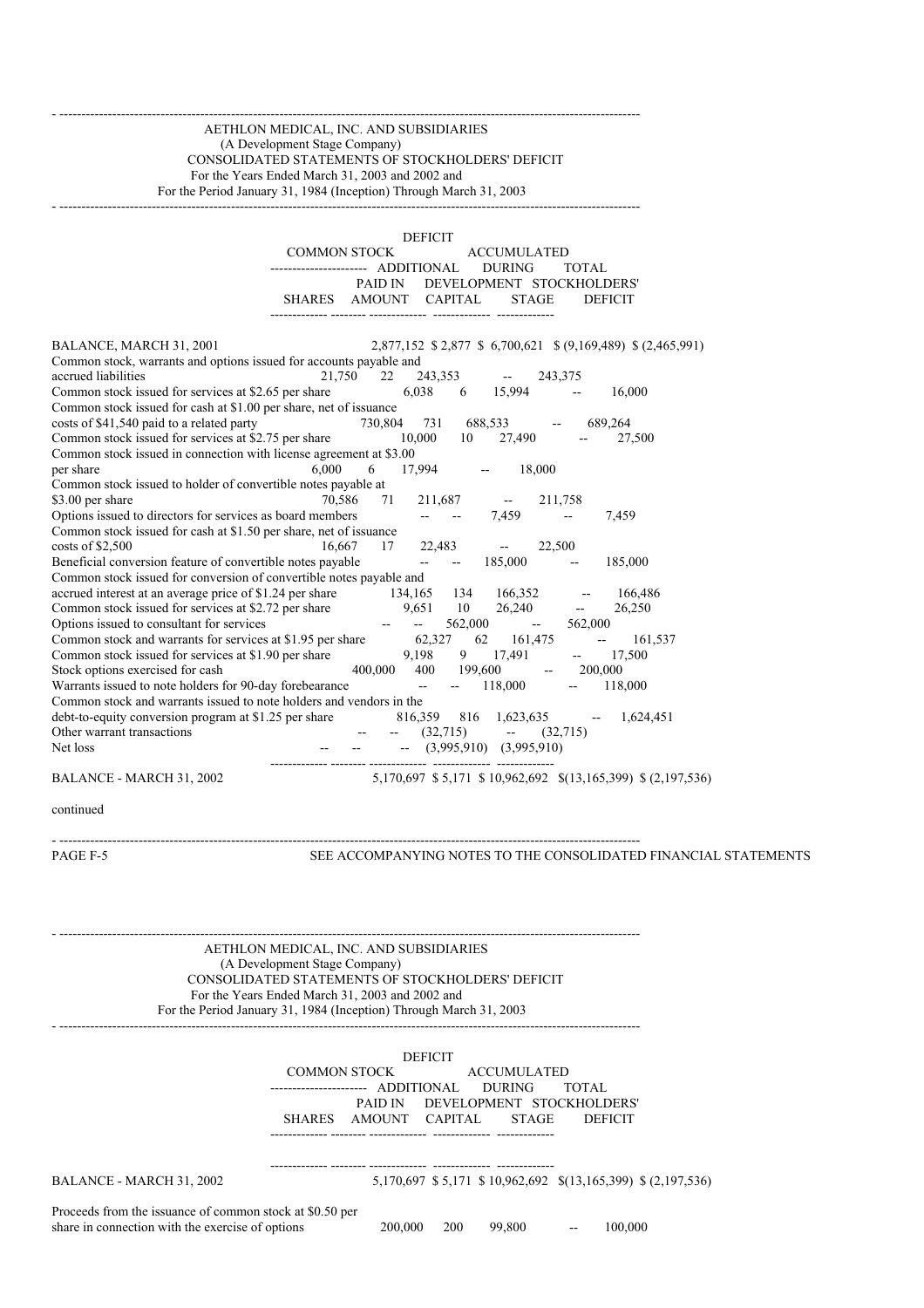| Interest expense related to beneficial conversion feature                                       |         |         |         | 150,000                     |                          | 150,000                                                     |
|-------------------------------------------------------------------------------------------------|---------|---------|---------|-----------------------------|--------------------------|-------------------------------------------------------------|
| Pro-rata value assigned to warrants issued in connection with<br>conversion of accounts payable |         |         | 71,000  |                             | 71,000                   |                                                             |
| Pro-rata value assigned to warrants issued in connection with<br>note payable                   |         | 30,000  |         | 30,000                      |                          |                                                             |
| Issuance of common stock at \$1.25 in connection with the<br>conversion of accounts payable     | 150,124 | 150     |         | 187,505                     |                          | 187,655                                                     |
| Issuance of common stock at \$1.25 in connection with the<br>conversion of notes payable        | 420,000 | 420     | 104,580 |                             | $\overline{\phantom{a}}$ | 105,000                                                     |
| Estimated fair market value of options issued for services                                      |         |         |         | 114,000                     | $\overline{\phantom{m}}$ | 114,000                                                     |
| Issuance of common stock at \$0.25 for cash                                                     |         | 461,600 | 462     | 114,938                     |                          | 115,400                                                     |
| Issuance of common stock at \$0.26 for cash                                                     |         | 19,230  | 19      | 4,981                       |                          | 5,000                                                       |
| Issuance of common stock at \$1.25 for cash                                                     |         | 8,000   | 8       | 9,992                       |                          | 10,000                                                      |
| Issuance of common stock at \$0.65 for services                                                 |         | 69,231  | 69      | 44,931                      | $\overline{\phantom{a}}$ | 45,000                                                      |
| Issuance of common stock at \$0.51 for services                                                 |         | 196,078 | 196     | 99,804                      | $\overline{\phantom{a}}$ | 100,000                                                     |
| Net loss                                                                                        |         |         |         | $(2,461,116)$ $(2,461,116)$ |                          |                                                             |
| BALANCE - MARCH 31, 2003                                                                        |         |         |         |                             |                          | 6,694,960 \$6,695 \$11,994,223 \$(15,626,515) \$(3,625,597) |

 $\triangleleft$ TABLE $>$ 

- ------------------------------------------------------------------------------------------------------------------------------------ SEE ACCOMPANYING NOTES TO THE CONSOLIDATED FINANCIAL STATEMENTS.

# <TABLE>

| AETHLON MEDICAL, INC. AND SUBSIDIARIES<br>(A Development Stage Company)<br>CONSOLIDATED STATEMENTS OF CASH FLOWS<br>For the Years Ended March 31, 2003 and 2002 and<br>For the Period January 31, 1984 (Inception) Through March 31, 2002 |                                                             |                                            |            |                                         |  |
|-------------------------------------------------------------------------------------------------------------------------------------------------------------------------------------------------------------------------------------------|-------------------------------------------------------------|--------------------------------------------|------------|-----------------------------------------|--|
| $\le$ CAPTION $>$                                                                                                                                                                                                                         | 2003 2002 March 31, 2003                                    | January 31, 1984<br>(Inception)<br>Through |            |                                         |  |
| < S >                                                                                                                                                                                                                                     | $\langle C \rangle$ $\langle C \rangle$ $\langle C \rangle$ |                                            |            |                                         |  |
| Cash flows from operating activities:                                                                                                                                                                                                     |                                                             |                                            |            |                                         |  |
| Net loss                                                                                                                                                                                                                                  | $(2,461,116)$ $(3,995,910)$ $(15,626,515)$                  |                                            |            |                                         |  |
| Adjustments to reconcile net loss to net cash used in                                                                                                                                                                                     |                                                             |                                            |            |                                         |  |
| operating activities:                                                                                                                                                                                                                     |                                                             |                                            |            |                                         |  |
| Depreciation and amortization                                                                                                                                                                                                             |                                                             |                                            |            | 159,783 204,202 782,915                 |  |
| Gain of sale of property and equipment                                                                                                                                                                                                    |                                                             |                                            |            | $  (13,065)$                            |  |
| Fair market value of warrants issued in connection with accounts payable and                                                                                                                                                              |                                                             |                                            |            |                                         |  |
| debt                                                                                                                                                                                                                                      | 101,000 1,232,124 2,715,736                                 |                                            |            |                                         |  |
| Fair market value of common stock, warrants and options issued for services 259,000 734,121 2,130,434                                                                                                                                     |                                                             |                                            |            |                                         |  |
| Beneficial conversion feature of convertible notes payable 150,000 185,000 485,000                                                                                                                                                        |                                                             |                                            |            |                                         |  |
| Impairment of patents and patents pending                                                                                                                                                                                                 |                                                             |                                            |            | 334,304 -- 334,304                      |  |
| Impairment of goodwill                                                                                                                                                                                                                    |                                                             |                                            | $-897,227$ |                                         |  |
| Deferred compensation forgiven                                                                                                                                                                                                            |                                                             |                                            |            | $-217,223$                              |  |
| Changes in operating assets and liabilities:<br>Accounts receivable                                                                                                                                                                       | $-4,689$                                                    |                                            |            |                                         |  |
| Prepaid expenses                                                                                                                                                                                                                          | 130,478 13,851 151,227                                      |                                            |            |                                         |  |
| Other assets                                                                                                                                                                                                                              | $(3,650)$ $(625)$ $(5,605)$                                 |                                            |            |                                         |  |
| Accounts payable and accrued liabilities                                                                                                                                                                                                  |                                                             |                                            |            | 474,054 462,215 1,634,273               |  |
| Due to related parties                                                                                                                                                                                                                    | 341,644 152,902 1,414,999                                   |                                            |            |                                         |  |
| Net cash used in operating activities                                                                                                                                                                                                     |                                                             |                                            |            | $(514,503)$ $(1,007,431)$ $(4,881,847)$ |  |
| Cash flows from investing activities:                                                                                                                                                                                                     |                                                             |                                            |            |                                         |  |
| Purchases of property and equipment                                                                                                                                                                                                       |                                                             |                                            |            | $(1,198)$ $(30,804)$ $(209,384)$        |  |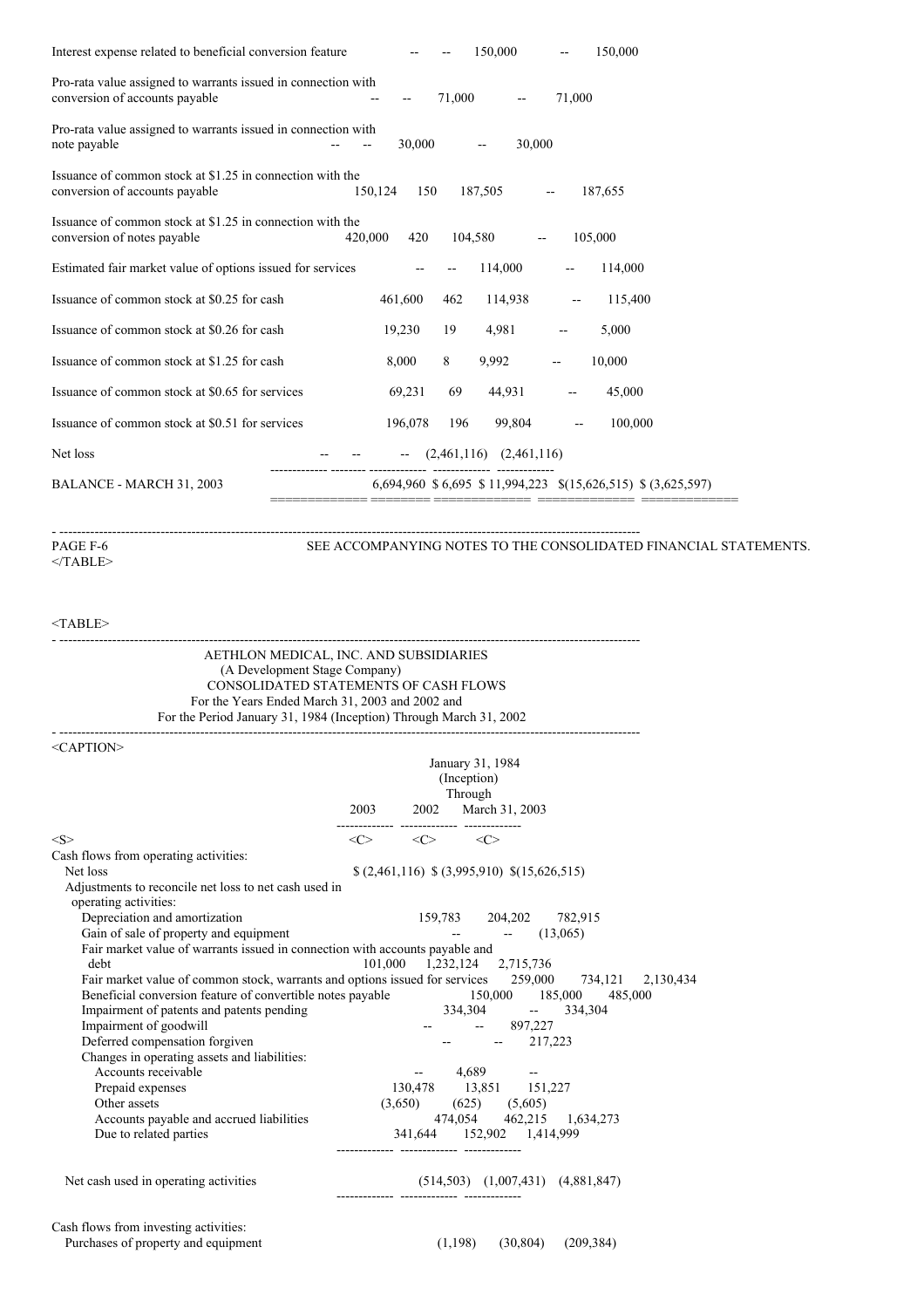| Patents and patents pending<br>Proceeds from the sale of property and equipment                                                                                                                                                        | (49, 034)      | (46,920)                           | (352, 833)<br>17,065                             |                                   |  |
|----------------------------------------------------------------------------------------------------------------------------------------------------------------------------------------------------------------------------------------|----------------|------------------------------------|--------------------------------------------------|-----------------------------------|--|
| Cash of acquired company                                                                                                                                                                                                               |                |                                    | 10,728                                           |                                   |  |
| Net cash used in investing activities                                                                                                                                                                                                  |                | $(50,232)$ $(77,724)$              | (534, 424)                                       |                                   |  |
| Cash flows from financing activities:<br>Proceeds from the issuance of notes payable<br>Principal repayments of notes payable<br>Proceeds from the issuance of convertible notes payable<br>Proceeds from the issuance of common stock |                | 65,000<br>$(10,000)$ --<br>230,400 | 50,000<br>(10,000)<br>275,000 128,000<br>911,764 | 1,480,000<br>798,000<br>3,154,603 |  |
| Net cash provided by financing activities                                                                                                                                                                                              |                |                                    | 560,400 1,089,764 5,422,603                      |                                   |  |
| Net (decrease) increase in cash                                                                                                                                                                                                        |                | $(4,335)$ $4,609$                  | 6,332                                            |                                   |  |
| Cash at beginning of period                                                                                                                                                                                                            |                | 10,667 6,058                       |                                                  |                                   |  |
| Cash at end of period                                                                                                                                                                                                                  | \$             | 6,332 \$ 10,667 \$                 | 6,332                                            |                                   |  |
| Supplemental disclosure of cash flow information -<br>Cash paid during the period for:<br>Interest                                                                                                                                     | \$             | 13,000 \$ 87,734 \$ 207,492        |                                                  |                                   |  |
| Income taxes                                                                                                                                                                                                                           | \$             | 1,180 \$ 2,363 \$ 12,166           |                                                  |                                   |  |
| Supplement schedule of noncash investing activities:                                                                                                                                                                                   |                |                                    |                                                  |                                   |  |
| Debt converted to common stock                                                                                                                                                                                                         |                |                                    | \$ 205,000 \$ 1,000,500 \$ 1,640,594             |                                   |  |
| Issuance of common stock, warrants and options for accounts payable                                                                                                                                                                    |                |                                    | \$ 87,655 \$ 425,161 \$ 512,816                  |                                   |  |
| Issuance of common stock in connection with license agreements $\frac{\$}{\$}$ -- $\$$ 18,000 =                                                                                                                                        |                |                                    | $$ - $ 18,000 $ 18,000$                          |                                   |  |
| Net assets of entities acquired in exchange for equity securities                                                                                                                                                                      | ______________ | $\mathbb{S}$                       | $-$ \$<br>$-$ \$ 1,597,867                       |                                   |  |
| Debt placement fees paid by issuance of warrants                                                                                                                                                                                       |                | $-$ \$<br>\$                       | $-$ \$ 843,538                                   |                                   |  |
| Patent pending acquired for 12,500 shares of common stock                                                                                                                                                                              |                | $\mathbb{S}$                       | -- \$                                            | $- $100,000$                      |  |
| Common stock issued for prepaid expenses                                                                                                                                                                                               |                | \$                                 | $-$ \$ 161,537 \$ 161,537                        |                                   |  |
|                                                                                                                                                                                                                                        |                |                                    |                                                  |                                   |  |

- ------------------------------------------------------------------------------------------------------------------------------------ PAGE F-7 SEE ACCOMPANYING NOTES TO THE CONSOLIDATED FINANCIAL STATEMENTS.

 $<$ /TABLE>

- -------------------------------------------------------------------------------- AETHLON MEDICAL, INC. AND SUBSIDIARIES (A DEVELOPMENT STAGE COMPANY) NOTES TO CONSOLIDATED FINANCIAL STATEMENTS FOR THE YEARS ENDED MARCH 31, 2003 AND 2002

- --------------------------------------------------------------------------------

## 1. ORGANIZATION AND SUMMARY OF SIGNIFICANT ACCOUNTING POLICIES

# ORGANIZATION

Aethlon Medical, Inc. (the "Company") engages in the research and development of a medical device known as the Hemopurifier(TM) that removes harmful substances from the blood. The Company is in the development stage on the Hemopurifier and significant research and testing are still needed to reach commercial viability. Any resulting medical device or process will require approval by the U.S. Food and Drug Administration ("FDA"), and the Company has not yet begun efforts to obtain any FDA approval, which may take several years. Since many of the Company's patents were issued in the 1980's, they are scheduled to expire in the near future. Thus, such patents may expire before FDA approval, if any, is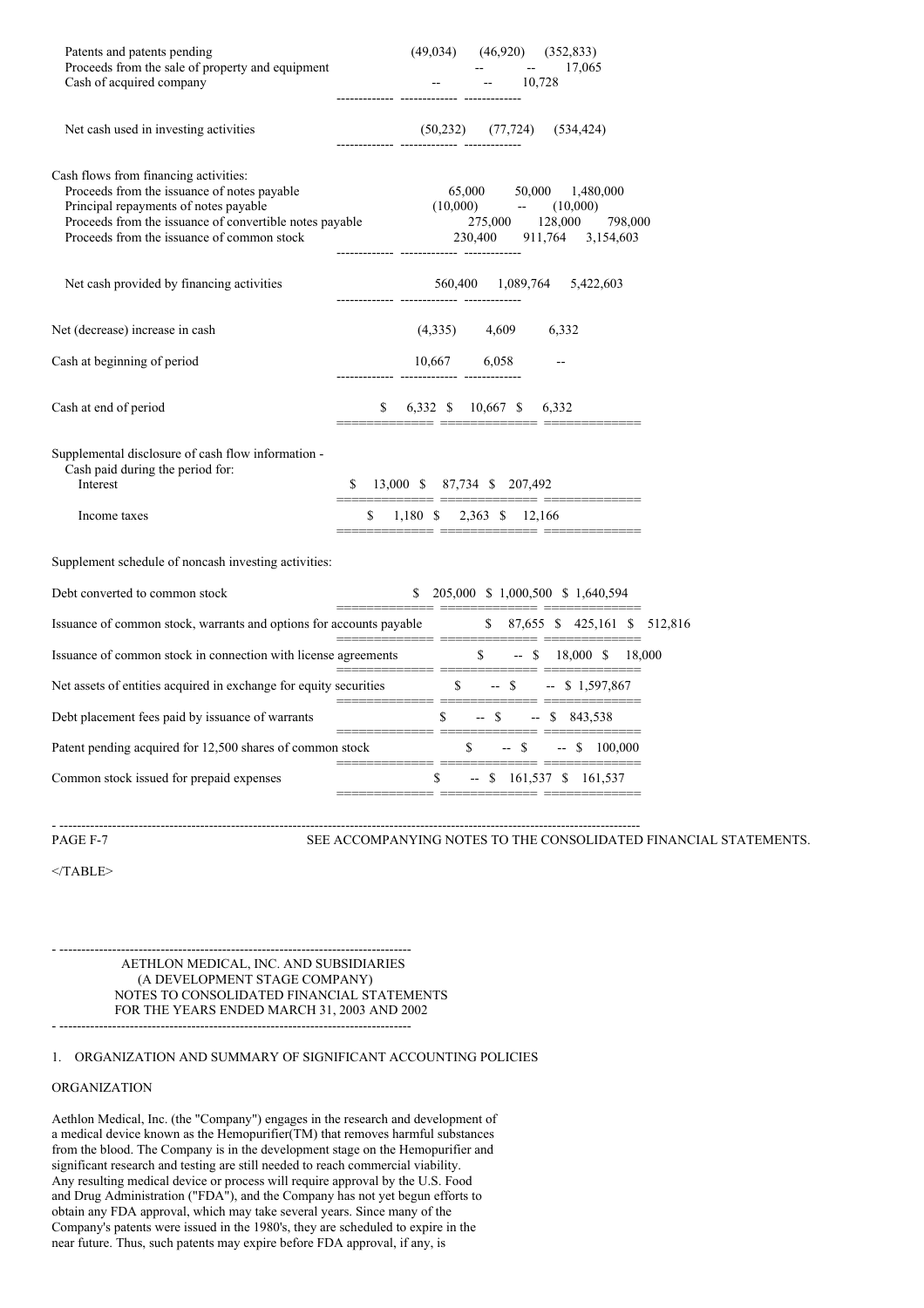obtained.

The Company is classified as a development stage enterprise under accounting principles generally accepted in the United States of America ("GAAP"), and has not generated revenues from its principal operations.

The Company's common stock is quoted on the Over-the-Counter Bulletin Board of the National Association of Securities Dealers ("OCTBB") under the symbol "AEMD."

#### PRINCIPLES OF CONSOLIDATION

The accompanying consolidated financial statements include the accounts of Aethlon Medical, Inc. and its legal wholly-owned subsidiaries Aethlon, Inc., Hemex, Inc. and Cell Activation, Inc. (collectively hereinafter referred to as the "Company"). All significant intercompany balances and transactions have been eliminated in consolidation.

# GOING CONCERN

The accompanying consolidated financial statements have been prepared assuming the Company will continue as a going concern, which contemplates, among other things, the realization of assets and satisfaction of liabilities in the normal course of business. The Company has negative working capital of approximately \$4,007,000 and a deficit accumulated during the development stage of approximately \$15,627,000 at March 31, 2003, among other matters, which raise substantial doubt about its ability to continue as a going concern. A significant amount of additional capital will be necessary to advance the development of the Company's products to the point at which they may become commercially viable. The Company intends to fund operations through debt and equity financing arrangements, which management believes may be insufficient to fund its capital expenditures, working capital and other cash requirements for the fiscal year ending March 31, 2004. Therefore, the Company will be required to seek additional funds to finance its long-term operations. The successful outcome of future activities cannot be determined at this time and there is no assurance that if achieved, the Company will have sufficient funds to execute its intended business plan or generate positive operating results.

The consolidated financial statements do not include any adjustments related to recoverability and classification of assets carrying amounts or the amount and classification of liabilities that might result should the Company be unable to continue as a going concern.

F-8

- -------------------------------------------------------------------------------- AETHLON MEDICAL, INC. AND SUBSIDIARIES (A DEVELOPMENT STAGE COMPANY) NOTES TO CONSOLIDATED FINANCIAL STATEMENTS FOR THE YEARS ENDED MARCH 31, 2003 AND 2002 - --------------------------------------------------------------------------------

#### 1. ORGANIZATION AND SUMMARY OF SIGNIFICANT ACCOUNTING POLICIES (continued)

#### RISKS AND UNCERTAINTIES

The Company operates in an industry that is subject to intense competition, government regulation and rapid technological change. The Company's operations are subject to significant risk and uncertainties including financial, operational, technological, regulatory and other risks associated with a development stage company, including the potential risk of business failure.

## USE OF ESTIMATES

The Company prepares its consolidated financial statements in conformity with GAAP, which require management to make estimates and assumptions that affect the reported amounts of assets and liabilities and disclosure of contingent assets and liabilities at the date of the financial statements and reported amounts of revenues and expenses during the reporting period. Significant estimates made by management include, among others, realization of long-lived assets. Actual results could differ from those estimates.

### FAIR VALUE OF FINANCIAL INSTRUMENTS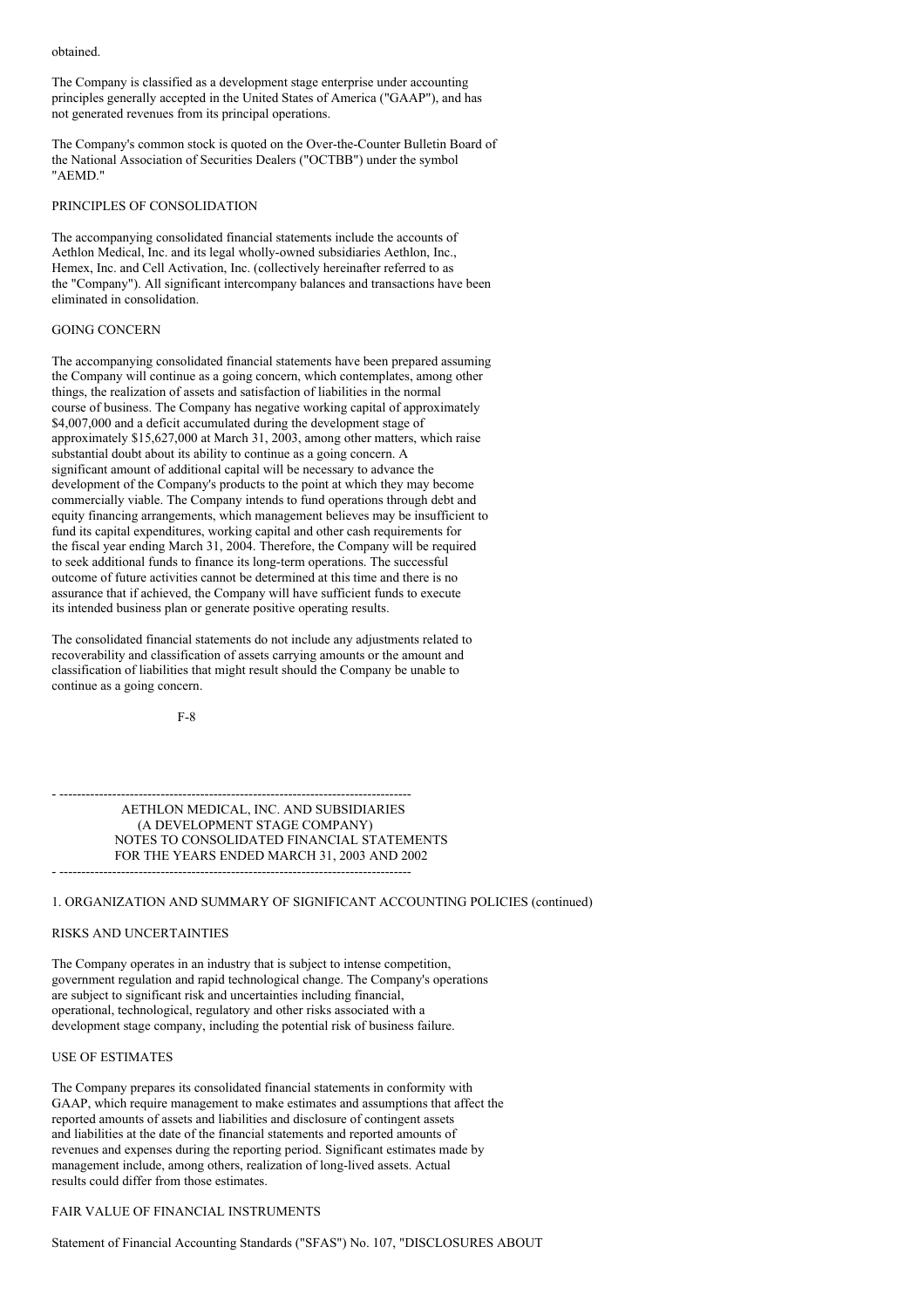FAIR VALUE OF FINANCIAL INSTRUMENTS," requires disclosure of fair value information about financial instruments when it is practicable to estimate that value. The carrying amount of the Company's cash, accounts payable, accrued liabilities, notes payable and convertible notes payable approximates their estimated fair values due to the short-term maturities of those financial instruments. The fair values of amounts due to related parties are not determinable as these transactions are with related parties.

#### CONCENTRATIONS OF CREDIT RISKS

Cash is maintained at various financial institutions. The Federal Deposit Insurance Corporation ("FDIC") insures accounts at each institution for up to \$100,000. At times, cash may be in excess of the FDIC insurance limit of \$100,000. The Company had no amounts exceeding this limit at March 31, 2003.

## PROPERTY AND EQUIPMENT

Property and equipment is stated at cost. Depreciation is computed using the double-declining method over the estimated useful lives of the related assets, which range from three to five years. Repairs and maintenance are charged to expense as incurred while improvements are capitalized. Upon the sale or retirement of property and equipment, the accounts are relieved of the cost and the related accumulated depreciation with any gain or loss included in the statements of operations. Depreciation expense approximated \$18,000 and \$23,000 for the years ended March 31, 2003 and 2002, respectively.

# INCOME TAXES

Under SFAS 109, "ACCOUNTING FOR INCOME TAXES," deferred tax assets and liabilities are recognized for the future tax consequences attributable to difference between the consolidated financial statements and their respective tax basis. Deferred income taxes reflect the net tax effects of (a) temporary differences between the carrying amounts of assets and liabilities for financial reporting purposes and the amounts reported for income tax purposes, and (b) tax credit carryforwards. The Company records a valuation allowance for deferred income tax assets when, based on management's best estimate of taxable income in the foreseeable future, it is more likely than not that some portion of the deferred income tax assets may not be realized.

F-9

- -------------------------------------------------------------------------------- AETHLON MEDICAL, INC. AND SUBSIDIARIES (A DEVELOPMENT STAGE COMPANY) NOTES TO CONSOLIDATED FINANCIAL STATEMENTS FOR THE YEARS ENDED MARCH 31, 2003 AND 2002 - --------------------------------------------------------------------------------

# 1. ORGANIZATION AND SUMMARY OF SIGNIFICANT ACCOUNTING POLICIES (continued)

#### LONG-LIVED ASSETS

SFAS 144, "ACCOUNTING FOR THE IMPAIRMENT OF LONG-LIVED ASSETS AND FOR LONG-LIVED ASSETS TO BE DISPOSED OF," addresses financial accounting and reporting for the impairment or disposal of long-lived assets. SFAS 144 requires that long-lived assets be reviewed for impairment whenever events or changes in circumstances indicate that their carrying amounts may not be recoverable. If the cost basis of a long-lived asset is greater than the projected future undiscounted net cash flows from such asset (excluding interest), an impairment loss is recognized. Impairment losses are calculated as the difference between the cost basis of an asset and its estimated fair value. SFAS 144 also requires companies to separately report discontinued operations and extends that reporting requirement to a component of an entity that either has been disposed of (by sale, abandonment or in a distribution to owners) or is classified as held for sale. Assets to be disposed of are reported at the lower of the carrying amount or the estimated fair value less costs to sell. The Company adopted SFAS 144 on January 1, 2002. The provisions of this pronouncement relating to assets held for sale or other disposal generally are required to be applied prospectively after the adoption date to newly initiated commitments to plan to sell or dispose of such asset, as defined, by management. As a result, management cannot determine the potential effects that adoption of SFAS 144 will have on the Company's financial statements with respect to future disposal decisions, if any. Management believes that no impairment loss is necessary on long-lived assets, other than \$334,000 related to patents pending. There can be no assurance, however, that market conditions or demand for the Company's products or services will not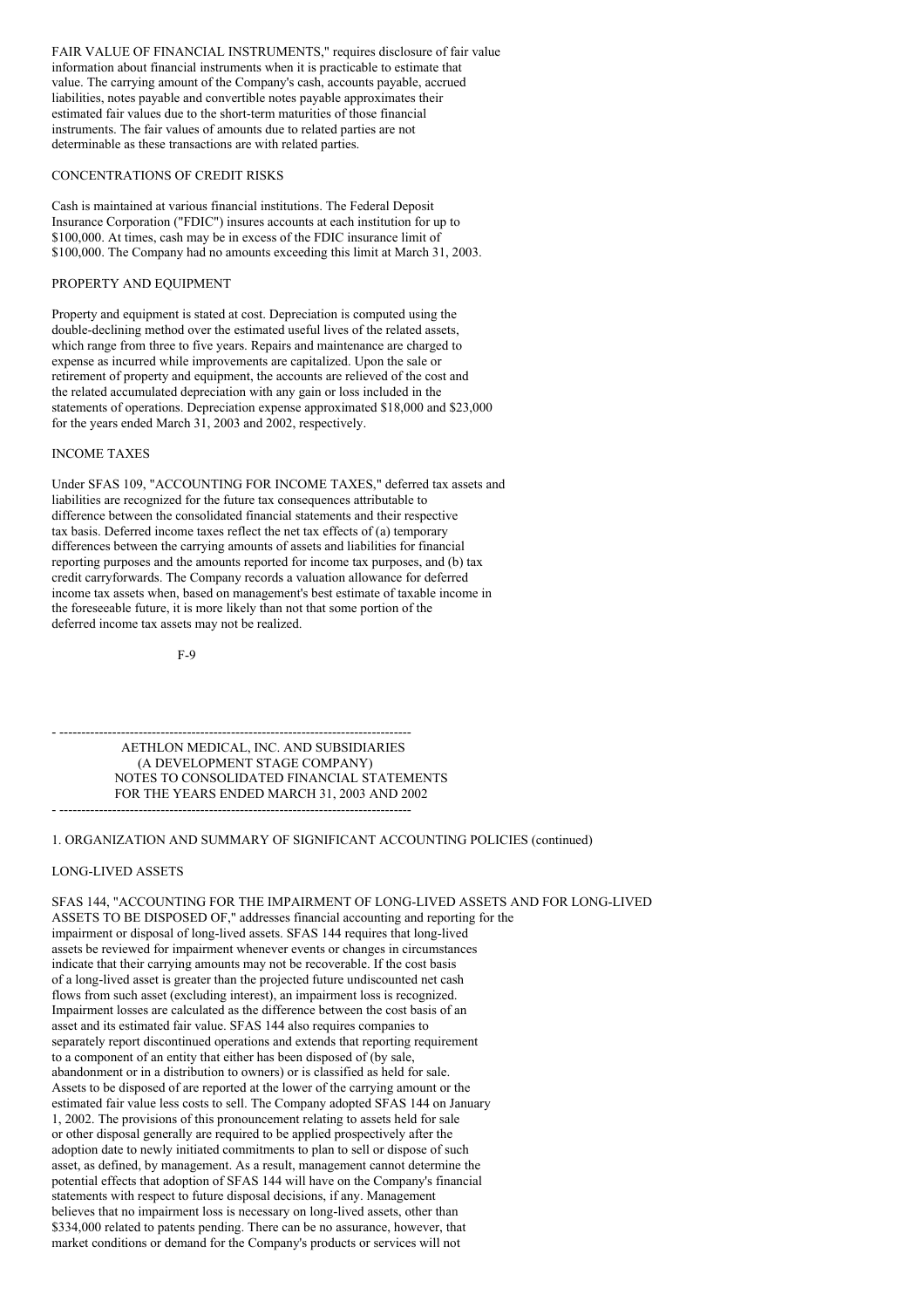change which could result in future long-lived asset impairment changes in the future.

# EARNINGS PER SHARE

Under SFAS 128, "EARNINGS PER SHARE," basic earnings per share is computed by dividing income available to common stockholders by the weighted average number of shares assumed to be outstanding during the period of computation. Diluted earnings per share is computed similar to basic earnings per share except that the denominator is increased to include the number of additional common shares that would have been outstanding if the potential common shares had been issued and if the additional common shares were dilutive (2,900,000 and 822,000 shares were considered additional common stock equivalents at March 31, 2003 and 2002). As the Company had net losses for the period presented, basic and diluted loss per share are the same, as any additional common stock equivalents would be antidilutive.

## **SEGMENTS**

SFAS 131, "DISCLOSURES ABOUT SEGMENTS OF AN ENTERPRISE AND RELATED INFORMATION," changes the way public companies report information about segments of their business in their annual financial statements and requires them to report selected segment information in their quarterly reports issued to shareholders. It also requires entity-wide disclosures about the products and services an entity provides, the material countries in which it holds assets and how the Company reports revenues and its major customers. The Company currently operates in one segment, as disclosed in the accompanying consolidated statements of operations.

F-10

- -------------------------------------------------------------------------------- AETHLON MEDICAL, INC. AND SUBSIDIARIES (A DEVELOPMENT STAGE COMPANY) NOTES TO CONSOLIDATED FINANCIAL STATEMENTS FOR THE YEARS ENDED MARCH 31, 2003 AND 2002 - --------------------------------------------------------------------------------

1. ORGANIZATION AND SUMMARY OF SIGNIFICANT ACCOUNTING POLICIES (continued)

The Company accounts for employee stock options in accordance with the Accounting Principles Board Opinion No. 25 ("APB 25") "ACCOUNTING FOR STOCK ISSUED TO EMPLOYEES" and related Interpretations and makes the necessary pro forma disclosures mandated by SFAS No. 123 ("SFAS 123") "ACCOUNTING FOR STOCK-BASED COMPENSATION."

In March 2000, the FASB issued Interpretation No. 44, ("FIN 44"), "ACCOUNTING FOR CERTAIN TRANSACTIONS INVOLVING STOCK COMPENSATION - AN INTERPRETATION OF APB 25". This Interpretation clarifies (a) the definition of employee for purposes of applying APB 25, (b) the criteria for determining whether a plan qualifies as a non-compensatory plan, (c) the accounting consequence of various modifications to the terms of a previously fixed stock option or award, and (d) the accounting for an exchange of stock compensation awards in a business combination. FIN 44 became effective July 1, 2000, but certain conclusions in FIN 44 cover specific events that occur after either December 15, 1998, or January 12, 2000. Management believes that the Company accounts for its employee stock based compensation in accordance with FIN 44.

In December 2002, the FASB issued SFAS No. 148 ("SFAS 148"), "ACCOUNTING FOR STOCK-BASED COMPENSATION - TRANSITION AND DISCLOSURE - AN AMENDMENT OF FASB STATEMENT NO. 123." SFAS 148 amends SFAS 123 to provide alternative methods of transition for an entity that voluntarily changes to the fair-value-based method of accounting for stock-based employee compensation. It also amends the disclosure provisions of that statement to require prominent disclosure about the effects on reported net income and earnings per share and the entity's accounting policy decisions with respect to stock-based employee compensation. Certain of the disclosure requirements are required for all companies, regardless of whether the fair value method or intrinsic value method is used to account for stock-based employee compensation arrangements. The Company continues to account for its employee incentive stock option plans using the intrinsic value method in accordance with the recognition and measurement principles of APB 25. SFAS 148 is effective for financial statements for fiscal years ended after December 15, 2002 and for interim periods beginning after December 15, 2002. The Company has adopted the disclosure provisions of this statement during the year ended March 31, 2003.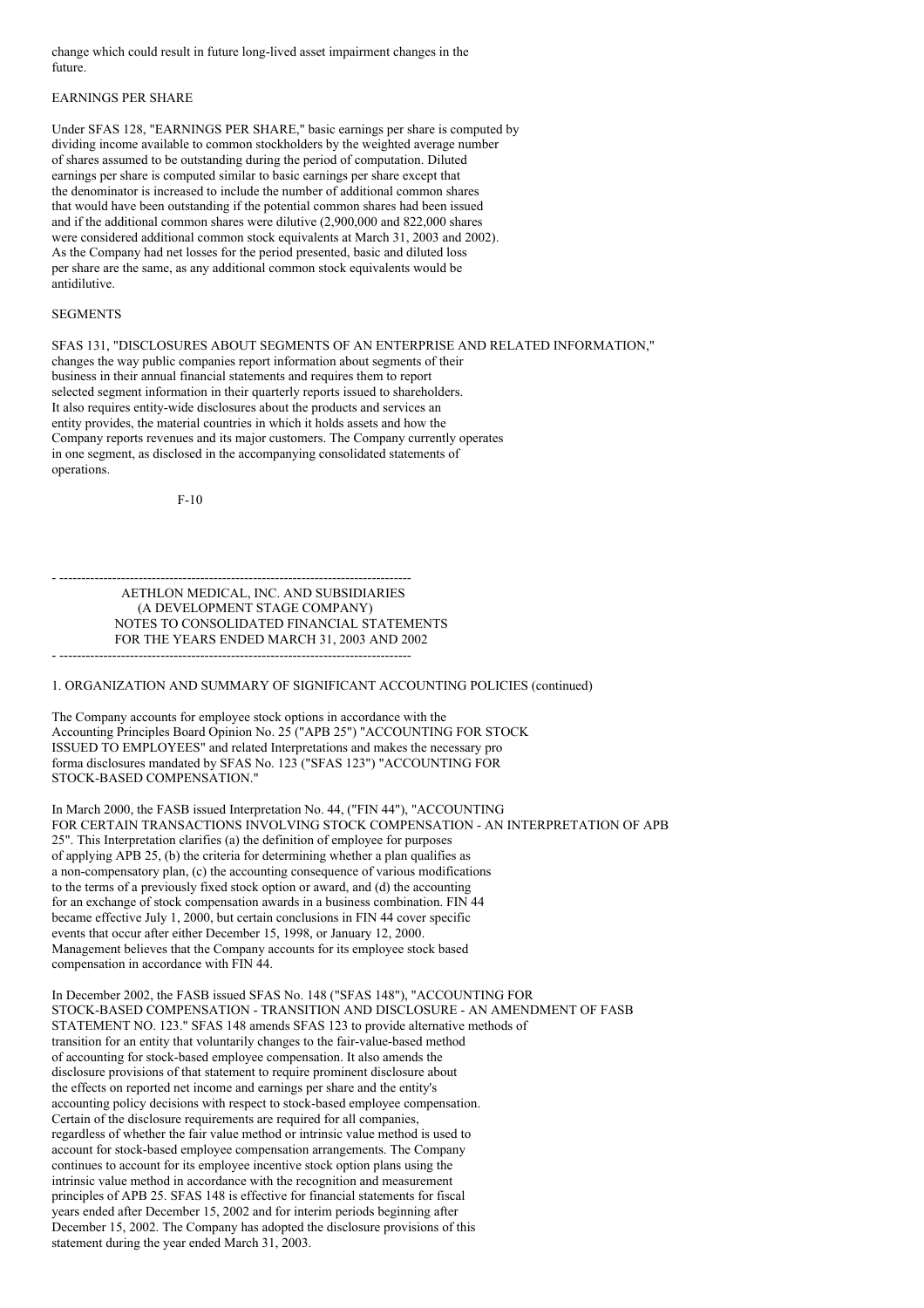At March 31, 2003, the Company has one stock-based employee compensation plan (the "Plan")(see Note 6). The Company accounts for the Plan under the recognition and measurement principles of APB 25 and related Interpretations. There was no stock-based employee compensation cost reflected in net income for the years ended March 31, 2003 and 2002. The following table illustrates the effect on net income and earnings per common share if the Company had applied the fair value recognition provisions of SFAS 123 to stock-based employee compensation.

## <TABLE> <CAPTION>

YEAR ENDED MARCH 31,

|                                                                                | 2003         |                                              | 2002         |                  |                           |
|--------------------------------------------------------------------------------|--------------|----------------------------------------------|--------------|------------------|---------------------------|
| < S >                                                                          | <<>          |                                              | <<           |                  |                           |
| Net loss available to common stockholders, as reported \$2,461,116 \$3,995,910 |              |                                              |              |                  |                           |
| Pro forma compensation expense                                                 |              |                                              | $\mathbf{s}$ | 9,000 \$ 238,000 |                           |
|                                                                                |              |                                              |              |                  |                           |
| Pro forma net loss available to common stockholders                            |              |                                              |              |                  | $$2,470,116$ $$4,233,910$ |
|                                                                                |              |                                              |              |                  |                           |
| Loss per share, as reported                                                    |              |                                              |              |                  |                           |
| <b>Basic</b>                                                                   | $\mathbb{S}$ |                                              |              |                  |                           |
| Diluted                                                                        | \$           | $(0.44)$ \$ $(1.04)$<br>$(0.44)$ \$ $(1.04)$ |              |                  |                           |
| Loss per share, pro forma                                                      |              |                                              |              |                  |                           |
| <b>Basic</b>                                                                   | \$           |                                              |              |                  |                           |
| Diluted<br>$\langle$ TABLE>                                                    | $\mathbf S$  | $(0.45)$ \$ $(1.10)$<br>$(0.45)$ \$ $(1.10)$ |              |                  |                           |
|                                                                                |              |                                              |              |                  |                           |

F-11

- -------------------------------------------------------------------------------- AETHLON MEDICAL, INC. AND SUBSIDIARIES (A DEVELOPMENT STAGE COMPANY) NOTES TO CONSOLIDATED FINANCIAL STATEMENTS FOR THE YEARS ENDED MARCH 31, 2003 AND 2002 - --------------------------------------------------------------------------------

# 1. ORGANIZATION AND SUMMARY OF SIGNIFICANT ACCOUNTING POLICIES (continued)

# SIGNIFICANT RECENT ACCOUNTING PRONOUNCEMENTS

# <TABLE>

<CAPTION>

|                     |                     |                                                                              | ADOPTION/ EFFECTIVE |                   |  |
|---------------------|---------------------|------------------------------------------------------------------------------|---------------------|-------------------|--|
| PRONOUNCEMENT       |                     | <b>TITLE</b>                                                                 | <b>DATE</b>         |                   |  |
| < S >               | $\langle C \rangle$ | $\langle C \rangle$                                                          |                     |                   |  |
| <b>SFAS No. 141</b> |                     | <b>BUSINESS COMBINATIONS</b>                                                 | January 1, 2002     |                   |  |
| <b>SFAS No. 142</b> |                     | <b>GOODWILL AND OTHER INTANGIBLE ASSETS</b>                                  |                     | January 1, 2002   |  |
| <b>SFAS No. 143</b> |                     | ACCOUNTING FOR ASSET RETIREMENT OBLIGATIONS                                  |                     | January 1, 2003   |  |
|                     |                     | RESCISSION OF FASB STATEMENTS NO. 4, 44, AND 64, AMENDMENT OF FASB STATEMENT |                     |                   |  |
| <b>SFAS No. 145</b> |                     | NO. 13, AND TECHNICAL CORRECTIONS                                            | May 15, 2002        |                   |  |
| <b>SFAS No. 146</b> |                     | ACCOUNTING FOR COSTS ASSOCIATED WITH EXIT OR DISPOSAL ACTIVITIES             |                     | January 1, 2003   |  |
|                     |                     | ACQUISITION OF CERTAIN FINANCIAL INSTITUTIONS-AN AMENDMENT OF FASB STATEMENT |                     |                   |  |
| <b>SFAS No. 147</b> |                     | NO. 72 AND 144 AND FASB INTERPRETATION NO. 9                                 |                     | October 1, 2002   |  |
| <b>SFAS No. 149</b> |                     | AMENDMENT OF STATEMENT 133 ON DERIVATIVE INSTRUMENTS AND HEDGING ACTIVITIES  |                     | July 1, 2003      |  |
|                     |                     | ACCOUNTING FOR CERTAIN FINANCIAL INSTRUMENTS WITH CHARACTERISTICS OF BOTH    |                     |                   |  |
| <b>SFAS No. 150</b> |                     | LIABILITIES AND EQUITY                                                       | July 1, 2003        |                   |  |
|                     |                     | GUARANTOR'S ACCOUNTING AND DISCLOSURE REQUIREMENTS FOR GUARANTEES, INCLUDING |                     |                   |  |
|                     |                     | INDIRECT GUARANTEES OF INDEBTEDNESS OF OTHERS - AN INTERPRETATION OF FASB    |                     |                   |  |
| <b>FIN 45</b>       |                     | STATEMENTS NO. 5, 57, AND 107 AND RESCISSION OF FASB INTERPRETATION NO. 34   |                     | December 31, 2002 |  |
| $<$ TABLE>          |                     |                                                                              |                     |                   |  |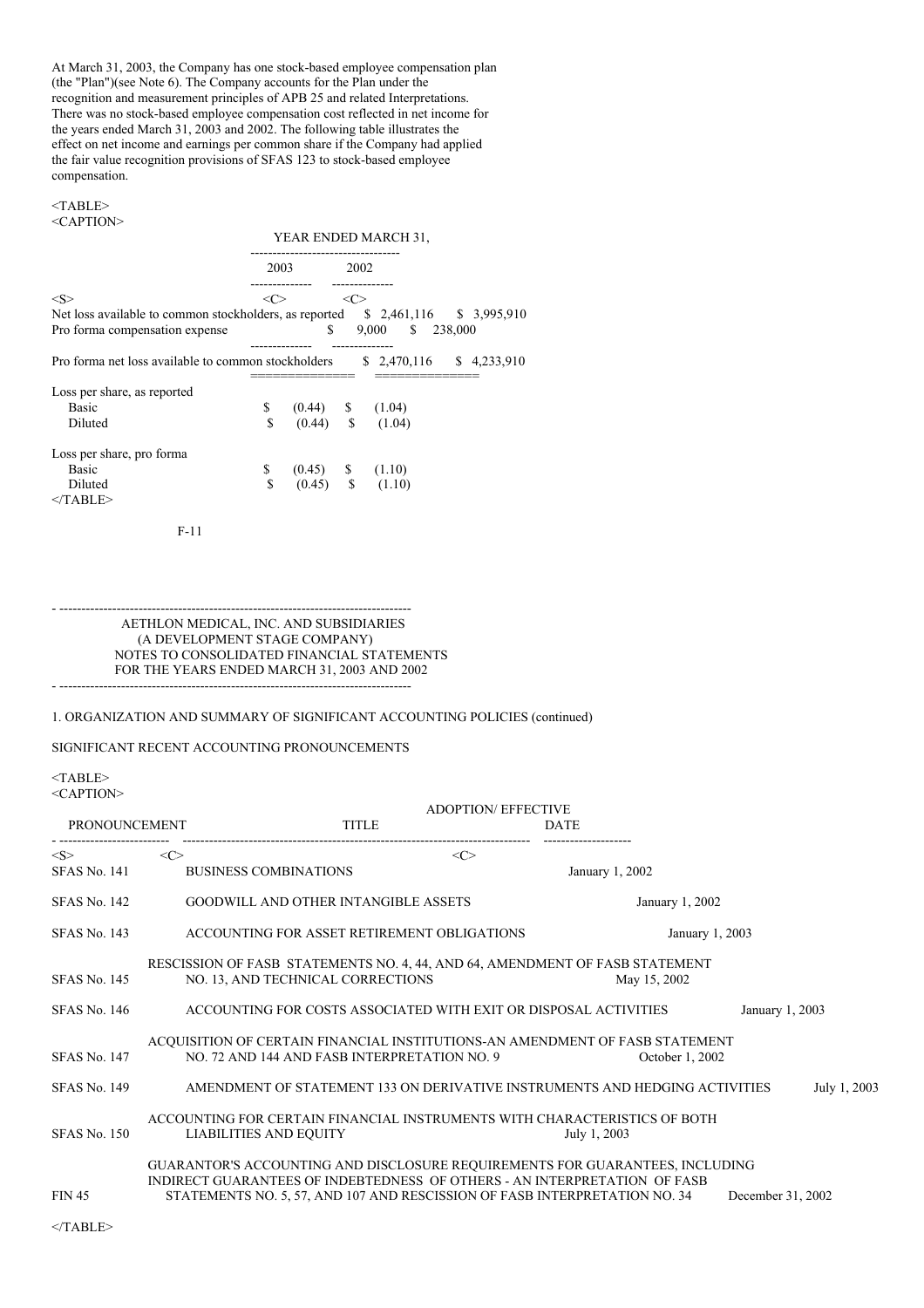Other recent accounting pronouncements are discussed elsewhere in these notes to the financial statements. In the opinion of management, recent accounting pronouncements did not or will not have a material effect on the consolidated financial statements.

F-12

- -------------------------------------------------------------------------------- AETHLON MEDICAL, INC. AND SUBSIDIARIES (A DEVELOPMENT STAGE COMPANY) NOTES TO CONSOLIDATED FINANCIAL STATEMENTS FOR THE YEARS ENDED MARCH 31, 2003 AND 2002 - --------------------------------------------------------------------------------

## 1. ORGANIZATION AND SUMMARY OF SIGNIFICANT ACCOUNTING POLICIES (continued)

#### PATENTS

The Company capitalizes the cost of patents and patents pending, some of which were acquired, and amortizes such costs over the shorter of the remaining legal life or their estimated economic life, upon issuance of the patent. Patents pending approximated \$0 and \$431,000 at March 31, 2003 and 2002, respectively, of which \$245,000 at March 31, 2002 were acquired. The unamortized cost of patents and patents pending is written off when management determines there is no future benefit. Capitalized patent costs in the amount of approximately \$334,000 and \$5,000 were written off during the year ended March 31, 2003 and 2002, respectively. Accumulated amortization of patents approximated \$78,000 at March 31, 2003. Patents include both foreign and domestic patents.

# STOCK PURCHASE WARRANTS ISSUED WITH NOTES PAYABLE

The Company granted warrants in connection with the issuance of certain notes payable (see Note 4). Under Accounting Principles Board Opinion No. 14, " ACCOUNTING FOR CONVERTIBLE DEBT AND DEBT ISSUED WITH STOCK PURCHASE WARRANTS," the estimated value of such warrants represents a discount from the face amount of the notes payable. Accordingly, the relative estimated fair value of the warrants has been recorded in the financial statements as a discount from the face amount of the notes. The discount was amortized using the effective yield method over the respective lives of the related notes payable of one year. The discount was fully amortized at March 31, 2002.

#### BENEFICIAL CONVERSION FEATURE OF CONVERTIBLE NOTES PAYABLE

The convertible feature of certain notes payable (see Note 5) provides for a rate of conversion that is below market value. Such feature is normally characterized as a "beneficial conversion feature" ("BCF"). Pursuant to Emerging Issues Task Force Issue No. 98-5 ("EITF 98-5"), "ACCOUNTING FOR CONVERTIBLE SECURITIES WITH BENEFICIAL CONVERSION FEATURES OR CONTINGENTLY ADJUSTABLE CONVERSION RATIO" and Emerging Issues Task Force Issue No. 00-27, " APPLICATION OF EITF ISSUE NO. 98-5 TO CERTAIN CONVERTIBLE INSTRUMENTS," the Company has determined the value of such BCF to be approximately \$150,000 and \$450,000, for the years ended March 31, 2003 and 2002, respectively. Accordingly, the relative fair value of the BCF has been recorded in the consolidated financial statements as a discount from the face amount of the notes. Such discounts were amortized to interest expense during their respective years of issuance.

## RESEARCH AND DEVELOPMENT EXPENSES

The Company incurred approximately \$200,000 and \$340,000 of research and development expenses during the years ended March 31, 2003 and 2002, respectively, which are included in operating expenses in the accompanying consolidated statements of operations.

### RECLASSIFICATIONS

Certain reclassifications have been made to the 2002 financial statement presentation to correspond to the 2003 format.

- --------------------------------------------------------------------------------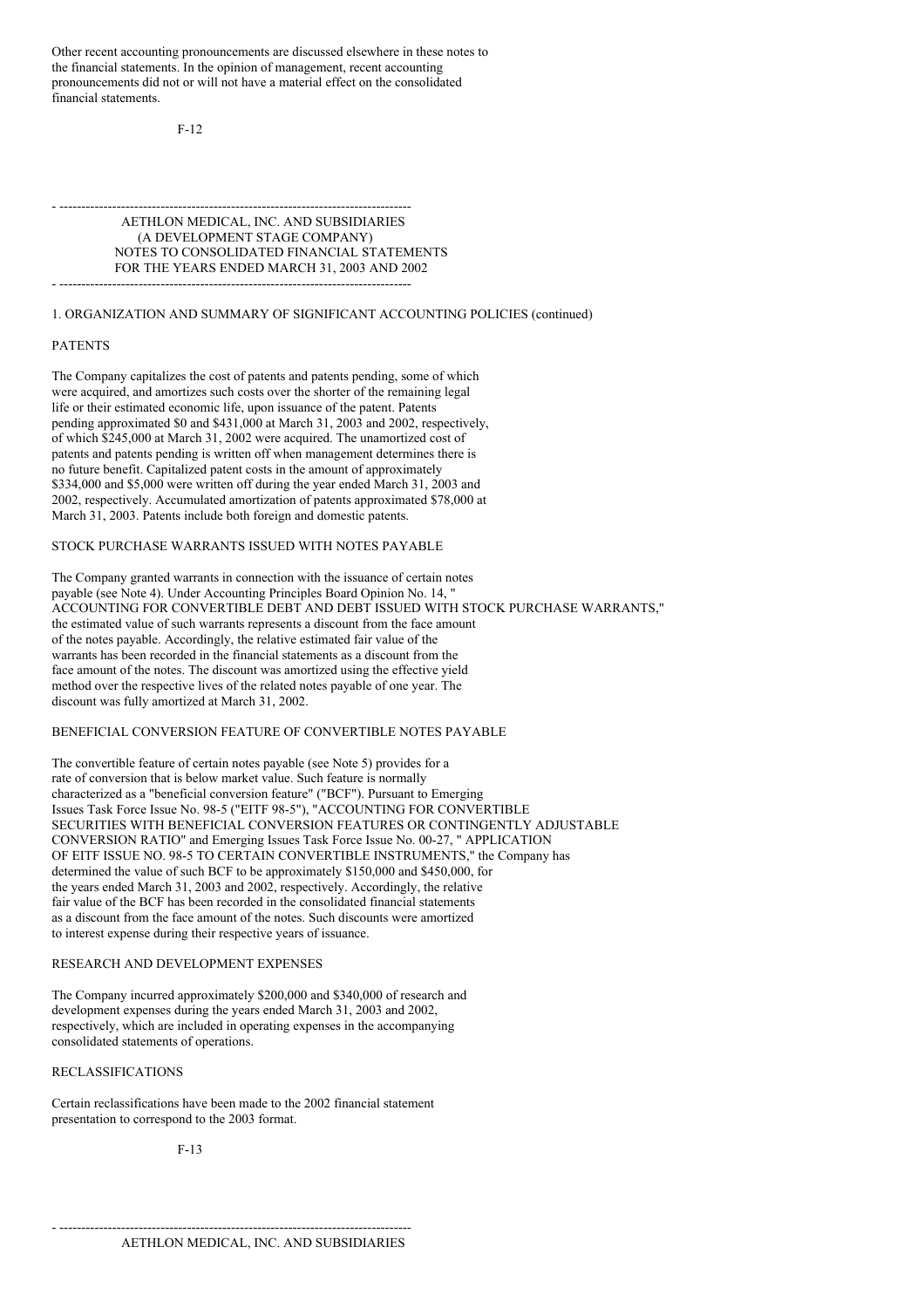- --------------------------------------------------------------------------------

# 2. EMPLOYMENT CONTRACT

On January 10, 2000, the Company completed the acquisition of the assets of Syngen Research, Inc. ("Syngen"). In accordance with the purchase agreement, the Company issued 65,000 shares of restricted common stock in exchange for all of the outstanding common shares of Syngen. The transaction was intended to qualify as a tax-free purchase under Section 368 (a)(1)(b) of the 1986 Internal Revenue Code, as amended. Since Syngen had no significant assets, liabilities or operations, the Company has accounted for the transaction as an asset purchase for the employment of Syngen's sole shareholder, Dr. Richard Tullis, and not as a business combination. Dr. Tullis, as part of the transaction executed a two-year employment contract with the Company to perform research. Such employment contract is amortized over four years on a straight-line basis because the employment has been extended beyond its original expiration date of January 9, 2002. The compensation under such agreement was modified in June 2001 from \$80,000 to \$150,000 per year. Under the terms of the agreement, if Dr. Tullis is terminated, he will receive a salary continuation payment in the amount of at least twelve months' base salary.

The Company recorded approximately \$510,000 for the employment contract based on the fair value of the Company's 65,000 shares of restricted common stock issued in the transaction. Such value has been estimated at approximately \$8.00 per share.

Accumulated amortization of the employment contract approximated \$415,000 at March 31, 2003.

# 3. DEBT-TO-EQUITY CONVERSION PROGRAM

In March 2002, the Company extended an offer to certain note holders and vendors to convert past due amounts into restricted common stock and warrants to purchase common stock of the Company. The offer entails the conversion of liabilities at a conversion of one share and one-half of a warrant for every \$1.25 converted. The warrants have an exercise price of \$2.00 per share and expire three years from the date of issuance.

During the year ended March 31, 2003 and 2002, note holders and vendors representing liabilities in the aggregate amount of approximately \$188,000 and \$1,020,000 converted their debt in exchange for 150,124 and 816,359 shares of common stock and 75,061 and 408,180 warrants to purchase common stock, respectively. Such warrants were valued using the Black-Scholes option pricing model based on their pro rata value at approximately \$71,000 and \$339,000. The warrant conversion rate was below estimated market value for warrants issued during the fiscal year ended March 31, 2002, therefore BCF approximating \$265,000 was recorded during the year ended March 31, 2002.

#### 4. NOTES PAYABLE

#### 12% NOTES

The Company entered into arrangements for the issuance of notes payable from private placement offerings (the "12% Notes"). The 12% Notes bear interest at 12% per annum, interest payable quarterly, mature one year from the date of issuance, and carry detachable warrants. At March 31, 2003, all outstanding 12% Notes had matured, and interest on such notes for periods after maturity is accruing at the annual rate of 15%.

In January 2002, the Company issued warrants to purchase common stock in exchange for an additional ninety days to become compliant with all past due interest payments related to notes issued in prior years (see Note 6).

F-14

- -------------------------------------------------------------------------------- AETHLON MEDICAL, INC. AND SUBSIDIARIES (A DEVELOPMENT STAGE COMPANY) NOTES TO CONSOLIDATED FINANCIAL STATEMENTS FOR THE YEARS ENDED MARCH 31, 2003 AND 2002 - --------------------------------------------------------------------------------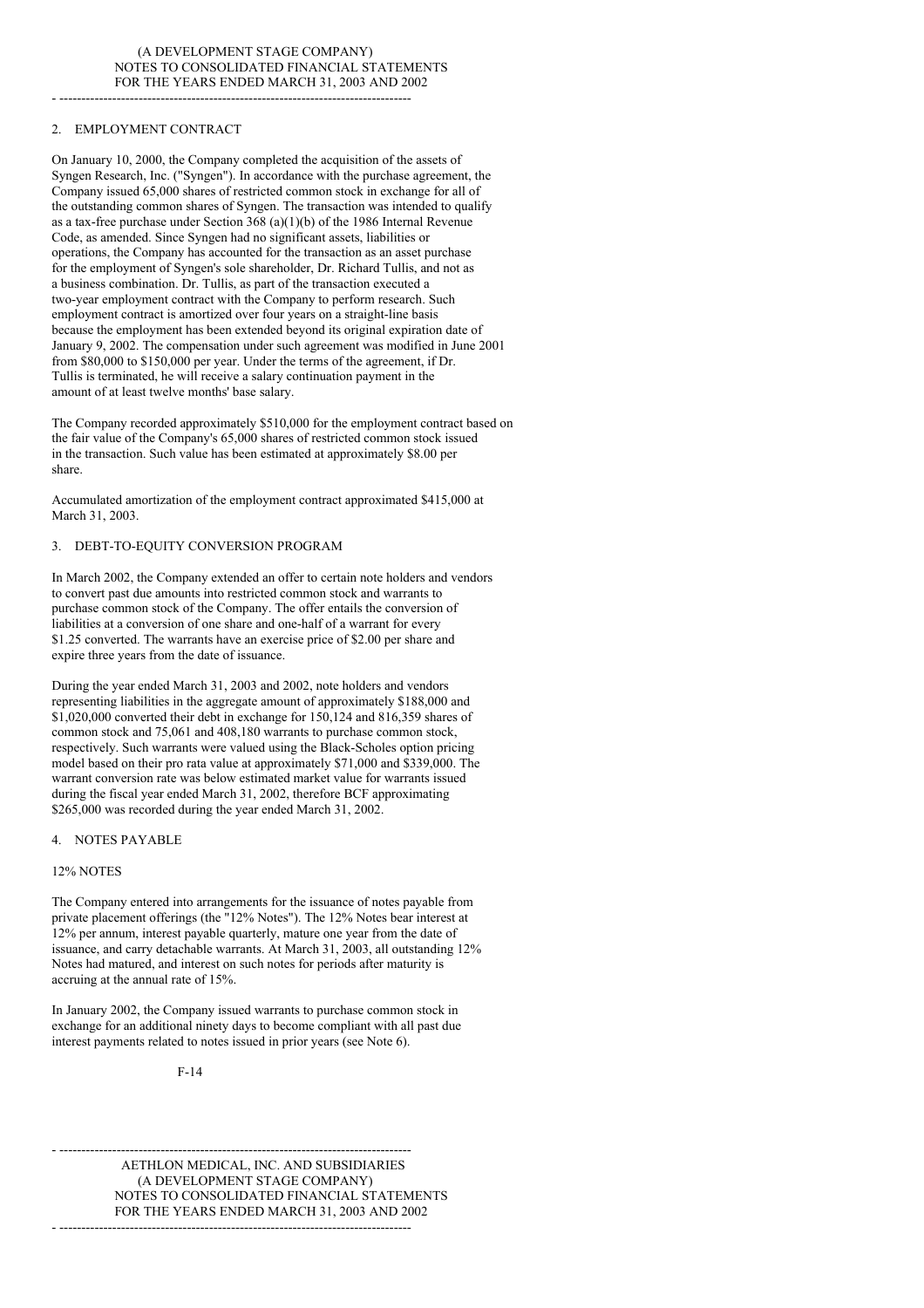#### 4. NOTES PAYABLE (continued)

#### 6.75% NOTES (continued)

On March 18, 2002, the Company issued a promissory note to a stockholder in the amount of \$50,000, bearing interest at 6.75% per annum and maturing on May 17, 2002. Such note was converted in March 2003 (see Note 6).

In May 2002, the Company issued notes payable totaling \$25,000, bearing interest at 6.75% per annum, and maturing in July 2002. The notes were converted into shares of the Company's common stock in March 2003 (see Note 6).

In December 2002, an existing noteholder increased its advances to the Company by \$40,000 to a total of \$140,000. In consideration, the Company granted the noteholder warrants (see Note 6), cancelled the noteholder's existing \$100,000 of convertible debt and replaced it with a secured \$140,000 note payable. The new note bears interest at 10% per annum, with principal and interest thereon due April 30, 2003, which was paid by the Company in accordance with the terms of the agreement. A beneficial conversion feature approximating \$30,000 was recorded in connection with the issuance of this note.

All of the 12% Notes and 6.75% Notes were past due and in default at March 31, 2003 and bear interest at 15% per annum until paid.

The Company is currently seeking other financing arrangements to retire all past due notes.

#### 5. CONVERTIBLE NOTES PAYABLE

## 8% CONVERTIBLE NOTES

In November 2000, the Company issued convertible notes payable ("8% Convertible Notes"), bearing interest at 8% per annum, with principal and accrued interest due on November 1, 2002. The 8% Convertible Notes require no payment of principal or interest during the term and may be converted to common stock of the Company at any time at the option of the holder. The number of common shares issuable upon conversion is equal to the total principal and unpaid interest as of the date of conversion, divided by the conversion price. The conversion price per share was changed effective August 31, 2001 to the lesser of (a) 80% of the closing market price for the common stock; or (b) 70% of the average of the three lowest closing market prices for the common stock for the 10 trading days prior to conversion. Such change resulted in additional BCF approximating \$57,000 during the year ended March 31, 2002.

During fiscal year 2002, the holder converted principal and accrued interest of approximately \$49,000 into 40,267 shares of common stock, leaving the principal of \$350,000 and interest thereon due and outstanding. The average conversion price was approximately \$1.22 per share.

The 8% Convertible Notes required the Company to file an effective registration statement by February 2001. The Company filed Form SB-2 with the Securities and Exchange Commission in December 2000; however, such registration statement was never declared effective. Management intends to file a new registration statement when cash becomes available to fund registration expenses.

F-15

- -------------------------------------------------------------------------------- AETHLON MEDICAL, INC. AND SUBSIDIARIES (A DEVELOPMENT STAGE COMPANY) NOTES TO CONSOLIDATED FINANCIAL STATEMENTS FOR THE YEARS ENDED MARCH 31, 2003 AND 2002 - --------------------------------------------------------------------------------

#### 5. CONVERTIBLE NOTES PAYABLE (continued)

#### 8% CONVERTIBLE NOTES (continued)

In exchange for a waiver of the requirement to file an effective registration statement through January 2002, the Company issued 70,586 shares of common stock to the holder of the 8% Convertible Notes and agreed to reduce the exercise price of 119,048 warrants from \$3.575 to \$2.50 per share. The adjustment recorded by the Company at March 31, 2002 to account for the reduction of the warrant's exercise price is not material to the accompanying financial statements. The Company obtained no such waiver through March 31, 2003 and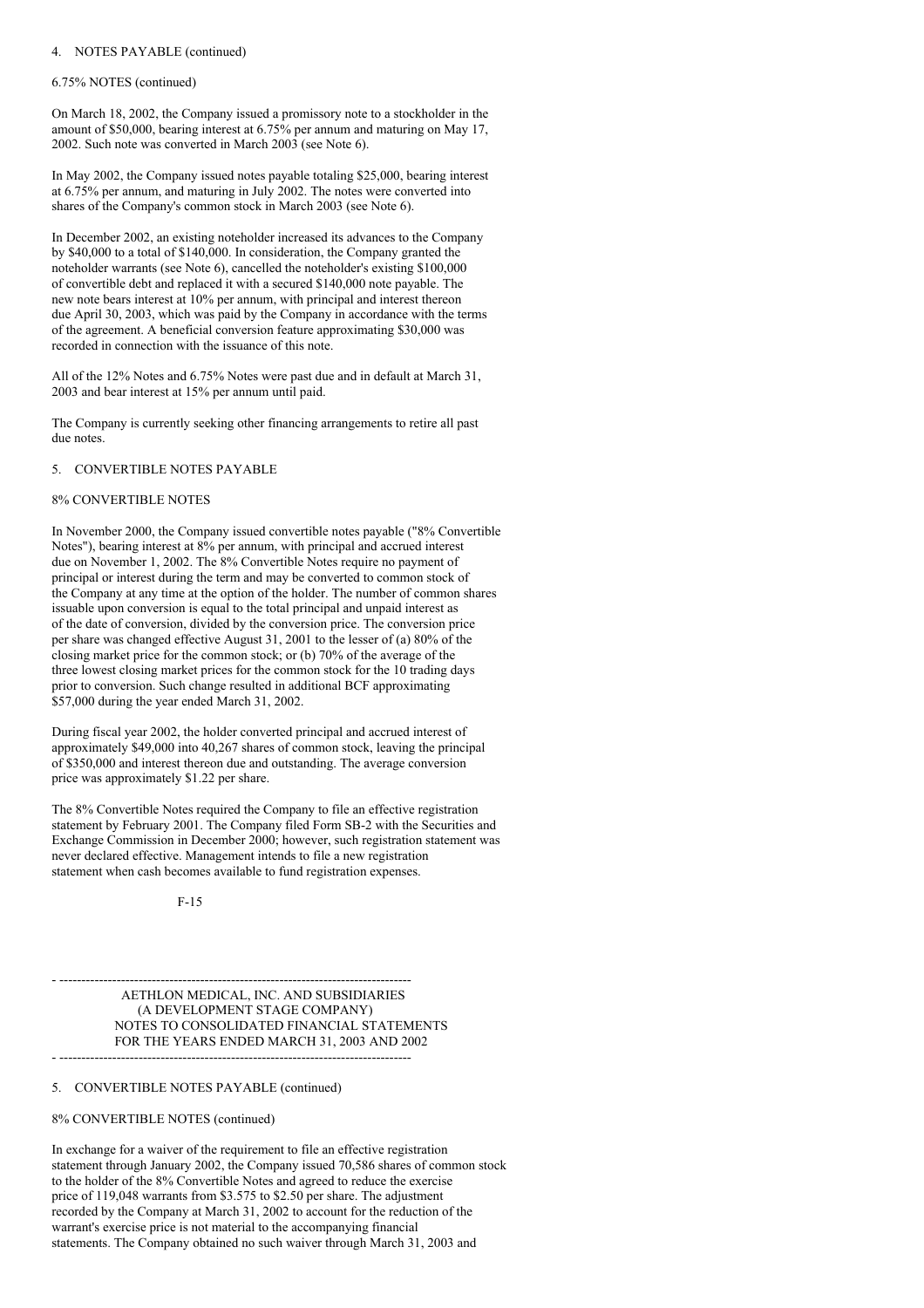therefore, has recorded penalties totaling \$150,000 in the accompanying consolidated statement of operations during the year ended March 31, 2003. The Company may incur additional charges in exchange for further waivers through the date of an effective registration statement.

### 10% CONVERTIBLE NOTES

>From time to time, the Company issued convertible notes payable ("10% Convertible Notes") to various investors, bearing interest at 10% per annum, with principal and interest due six months from the date of issuance. The 10% Convertible Notes require no payment of principal or interest during the term and may be converted to common stock of the Company at the conversion price of \$0.50 per share at any time at the option of the noteholder.

In April 2002, the Company issued a convertible note in the amount of \$50,000. The conversion price of this note was \$1.25 at the time of issuance, but in August 2002, the Company reduced the conversion price to \$0.50.

During the year ended March 31, 2003, the Company issued additional 10% Convertible Notes totaling \$225,000, of which \$30,000 was converted into restricted common stock (see Note 6).

A beneficial conversion feature approximating \$150,000 was recorded during the year ended March 31, 2003 related to the 10% Convertible Notes.

## 6. STOCKHOLDERS' EQUITY

#### COMMON STOCK SUBSCRIPTION AGREEMENT

On March 9, 2001, the Company entered into an agreement with an investor whereby the Company agreed to sell 950,000 shares of its restricted common stock, with a minimum subscription of 800,000 shares at \$1.00 per share to such investor on certain dates. The March 9, 2001 closing market price of the Company's common stock was \$2.50 per share. During March 2001, the Company issued 100,000 shares of common stock in exchange for \$100,000 in cash under such agreement. During the year ended March 31, 2002, the Company issued 747,471 shares of common stock to the investors in exchange for approximately \$712,000 in cash, net of issuance costs of approximately \$44,000 under this agreement. No further subscriptions were made under this agreement.

#### COMMON STOCK

During the year ended March 31, 2003, the Company issued 150,124 shares of restricted common stock in connection with the conversion of amounts owed to certain vendors and noteholders approximating \$188,000 (see Note 3).

During the year ended March 31, 2003, the Company issued 200,000 shares of restricted common stock for cash totaling \$100,000 in connection with the exercise of warrants.

F-16

- -------------------------------------------------------------------------------- AETHLON MEDICAL, INC. AND SUBSIDIARIES (A DEVELOPMENT STAGE COMPANY) NOTES TO CONSOLIDATED FINANCIAL STATEMENTS FOR THE YEARS ENDED MARCH 31, 2003 AND 2002

### 6. STOCKHOLDERS' EQUITY (continued)

#### COMMON STOCK (continued)

During the year ended March 31, 2003, the Company issued 461,600 shares of restricted common stock at \$0.25 per share for cash totaling \$115,400. In connection with the issuance of certain shares, the Company granted the stockholders warrants to purchase common stock of the Company at \$0.25 per share. The warrants vested immediately and expire through March 2004 (see below).

During the year ended March 31, 2003, the Company issued 19,230 shares of restricted common stock at \$0.26 per share for cash totaling \$5,000.

During the year ended March 31, 2003, the Company issued 8,000 shares of restricted common stock at \$1.25 for cash totaling \$10,000.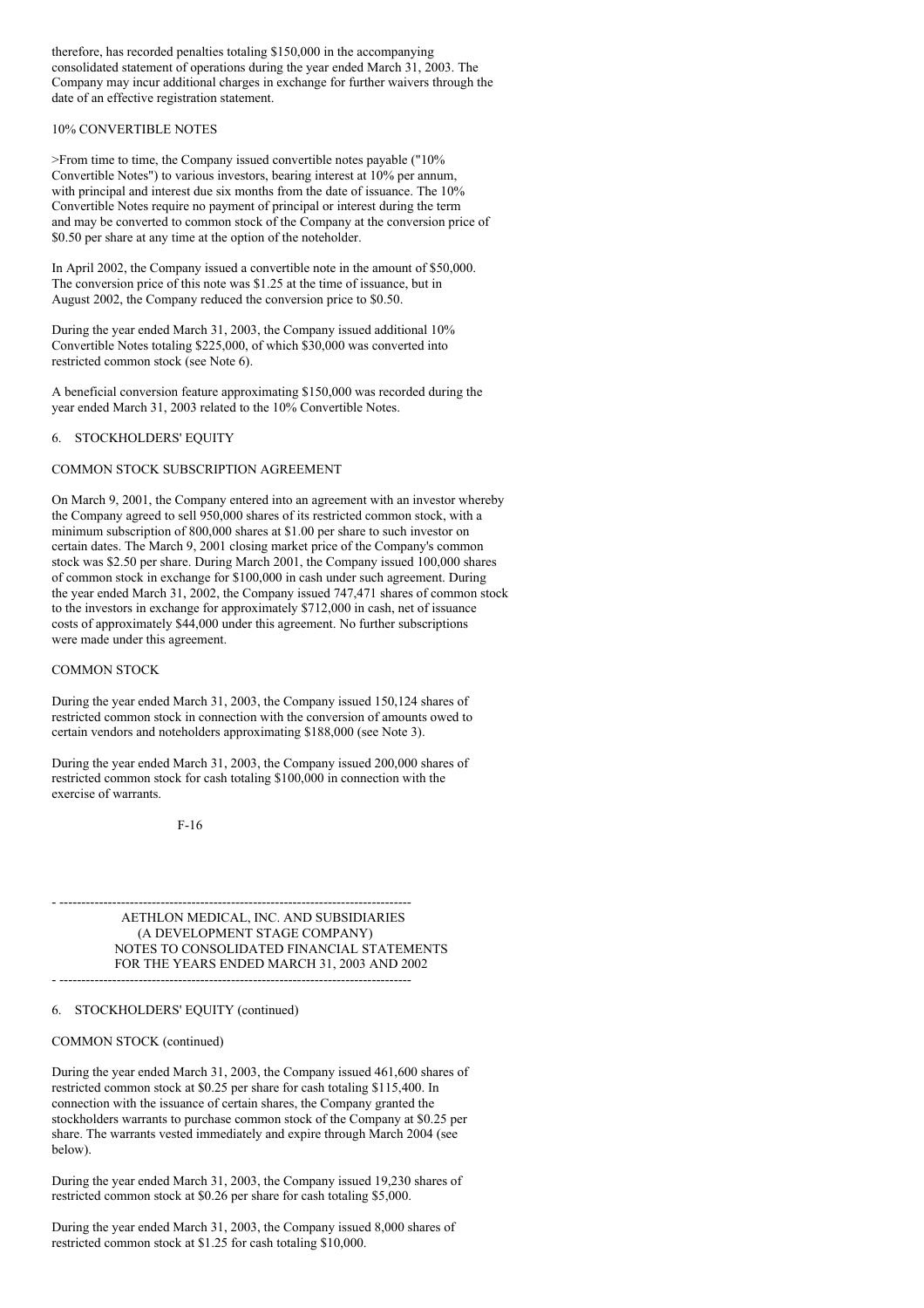During the year ended March 31, 2003, the Company issued 420,000 shares of restricted common stock in connection with the conversion of \$75,000 of 12% Notes payable and \$30,000 of 10% Convertible Notes (see Notes 4 and 5).

In November 2002, the Company issued 69,231 shares of restricted common stock for consulting services valued at \$45,000 (estimated based on the market price on the date of issue) and recorded such amounts as professional fees in the accompanying consolidated financial statements.

In March 2003, the Company issued 196,078 shares of restricted common stock in connection with a royalty agreement (see Note 7). The shares were valued at \$100,000 (estimated based on the market price on the date of issue) and recorded as professional fees in the accompanying consolidated financial statements.

## WARRANTS

During the year ended March 31, 2003, the Company granted 240,830 warrants to investors in connection with the purchase of common stock. The warrants have an exercise price of \$0.25 per share, vest immediately and are exercisable through March 2004. As the warrants were issued in connection with equity financing, no related expense has been recorded in the accompanying consolidated financial statements.

During the year ended March 31, 2003, the Company granted 75,061 warrants to certain vendors in connection with the conversion of amounts owed by the Company into common stock. The warrants were valued at \$71,000 (estimated based on the relative fair values as determined by the Black Scholes option pricing model pursuant to SFAS 123), have exercise prices of \$2.00, vest immediately and are exercisable through June 2005.

In December 2002, the Company issued 580,000 warrants to purchase common stock for \$0.25 per share, which are exercisable through December 2004 and vested upon grant. The warrants were issued in connection with a short-term secured note payable (see Note 4). In accordance with GAAP, the proceeds of the financing have been allocated to the debt and the warrants based on their relative fair values. Accordingly, a discount of \$30,000 has been recorded as a reduction of the debt balance and the offsetting credit has been recorded as additional paid-in capital. The debt discount was amortized to interest expense in the year ended March 31, 2003 in accordance with the short-term nature of the note payable.

F-17

- -------------------------------------------------------------------------------- AETHLON MEDICAL, INC. AND SUBSIDIARIES (A DEVELOPMENT STAGE COMPANY) NOTES TO CONSOLIDATED FINANCIAL STATEMENTS FOR THE YEARS ENDED MARCH 31, 2003 AND 2002 - --------------------------------------------------------------------------------

# 6. STOCKHOLDERS' EQUITY (continued)

#### WARRANTS (continued)

In March 2003, the Company issued 420,000 warrants to purchase common stock for \$0.25 per share, which are exercisable through March 2004 and vested upon grant. The warrants were issued in connection with the conversion of notes payable (see Notes 4 and 5). As the warrants were issued in connection with equity fund raising activity, no related expense has been recorded in the accompanying consolidated financial statements.

In August 2002, the Company granted warrants to purchase 52,000 shares of the Company's restricted common stock at an exercise price of \$0.25 per share in connection with equity fund raising activities. These warrants vested upon grant and are exercisable through March 2004. As such warrants were issued in connection with equity fund raising activities, there was no related expense recorded in the accompanying consolidated financial statements.

During the year ended March 31, 2002, the Company granted 239,000 warrants for services and the satisfaction of certain liabilities. The warrants have exercise prices ranging from \$2.75 through \$6.50, vested immediately and are exercisable through January 2007. The warrants were valued at \$118,000, of which \$78,000 was recorded as accounts payable and accrued liabilities in fiscal year 2001.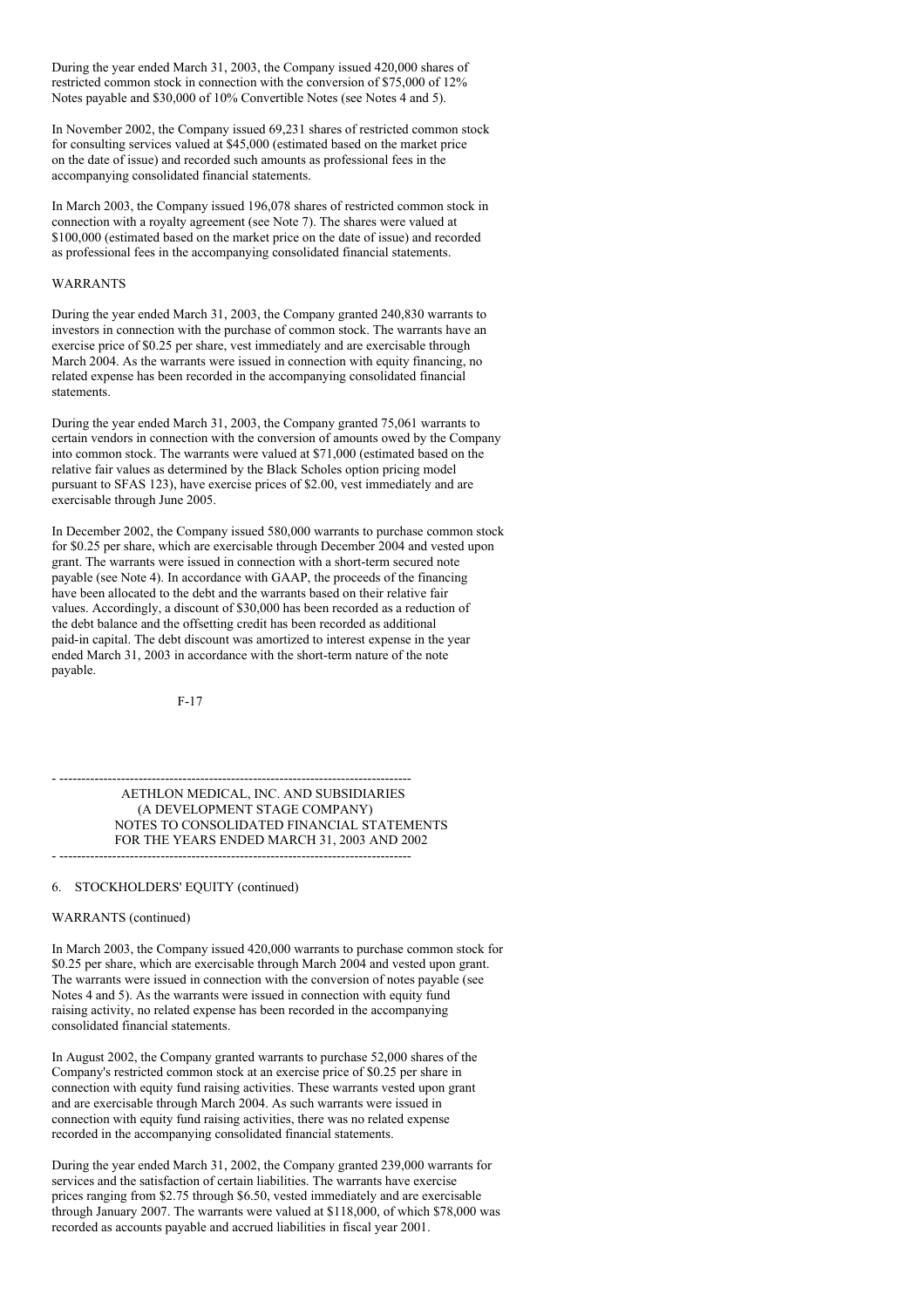In January 2002, the Company issued 335,000 warrants to purchase common stock in exchange for an additional ninety days to become compliant with all past due interest payments (see Note 4). The warrants have an exercise price of \$2.00 per share, vest immediately, and expire twelve months from the date of issuance. Such warrants were valued using the Black-Scholes option pricing model at approximately \$118,000, and were recorded as interest expense.

A summary of the aggregate warrant activity for the years ended March 31, 2003 and 2002 is presented below:

### <TABLE> <CAPTION>

|                                                                                                                                                                   | Year Ended March 31, |                                                                                 |        |        |  |  |
|-------------------------------------------------------------------------------------------------------------------------------------------------------------------|----------------------|---------------------------------------------------------------------------------|--------|--------|--|--|
|                                                                                                                                                                   | 2003                 |                                                                                 | 2002   |        |  |  |
|                                                                                                                                                                   |                      | Weighted Weighted<br>Average Average<br>Warrants Price Warrants Price           |        |        |  |  |
| < S >                                                                                                                                                             |                      | $\langle C \rangle$ $\langle C \rangle$ $\langle C \rangle$ $\langle C \rangle$ |        |        |  |  |
| Outstanding, beginning of year 1,873,855 \$ 3.65 891,675 \$ 4.62<br>Granted 1,367,891 0.35 982,180 2.77<br>Exercised<br>Cancelled/Forfeited (335,000) (2.00) -- - |                      |                                                                                 |        |        |  |  |
| Outstanding, end of year 2,906,746 \$ 2.29 1,873,855 \$ 3.65                                                                                                      |                      |                                                                                 |        |        |  |  |
| Exercisable, end of year 2,906,746 \$ 2.29 1,873,855 \$ 3.65                                                                                                      |                      |                                                                                 |        |        |  |  |
| Weighted average fair<br>value of warrants granted                                                                                                                |                      |                                                                                 | \$0.38 | \$0.60 |  |  |
| $<$ TABLE>                                                                                                                                                        |                      |                                                                                 |        |        |  |  |
|                                                                                                                                                                   | $F-18$               |                                                                                 |        |        |  |  |

- -------------------------------------------------------------------------------- AETHLON MEDICAL, INC. AND SUBSIDIARIES (A DEVELOPMENT STAGE COMPANY) NOTES TO CONSOLIDATED FINANCIAL STATEMENTS FOR THE YEARS ENDED MARCH 31, 2003 AND 2002 - --------------------------------------------------------------------------------

# 6. STOCKHOLDERS' EQUITY (continued)

# WARRANTS (continued)

The following outlines the significant assumptions used to calculate the fair value information presented utilizing the Black-Scholes pricing model:

|                       | Years Ended March 31, |           |           |
|-----------------------|-----------------------|-----------|-----------|
|                       | 2003                  | 2002      |           |
|                       |                       |           |           |
| Risk free rate        |                       | $3.50\%$  | 3.40%     |
| Average expected life |                       | 2.5 years | 2.4 years |
| Expected volatility   |                       | 210%      | 56%       |
| Expected dividends    |                       | None      | None      |

A detail of the warrants outstanding and exercisable as of March 31, 2003 is as follows:

<TABLE> <CAPTION>

|                          | Warrants Outstanding |                    | Warrants Exercisable |          |
|--------------------------|----------------------|--------------------|----------------------|----------|
|                          |                      | Weighted Weighted  | Weighted             |          |
|                          | Average              | Average            | Average              |          |
|                          | Number               | Remaining Exercise | Number               | Exercise |
| Range of Exercise Prices |                      | Outstanding Life   | Price Outstanding    | Price    |
|                          |                      |                    |                      |          |
|                          |                      |                    |                      |          |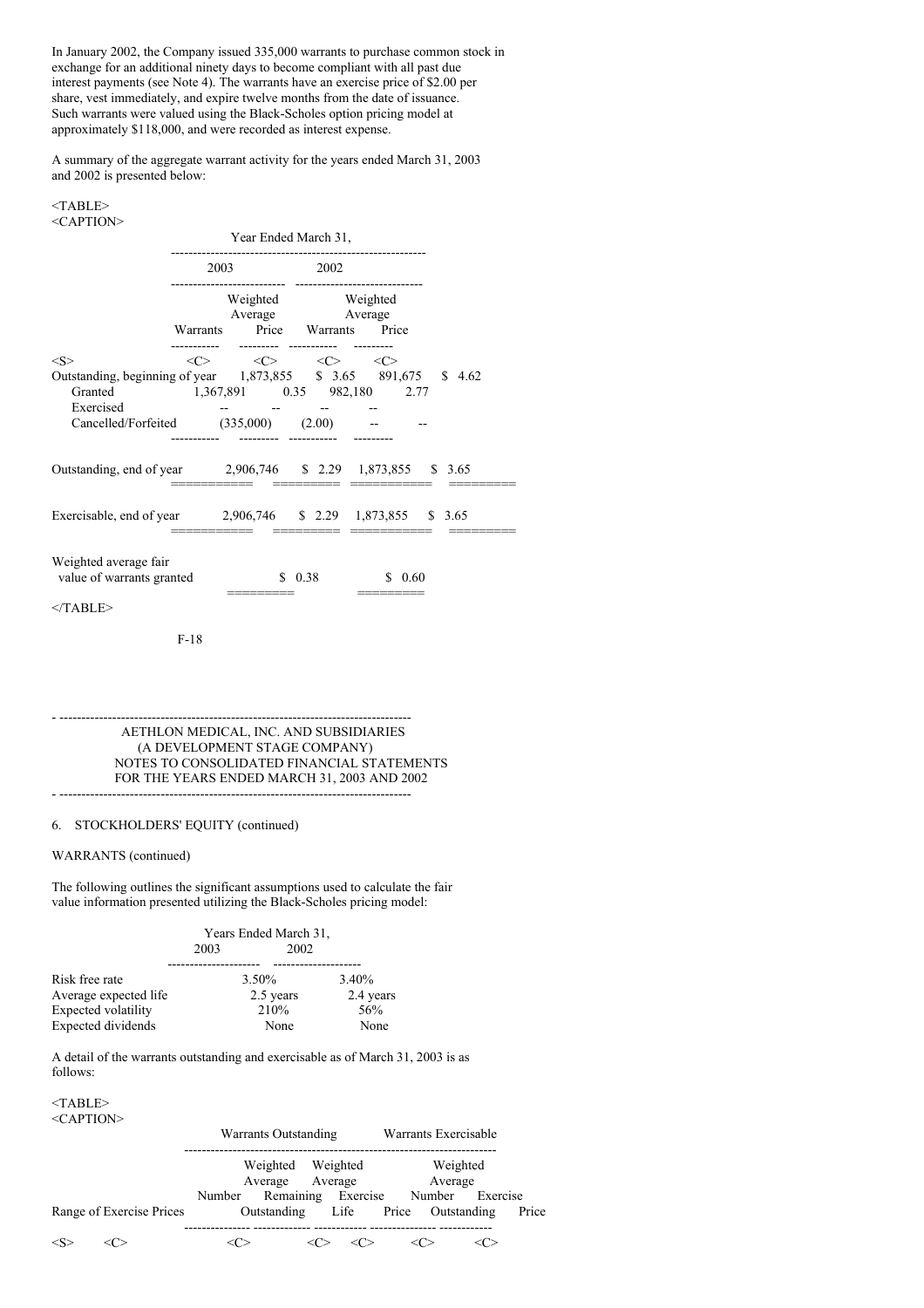| \$0.25          | 1,292,830   | 2.7 | \$0.25     | 1.292.830 | \$ 0.25 |
|-----------------|-------------|-----|------------|-----------|---------|
| $$2.00 - $3.00$ | 637,166     | 2.2 | \$2.13     | 637,166   | \$2.13  |
| $$4.00 - $5.00$ | 823,000     | 2.2 | 4.91<br>S. | 823,000   | \$4.91  |
| $$6.00 - $6.50$ | 153,750     | 2.0 | 6.49       | 153,750   | \$6.49  |
|                 | ----------- |     |            |           |         |
|                 | 2,906,746   |     | 2,906,746  |           |         |
|                 |             |     |            |           |         |

### $<$ /TABLE>

#### OPTIONS

In August 2000, the Company adopted the 2000 Stock Option Plan ("Stock Option Plan"), which was approved by its stockholders in September 2000. The Stock Option Plan provides for the issuance of up to 500,000 options to purchase shares of common stock. Such options can be incentive options or nonstatutory options, and may be granted to employees, directors and consultants. The Stock Option Plan has limits as to the eligibility of those stockholders who own more than 10% of Company stock, as defined. The options granted pursuant to the Stock Option Plan may have exercise prices of no less than 100% of fair market value of the Company's common stock at the date of grant (incentive options), or no less than 75% of fair market value of such stock at the date of grant (nonstatutory).

In March 2002, the board of directors granted the Company's Chief Executive Officer ("CEO") and Dr. Tullis non-qualified stock options to purchase up to 250,000 shares of common stock each, at an exercise price of \$1.90 per share (the estimated fair market value at grant date) and expire March 2012. Awards are earned upon achievement of certain financial and/or research and development milestones. Should the Company's Chief Executive Officer or Dr. Tullis leave his position with Aethlon Medical for any reason other than "For Cause" (as commonly defined), each will be credited with no fewer than 50,000 option shares for each full year of employment from March 11, 2002. As of March 31, 2003, the CEO and Dr. Tullis have vested in 250,000 and 225,000 of such options, respectively.

F-19

- -------------------------------------------------------------------------------- AETHLON MEDICAL, INC. AND SUBSIDIARIES (A DEVELOPMENT STAGE COMPANY) NOTES TO CONSOLIDATED FINANCIAL STATEMENTS FOR THE YEARS ENDED MARCH 31, 2003 AND 2002 - --------------------------------------------------------------------------------

# 6. STOCKHOLDERS' EQUITY (continued)

#### OPTIONS (continued)

In January 2002, the Company granted 400,000 stock options to a consultant for services rendered valued at \$562,000 (estimated based on the Black Scholes option pricing model pursuant to SFAS 123) in connection with a consulting agreement. In July 2002, the Company extended the original agreement by six months to expire July 2003 and granted an additional 200,000 stock options valued at \$114,000 (estimated based on the Black Scholes option pricing model pursuant to SFAS 123). All 600,000 options have been exercised as of March 31, 2003. The stock options had an exercise price of \$0.50, vested immediately and were exercisable through October 2002.

In November 2001, the Company issued 26,067 non-statutory options (10,800 options were cancelled during fiscal 2002) to purchase common stock to certain members of the Company's Board of Directors for their services as directors at exercise prices ranging from \$1.78 per share to \$2.00 per share, expiring five years from the date of issuance and vesting on the grant date. The Company recorded compensation expense under APB 25 of approximately \$7,500 related to such options.

In July 2001, the Company granted its Chief Financial Officer non-qualified stock options to purchase up to 150,000 shares of common stock at an exercise price of \$2.25 per share (the estimated fair market value at grant date), which vest ratably over three years and expire July 15, 2011.

The following is a status of the stock options outstanding at March 31, 2003 and the changes during the two years then ended:

 $<$ TABLE> <CAPTION>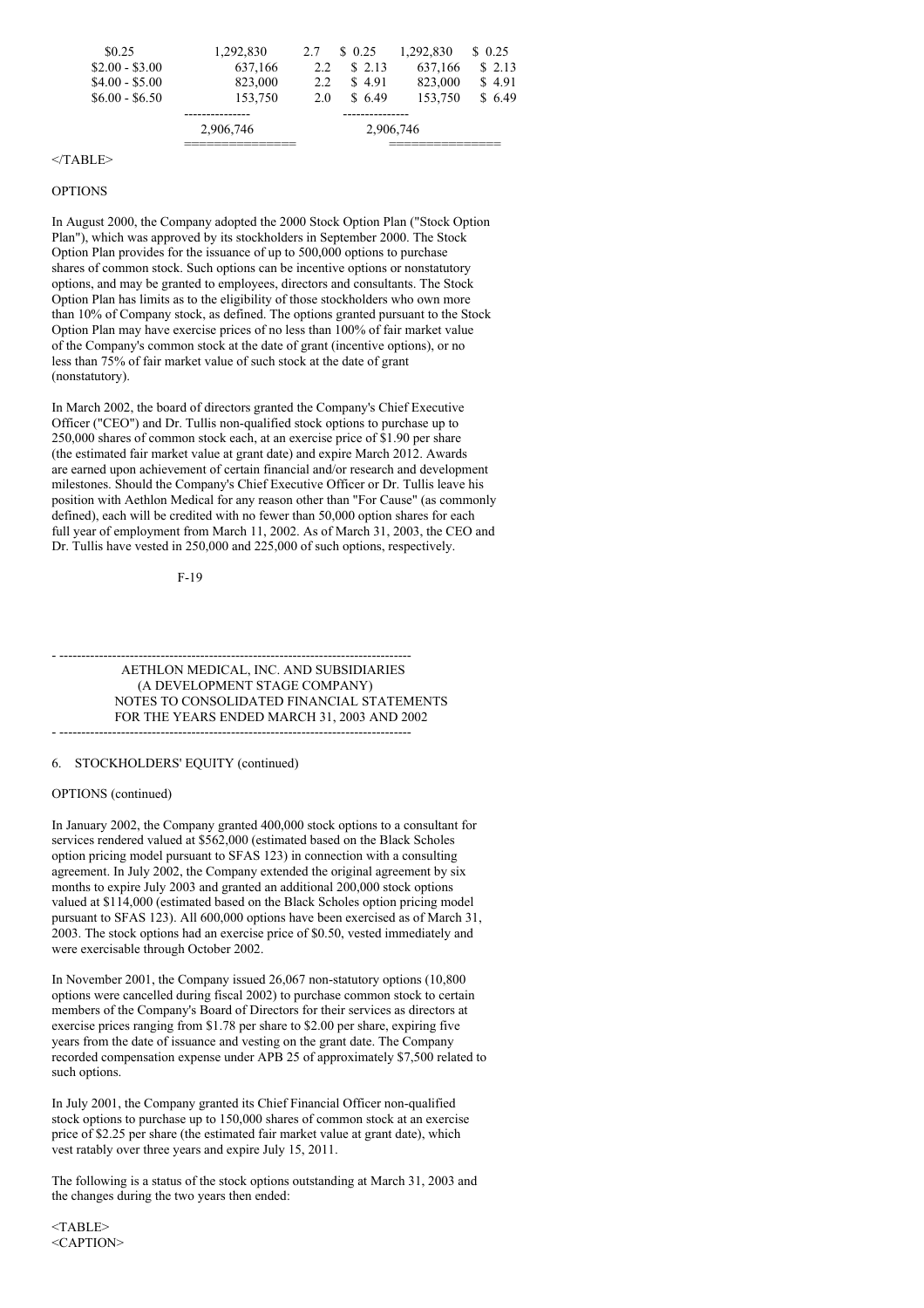|                                                                                                                                                                                                                     | Year Ended March 31,       |           |                                                                     |        |  |
|---------------------------------------------------------------------------------------------------------------------------------------------------------------------------------------------------------------------|----------------------------|-----------|---------------------------------------------------------------------|--------|--|
|                                                                                                                                                                                                                     |                            | 2003 2002 |                                                                     |        |  |
|                                                                                                                                                                                                                     |                            |           | Weighted Weighted<br>Average Average<br>Options Price Options Price |        |  |
| $<\!\!S\!\!>$<br>Outstanding, beginning of year 1,376,115 \$ 2.49 710,848 \$ 2.95<br>Granted 200,000 0.50 1,076,067 1.44<br>Exercised (200,000) (0.50) (400,000) (0.50)<br>Cancelled/Forfeited -- - (10,800) (1.81) | $\langle$ $\sim$ $\rangle$ |           | $\langle C \rangle$ $\langle C \rangle$ $\langle C \rangle$         |        |  |
| Outstanding, end of year 1,376,115 \$ 2.49 1,376,115 \$ 2.49                                                                                                                                                        |                            |           |                                                                     |        |  |
| Exercisable, end of year 1,283,530 \$ 2.50 908,160 \$ 1.40                                                                                                                                                          |                            |           |                                                                     |        |  |
| Weighted average fair<br>value of options granted                                                                                                                                                                   |                            |           | \$0.57                                                              | \$1.35 |  |
| $<$ TABLE>                                                                                                                                                                                                          |                            |           |                                                                     |        |  |
|                                                                                                                                                                                                                     | $F-20$                     |           |                                                                     |        |  |

AETHLON MEDICAL, INC. AND SUBSIDIARIES (A DEVELOPMENT STAGE COMPANY) NOTES TO CONSOLIDATED FINANCIAL STATEMENTS FOR THE YEARS ENDED MARCH 31, 2003 AND 2002 - --------------------------------------------------------------------------------

- --------------------------------------------------------------------------------

# 6. STOCKHOLDERS' EQUITY (continued)

# OPTIONS (continued)

The following outlines the significant assumptions used to calculate the fair value information presented utilizing the Black-Scholes option-pricing model:

|                       | Years Ended March 31, |         |           |  |
|-----------------------|-----------------------|---------|-----------|--|
|                       | 2003                  | 2002    |           |  |
|                       |                       |         |           |  |
| Risk free rate        |                       | 3.50    | 3.80%     |  |
| Average expected life |                       | 3 years | 4.6 years |  |
| Expected volatility   |                       | 210%    | 58%       |  |
| Expected dividends    |                       | None    | None      |  |

A detail of the options outstanding and exercisable as of March 31, 2003 is as follows:

#### <TABLE> <CAPTION>

|                          | <b>Options Outstanding</b> |                    | Options Exercisable |          |                      |
|--------------------------|----------------------------|--------------------|---------------------|----------|----------------------|
|                          |                            | Weighted           | Weighted            | Weighted |                      |
|                          |                            | Average            | Average             | Average  |                      |
|                          | Number                     | Remaining Exercise |                     | Number   | Exercise             |
| Range of Exercise Prices |                            | Outstanding        | Life                | Price    | Price<br>Outstanding |
|                          |                            |                    |                     |          |                      |
| $<\!\!C\!\!>$            | <<                         | <<>                | $\langle C \rangle$ | <<>      | <c></c>              |
| \$0.39                   | 50,848                     | 4.7 years \$ 0.39  |                     | 45,763   | \$0.39               |
| $$1.78 - $2.00$          | 515,267                    | 8.9 years          | \$1.90              | 490,267  | \$1.90               |
| $$2.25 - $3.00$          | 602,500                    | 4.3 years          | \$2.78              | 540,000  | \$2.78               |
| $$3.25 - $3.75$          | 207,500                    | 2.9 years          | \$3.27              | 207,500  | \$3.27               |
|                          |                            |                    |                     |          |                      |
|                          | 1,376,115                  |                    | 1,283,530           |          |                      |
|                          |                            |                    |                     |          |                      |

 $<$ /TABLE>

7. RELATED PARTY TRANSACTIONS

## DUE TO RELATED PARTIES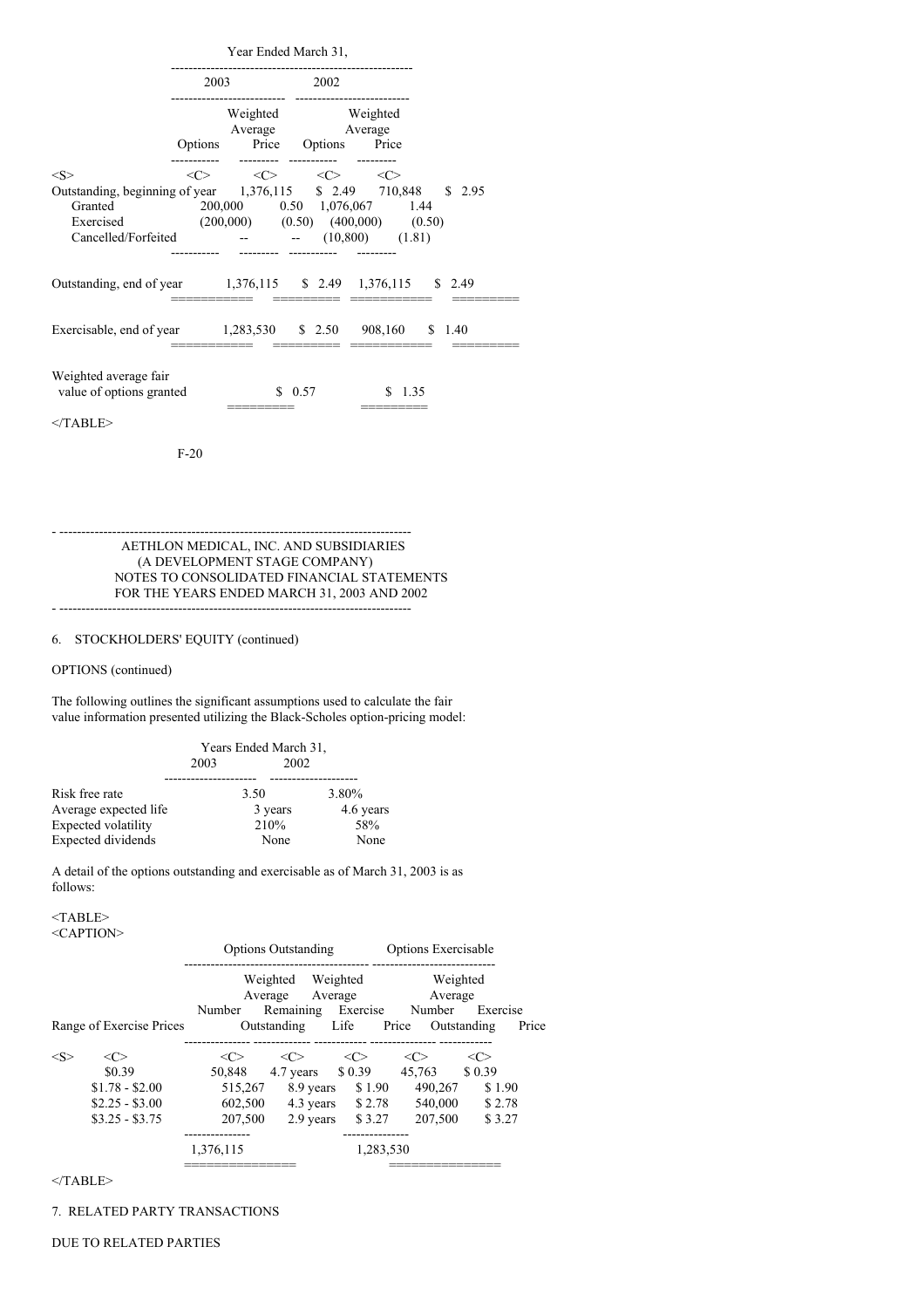Certain officers of the Company and other related parties have advanced the Company funds, agreed to defer compensation or paid expenses on behalf of the Company to cover short-term working capital deficiencies. These non interest-bearing liabilities have been included as due to related parties in the accompanying consolidated financial statements.

# ROYALTY AGREEMENT

Effective January 1, 2000, the Company entered into an agreement with a related party under which an invention and related patent rights for a method of removing HIV and other viruses from the blood using the Hemopurifier(TM) were assigned to the Company by the inventors in exchange for (a) a royalty to be paid on future sales of the patented product or process equal to 8.75% of net sales, as defined and (b) 12,500 shares of the Company's common stock. Upon the issuance of the first United States patent relating to the invention, the Company is obligated to issue an additional 12,500 shares of common stock to the inventors. If the market price of the Company's common stock on the date the patent is issued is below \$8 per share, the number of shares to be issued will be that amount which equates to \$100,000 of market value. On March 4, 2003, the related patent was issued and therefore the Company issued 196,078 shares of common stock valued at \$100,000 and is included in professional fees in the accompanying consolidated statements of operations (see Note 6).

Other related party transactions are disclosed elsewhere in these notes to consolidated financial statements.

F-21

- -------------------------------------------------------------------------------- AETHLON MEDICAL, INC. AND SUBSIDIARIES (A DEVELOPMENT STAGE COMPANY) NOTES TO CONSOLIDATED FINANCIAL STATEMENTS FOR THE YEARS ENDED MARCH 31, 2003 AND 2002 - --------------------------------------------------------------------------------

## 8. INCOME TAX PROVISION

Income tax expense for the years ended March 31, 2003 and 2002 differed from the amounts computed by applying the U.S. Federal income tax rate of 34 percent to the income from continuing operations before provision for income taxes as a result of the following:

<TABLE>  $\langle C$  A PTION $>$ 

| NATHA TIOTA                                                                        | 2003     | 2002         |         |           |               |
|------------------------------------------------------------------------------------|----------|--------------|---------|-----------|---------------|
| $<\!\!S\!\!>$                                                                      | <( `>    | <<>          |         |           |               |
| Computed "expected" tax benefit                                                    |          | \$ (837,000) |         |           | \$(1,360,000) |
| Reduction in income taxes resulting from:                                          |          |              |         |           |               |
| Equity for services                                                                |          | 39,000       | 230,000 |           |               |
| Interest for warrants and BCF                                                      |          | 85,000       |         | 360,000   |               |
| Change in deferred tax assets valuation allowance<br>State and local income taxes, |          |              | 897,000 |           | 900,000       |
| net of federal benefit                                                             |          | (162,000)    |         | (130,000) |               |
| Other                                                                              | (22,000) |              |         |           |               |
|                                                                                    |          |              |         |           |               |
|                                                                                    | S        | S            |         |           |               |
|                                                                                    |          |              |         |           |               |

  |  |  |  |  |</TABLE>

The tax effects of temporary differences that give rise to significant portions of deferred tax assets at March 31, 2003 are presented below:

| Deferred tax assets:<br>Capitalized research and development<br>Net operating loss carryforwards | 1,833,000<br>S<br>2,394,000 |
|--------------------------------------------------------------------------------------------------|-----------------------------|
| Total gross deferred tax assets                                                                  | 4,227,000                   |
| Less valuation allowance                                                                         | (4,227,000)                 |
|                                                                                                  |                             |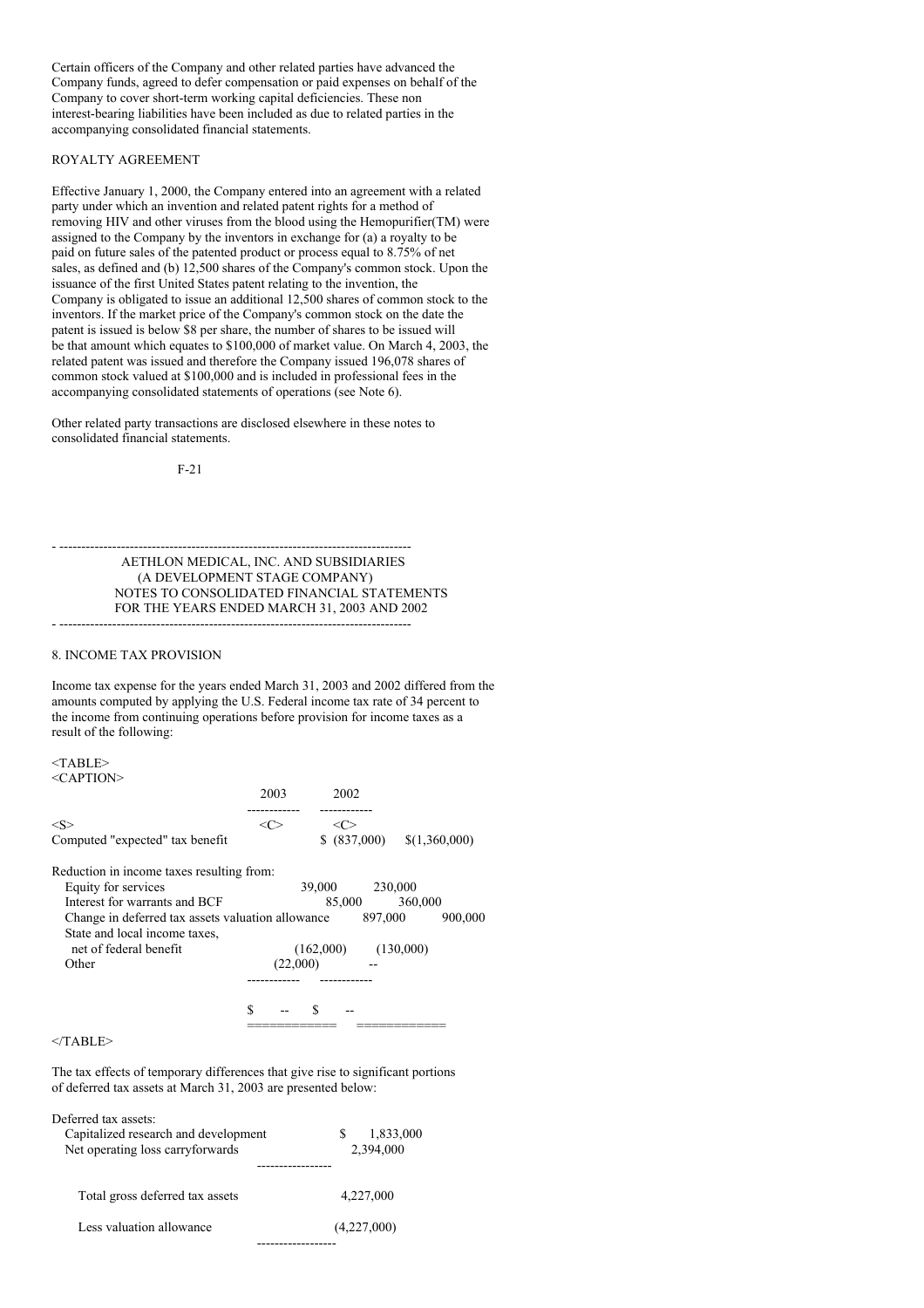Net deferred tax assets  $\sim$ 

The valuation allowance for deferred tax assets from continuing operations as of April 1, 2002 was \$3,330,000. The net change in the total valuation allowance for Federal and State was for the year ended March 31, 2003 and 2002 was an increase of \$897,000 and \$900,000, respectively.

As of March 31, 2003, the Company had tax net operating loss carryforwards of approximately \$6,460,000 and \$2,230,000 available to offset future taxable Federal and state income, respectively. The carryforward amounts expire in varying amounts between 2004 and 2024.

Due to the change in ownership provisions of the Tax Reform Act of 1986, net operating loss carryforwards for Federal income tax reporting purposes are subject to annual limitations. Should a change in ownership occur, net operating loss carryforwards may be limited as to use in future years.

 $F-22$ 

- -------------------------------------------------------------------------------- AETHLON MEDICAL, INC. AND SUBSIDIARIES (A DEVELOPMENT STAGE COMPANY) NOTES TO CONSOLIDATED FINANCIAL STATEMENTS FOR THE YEARS ENDED MARCH 31, 2003 AND 2002 - --------------------------------------------------------------------------------

#### 9. COMMITMENTS AND CONTINGENCIES

#### REGISTRATION RIGHTS AGREEMENTS

The Company is obligated under various agreements to register its common stock, including the common stock underlying certain warrants and options. The Company is subject to penalties for failure to register such securities, the amount of which could be material to the Company's financial condition, results of operations and cash flows. The Company filed a registration statement on Form SB-2 with the Securities and Exchange Commission in December 2000 to register the necessary securities. However, such registration statement was never declared effective. Management is currently unaware of any potential claims related to the lack of registration and plans to file a revised registration statement as cash to fund registration expenses becomes available.

### EMPLOYMENT CONTRACTS

In addition to the employment contract discussed in Note 2, the Company entered into an employment agreement with its Chairman of the Board effective April 1, 1999. The agreement, which is cancelable by either party upon sixty days notice, will be in effect until the employee retires or ceases to be employed by the Company. The Chairman of the Board was appointed President and Chief Executive Officer effective June 1, 2001 upon which his base annual salary was increased from \$120,000 to \$180,000. Under the terms of the agreement, if the employee is terminated he may become eligible to receive a salary continuation payment in the amount of at least twelve months' base salary.

#### DELINQUENT SEC FILING

The Company's March 31, 2002 Form 10-KSB did not contain certain disclosure items in its Management's Discussion and Analysis or Plan of Operation sections including Executive Compensation, Security Ownership of Certain Beneficial Owners and Management and Certain Relationships and Related Transactions. Such filing delinquencies constitute securities laws non-compliance and, among other actions enforceable by the SEC, could result in de-listing of the Company's common stock from the OCTBB.

In addition, any owners of the Company's restricted securities who are otherwise eligible to sell such securities under Rule 144 may be temporarily unable to do so until such filing delinquencies are cured.

# 10. SUBSEQUENT EVENTS (UNAUDITED)

In April 2003, the Company issued a convertible note in the amount of \$150,000, bearing interest at 9% per annum, with principal and interest due in June 2003. The convertible note requires no payment of principal or interest during the term and may be converted to common stock of the Company at the conversion price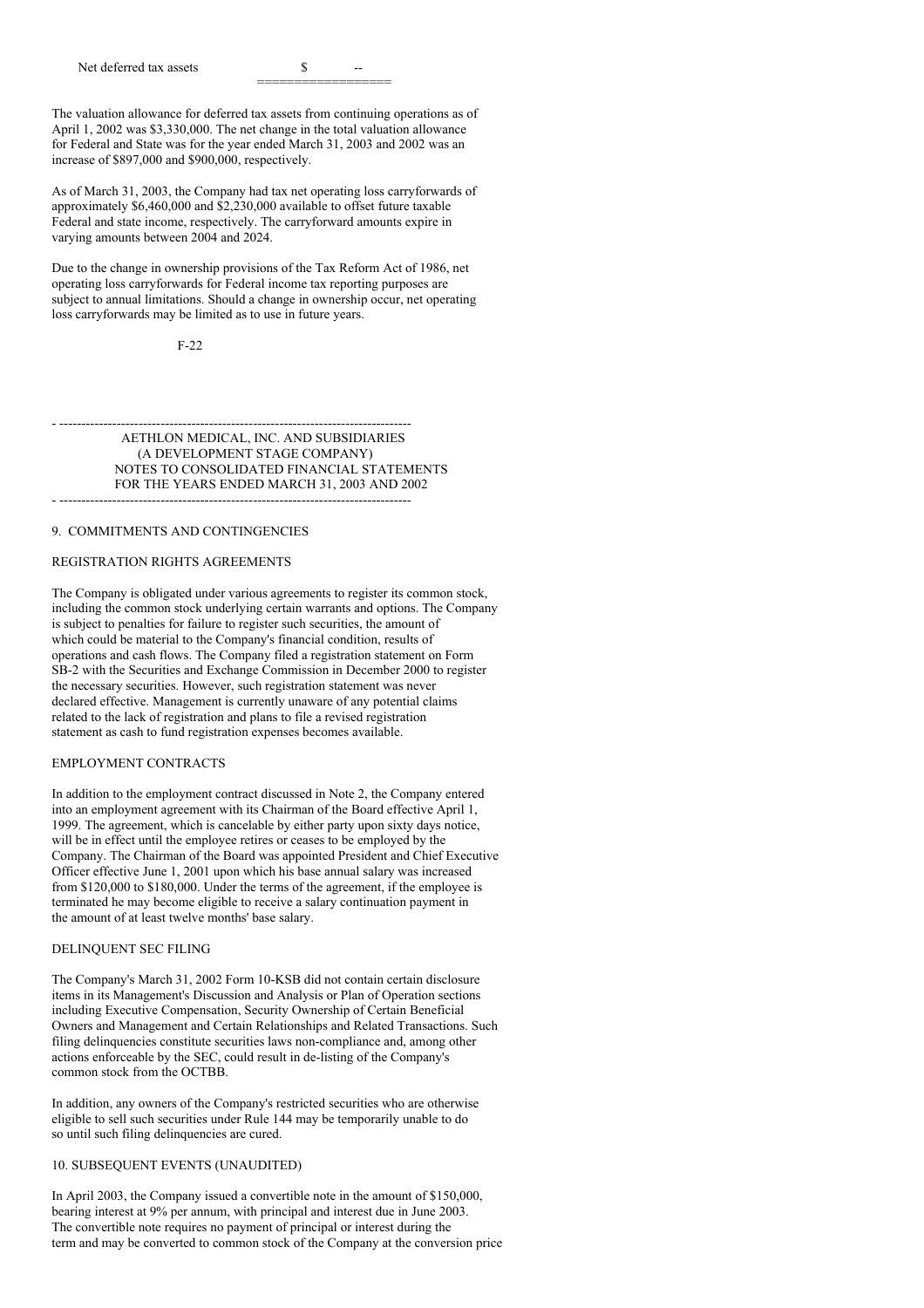of \$0.25 per share at any time at the option of the noteholder. The Company has recorded a BCF of \$150,000 in connection with the issuance of the note.

In April 2003, the Company issued 600,000 shares of restricted common stock at \$0.25 per share for cash totaling \$150,000. In connection with the issuance of certain shares, the Company granted the stockholders 600,000 warrants to purchase common stock of the Company at \$0.25 per share. The warrants vest immediately and expire through April 2005. As the warrants were issued in connection with equity financing, no related expense will be recorded in the consolidated financial statements.

In May 2003, the Company issued 40,000 shares of restricted common stock at \$0.25 per share for cash totaling \$10,000.